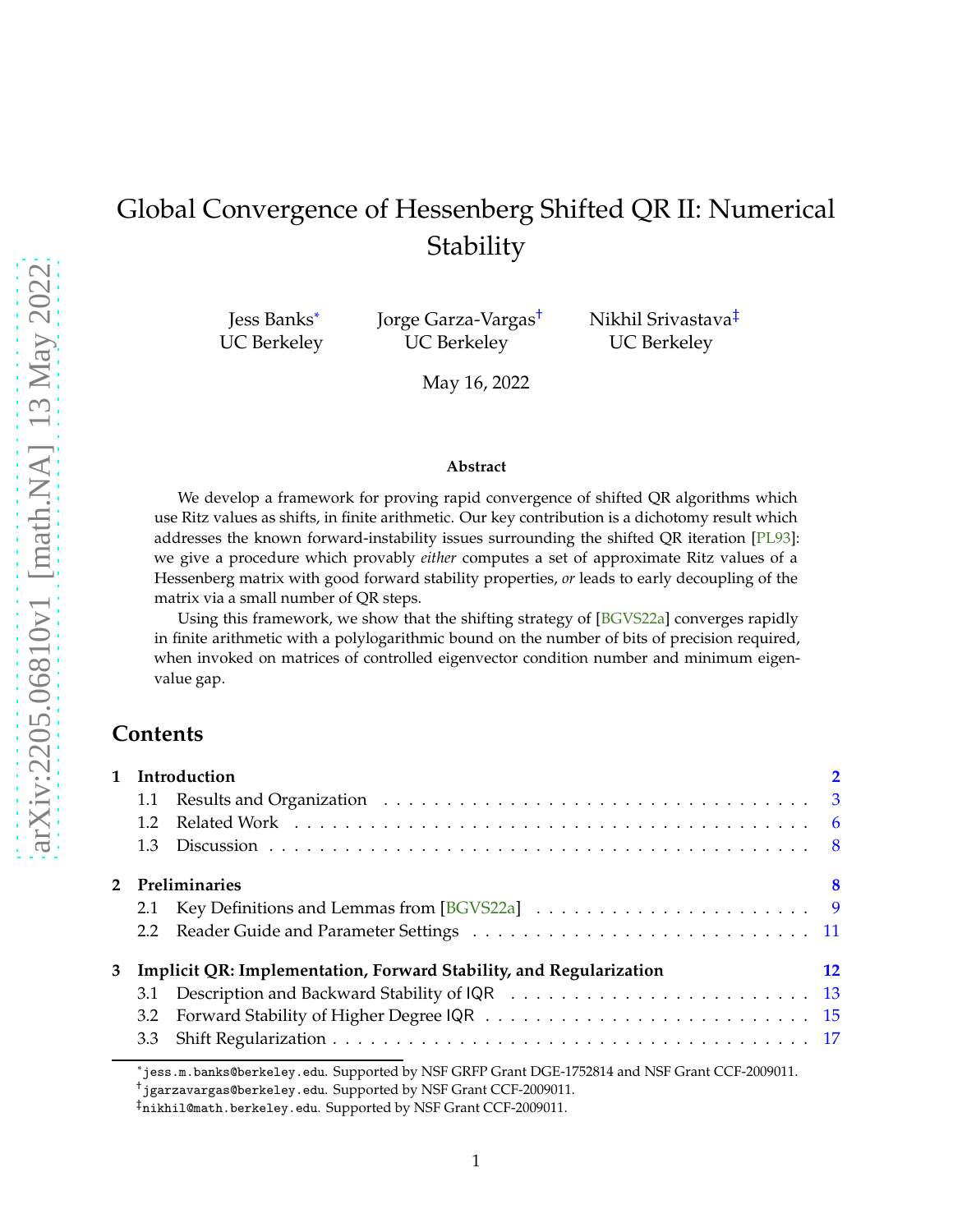<span id="page-1-2"></span>

| 4 Finding Forward Stable Optimal Ritz Values (or Decoupling Early) | 18 |
|--------------------------------------------------------------------|----|
|                                                                    |    |
|                                                                    |    |
| 5 Finite Arithmetic Analysis of One Iteration of $\text{Sh}_{k,B}$ | 25 |
| 6 Finite Arithmetic Analysis of ShiftedQR                          | 32 |
|                                                                    |    |
|                                                                    |    |
| A Deferred proofs from Section 3                                   | 40 |

## <span id="page-1-0"></span>**1 Introduction**

In Part I of this series [\[BGVS22a\]](#page-38-0) we gave a family of shifting strategies Sh*k*,*<sup>B</sup>* for which the Hessenberg shifted QR algorithm converges globally and rapidly on nonsymmetric matrices whose eigenvector condition number is bounded, *in exact arithmetic*. In this sequel, we show that both the correctness and rapid convergence of these strategies continue to hold in finite (floating point) arithmetic with an appropriate implementation, and prove a bound on the number of bits of precision needed, for matrices with controlled eigenvector condition number and minimum eigenvalue gap.

To do so, we develop some general tools enabling rigorous finite arithmetic analysis of the shifted QR iteration with any shifting strategy which uses Ritz values as shifts, of which Sh*k*,*<sup>B</sup>* is a special case. We specifically address the following two issues. We assume familiarity with the shifted QR algorithm and standard background in numerical analysis; see [\[BGVS22a,](#page-38-0) Section 1] and the references therein for more detail.

1. *Forward Stability of QR Steps.* Consider a degree *k* shifted QR step:

$$
p(H) = QR \qquad \widehat{H} = Q^*HQ,
$$

where  $p(z) = (z - r_1) \dots (z - r_k)$  is a monic polynomial of degree *k* and *H* is an upper Hessenberg matrix. It is well-known that such a step can be implemented in a way which is backward stable, in the sense that the finite arithmetic computation produces a matrix *H*b which is the unitary conjugation of a matrix near *H* [\[Tis96\]](#page-39-2). Backward stability is sufficient to prove correctness of the shifted QR algorithm in finite arithmetic, i.e., whenever it converges in a small number of iterations, the backward error is controlled. However, it is insufficient for proving an upper bound on the number of iterations before decoupling, $1$  which requires showing that certain subdiagonal entries of the Hessenberg iterates decay rapidly — to reason about these entries, some form of forward stability is required. The issue is that a shifted QR step is *not* forward stable when  $p(H)$  is nearly singular (which can occur before decoupling). Thus, the existing convergence proofs break down in finite arithmetic whenever this situation occurs. As far as we know, there is no complete and published proof of rapid convergence of the implicitly shifted QR algorithm with any shifting strategy in finite arithmetic, even on symmetric matrices (see Section [1.2](#page-5-0) for a detailed discussion).

<span id="page-1-1"></span><sup>&</sup>lt;sup>1</sup>As in [\[BGVS22a\]](#page-38-0), we call an (upper) Hessenberg matrix *H δ*-decoupled if  $|H(i+1,i)| \le \delta ||H||$  for some *i*.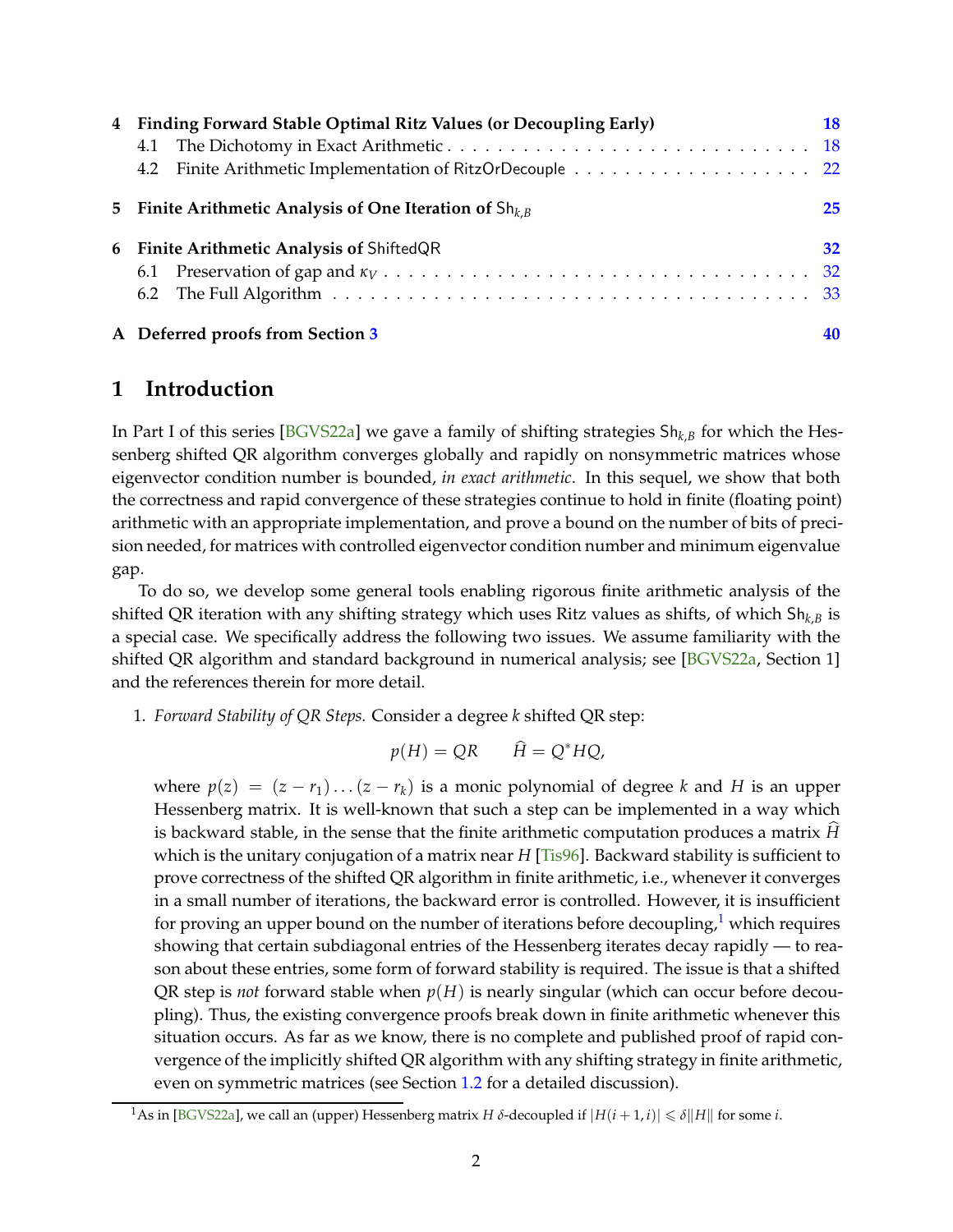<span id="page-2-3"></span>2. *Computation of Approximate Ritz Values.* The Ritz values of order *k* of an upper Hessenberg matrix  $H$  are equal to the eigenvalues of its bottom right  $k\times k$  corner  $H_{(k)}$ ; they are also defined variationally as the zeros of the monic degree *k* polynomial  $p_k$  minimizing  $\|e_n^*p_k(H)\|$ , where *e<sup>n</sup>* is an elementary basis vector. All of the higher order shifting strategies we are aware of are defined in terms of these Ritz values. However, we are not aware of any theoretical analysis of how to compute the Ritz values (approximately) in the case of nonsymmetric  $H_{(k)}$ , nor a theoretical treatment of which notion of approximation is appropriate for their use in the shifted QR iteration.[2](#page-2-1)

These two issues are closely related. A natural strategy for obtaining forward stability is to perturb the zeros  $r_1, \ldots, r_k$  of the shift polynomial  $p(z)$  so that they avoid the eigenvalues of *H*. Such a perturbation must be large enough to ensure forward stability, but small enough to preserve the convergence properties of the QR iteration, which are presumably tied to the  $r_1, \ldots, r_k$  being approximate Ritz values. The precise notion of "approximate" thus determines how constrained we are in choosing our shifts while maintaining good convergence properties.

#### <span id="page-2-0"></span>**1.1 Results and Organization**

This paper contains the following two principal contributions, which together provide a solution to both (1) and (2) for a wide class of shifting strategies.

We use  $\kappa_V(M)$  and gap(*M*) to refer to the eigenvector condition number and minimum eigenvalue gap of a matrix *M*, respectively. We will assume throughout that we are working with Hessenberg *H* satisfying gap(*H*) > 0 and consequently  $\kappa_V(H) < \infty$ ; these assumptions can be satisfied with good quantitative bounds at the cost of a small backward error by adding a random perturbation to *H*, as discussed in [\[BGVS22a,](#page-38-0) Remark 1.4].

**(i) Forward Stability by Regularization.** We handle the first issue above simply by replacing any given shifts  $r_1, \ldots, r_k$  in a QR step by random perturbations  $r_1 + w_1, \ldots, r_k + w_k$  where the  $w_i$ are independent random numbers of an appropriate size (which depends on  $\kappa_V(H)$  and gap(*H*)). We refer to this technique as *shift regularization* and show in Section [3.3](#page-16-0) (Lemma [3.10\)](#page-16-1) that it yields forward stability of an implicit QR step with high probability, for any Hessenberg matrix *H* with an upperbound on  $\kappa_V(H)$  and a lowerbound on  $\mathrm{gap}(H)$ , and any shifts  $r_1,\ldots,r_k.$ 

The proof of forward stability requires us to establish stronger backward stability of implicit QR steps than was previously recorded in the literature; this appears in Sections [3.1](#page-12-0) and [3.2](#page-14-0) and may be of independent interest.

**(ii) Optimal Ritz Values/Early Decoupling Dichotomy.** The second issue is more subtle. The notion of approximate Ritz values relevant for analyzing Sh*k*,*<sup>B</sup>* is the following variational one. Recall from [\[BGVS22a,](#page-38-0) Definition 1.2] that  $\{r_1, \ldots, r_k\} \subset \mathbb{C}$  is called a set of  $\theta$ -*optimal Ritz values* of a Hessenberg matrix *H* if:

<span id="page-2-2"></span>
$$
||e_n^*(H - r_1)\dots(H - r_k)||^{1/k} \leq \theta \min_p ||e_n^* p(H)||^{1/k}, \tag{1}
$$

<span id="page-2-1"></span> $^2$ In practice, and in the current version of LAPACK, the prescription is to run the shifted QR algorithm itself on  $H_{(k)}$ , but there are no proven guarantees for this approach.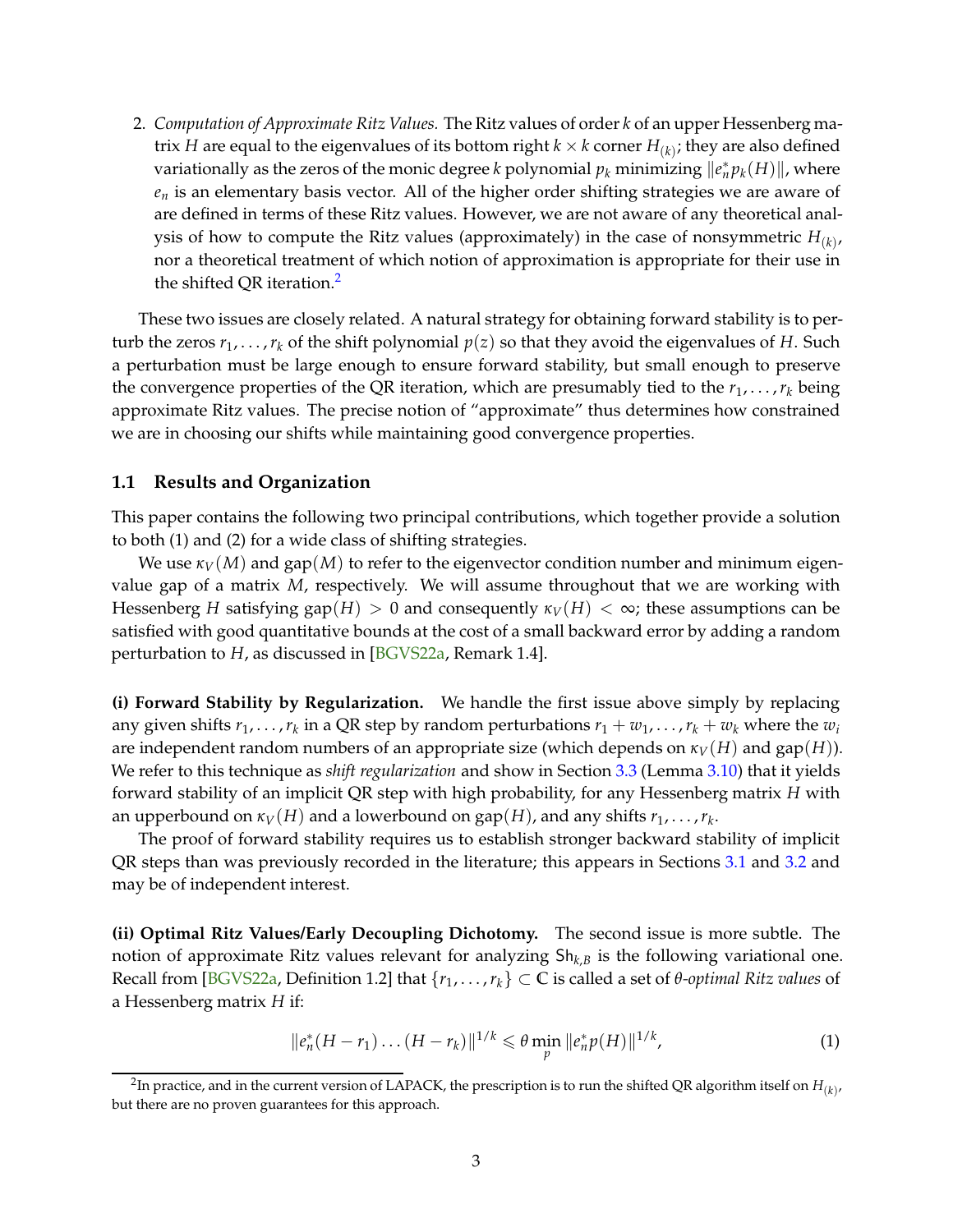where the minimization is over monic polynomials of degree *k*. Thus, the true Ritz values are 1-optimal.

It is not immediately clear how to efficiently compute a set of *θ*-optimal Ritz values, so we reduce this task to the more standard one of computing forward-approximate Ritz values, which are just forward-approximations of the eigenvalues of *H*(*k*) with an appropriately chosen accuracy parameter *β* roughly proportional to the right hand side of [\(1\)](#page-2-2). Our key result (Theorem [4.1\)](#page-17-2) is the following *dichotomy*: if a set of *β*-forward approximate Ritz values *r*1, . . . ,*r<sup>k</sup>* of *H* is *not θ*-optimal, then one of the Ritz values  $r_j$  must be close to an eigenvalue of  $H$  and the corresponding right eigenvector of *H* must have a large inner product with *en*. In the latter scenario we show that a single degree *k* implicit QR step using the culprit Ritz value *r<sup>j</sup>* as a shift must lead to immediate decoupling, which we refer to as *early decoupling.*

Importantly, this dichotomy is compatible with the random regularizing perturbation used in (i), since the property of being a *β*-forward approximate Ritz value is preserved (with a slight increase in *β*) under small perturbations  $r_i \to r_i + w_i$  when  $|w_i| \ll \beta$ . Thus, as long as we can compute *β*-forward approximations *r*1, . . . ,*r<sup>k</sup>* of the eigenvalues of *H*(*k*) , the combination of (i) and the dichotomy guarantees that with high probability,  $r_1 + w_1, \ldots, r_k + w_k$  are  $\theta$ -optimal Ritz values *and* the corresponding QR step is forward stable (which is exactly what is needed in order to analyze convergence of the iteration) — *or* we achieve early decoupling.

**Example 1.1** (Necessity of Forward Error for Ritz Value Optimality)**.** It is natural to ask whether the weaker property of being a *β*-backward approximation of the eigenvalues of *H*(*k*) is sufficient for producing *O*(1)-optimal Ritz values when the right hand side of [\(1\)](#page-2-2) is of scale *β*. The following example shows that this is not in general the case: let *T* be an *n* × *n* Hessenberg Toeplitz matrix with 1s on the superdiagonal,  $\delta$ s on the subdiagonal, and  $T(1, n) = 1$ . Let the bottom right  $k \times k$ corner of *T* be  $T_{(k)}$  and let  $T'_{(k)} = T_{(k)} + \beta e_k e_1^*$ . An explicit computation of characteristic polynomials shows that if  $r_1,\ldots,r_k$  are the eigenvalues of  $T_{(k)}$  and  $r'_1\ldots,r'_k$  are the eigenvalues of  $T'_{(k)}$ (which are *β*-backward approximations of the *r<sup>i</sup>* ) then

$$
\delta = ||e_n^*(T - r_1) \dots (T - r_k)||^{1/k} \ll ||e_n^*(T - r'_1) \dots (T - r'_k)||^{1/k} \approx \beta^{1/k},
$$

unless  $β = O(δ<sup>k</sup>)$ . But this latter condition is enough to guarantee that the  $r'_1$ ...,  $r'_k$  are *δ*-forward approximations of the Ritz values of *T*, which is what we require. Since *T* is close to normal when *δ* ≪ 1/*n*, this example also highlights that while we may have control of the nonnormality of *H*, this does not imply any control on the nonnormality of  $H_{(k)}$  in general.

To produce a complete eigenvalue algorithm, we also need the following auxiliary ingredients.

<span id="page-3-0"></span>**(iii) Approximating the Eigenvalues of Small Matrices.** In order to carry out (ii), we require an efficient way to obtain forward approximations to the eigenvalues of the small  $k \times k$  matrix  $H_{(k)}.$ In addition, our degree *k* shifting strategy cannot decouple matrices of size  $k \times k$  or smaller, so we also need an algorithm to compute approximations to the eigenvalues of small matrices, to use once we have deflated to a sufficiently small matrix. We will assume access to a black box algorithm SmallEig for use in these two situations, with the following guarantee on a matrix *M* of dimension *k* or smaller. (The notion of forward error here is absolute, instead of relative — this will simplify some of the analysis later on.)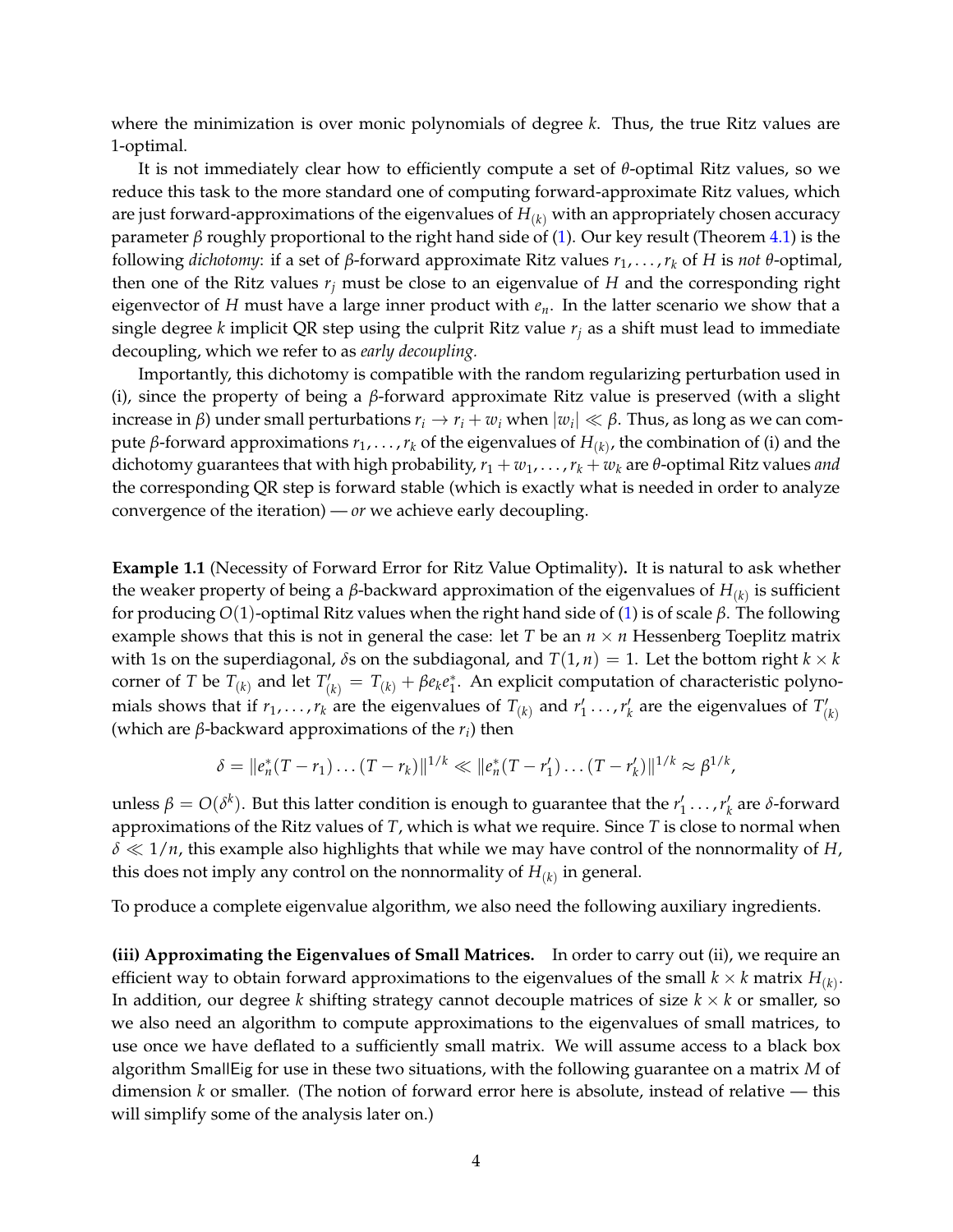<span id="page-4-3"></span>**Definition 1.2.** A *small eigenvalue solver* SmallEig(*M*, *β*, *φ*) takes as input a matrix *M* of size at most  $k \times k$ , and with probability at least  $1 - \phi$ , outputs  $\widetilde{\lambda}_1, ..., \widetilde{\lambda}_k \in \mathbb{C}$  such that  $|\widetilde{\lambda}_i - \lambda_i| \leqslant \beta$  for each of  $\lambda_1$ , ...,  $\lambda_k \in \text{Spec} M$ .

We were unable to find a suitably strong and precise worst-case running time bound in the literature for the forward error eigenproblem in the sense of Definition [1.2.](#page-3-0)<sup>[3](#page-4-0)</sup> We will use the following result from Part III of this series [\[BGVS22b,](#page-38-1) Corollary 1.3], which may be of independent interest. Note that any other algorithm with provable guarantees may be used in its place.

 $\bf{Theorem~1.3.}$  *Given*  $M \in \mathbb{C}^{k \times k}$  *with*  $\|M\| \leqslant \Sigma$ *, there is an algorithm, <code>SmallEig</code>, which solves the forward eigenvalue problem in the sense of Definition [1.2,](#page-3-0) using at most*

 $O(k^5 \log(k \sum / \beta \phi)^2 + k^2 \log(k \sum / \beta \phi)^2 \log(k \log(k \sum / \beta \phi)))$ 

*arithmetic operations on a floating point machine with O*(*k* 2 log(*k*Σ/*βφ*) 2 ) *bits of precision.*

Note that the algorithm SmallEig uses higher precision than we require anywhere else in this paper, but because it is called infrequently and on  $k \times k$  matrices only, the total Boolean operations are still subdominant (see Remark [1.6\)](#page-4-1).

**(iv) Deflation.** Once the shifting strategy Sh*k*,*<sup>B</sup>* has been used to achieve decoupling, it is typical to *deflate* the resulting matrix by zeroing out small subdiagonal elements. The outcome of this procedure is a block upper triangular matrix whose diagonal blocks are themselves upper Hessenberg, allowing one to recursively apply  $Sh_{k,B}$ . Because our analysis of  $Sh_{k,B}$  relies on  $\kappa_V(H)$  and  $\text{gap}(H)$  being controlled, it is critical that we can preserve these quantities when deflating and passing to a submatrix. This is handled in Section [6.1.](#page-31-1)

<span id="page-4-2"></span>Finally, we combine (i-iv) above in Section [6.2](#page-32-0) in order to give a fully proven shifted QR algorithm using the strategy Sh*k*,*B*.

**Theorem 1.4.** Let H be an  $n \times n$  upper Hessenberg matrix and  $B \geq 2\kappa_V(H)$  and  $\Gamma \leq \text{gap}(H)/2$ *upper and lowerbounds on its eigenvector condition number and minimum eigenvalue gap. For a certain*  $k = O(\log B \log \log B)$  *— chosen as in* [\(5\)](#page-10-1) — the shifting strategy  $Sh_{k,B}$  can be implemented in finite *arithmetic to give a randomized shifted QR algorithm,* ShiftedQR*, with the following guarantee: for any δ* > 0 ShiftedQR( $H, \delta, \phi$ ) produces the eigenvalues of a matrix H' with  $\|H - H'\| \leq \delta \|H\|$ , with probability *at least* 1 − *φ, using*

- $O(n^3 (\log \frac{nB}{\delta\Gamma} \cdot k \log k + k^2))$  arithmetic operations on a floating point machine with  $O(k \log \frac{nB}{\delta\Gamma \phi})$  $\overline{ }$ *bits of precision; and*
- $O(n \log \frac{n}{\delta}C)$  *calls to* SmallEig *with accuracy*  $\Omega(\frac{\delta^2 \Gamma^2}{n^4 B^4})$  $\frac{\delta^2 \Gamma^2}{n^4 B^4 \Sigma}$ ) and failure probability tolerance  $\Omega\left(\frac{\phi}{n^2 \log n}\right)$ *n* 2 log *nB δ*Γ  $\overline{ }$

**Remark 1.5** (Constants)**.** The constants on arithmetic operations and precision hidden in the asymptotic notation above are modest and can be read off by unpacking the expressions for *T*<sub>ShiftedQR</sub> in equation [\(48\)](#page-33-0) and **u**<sub>ShiftedQR</sub> in equation [\(47\)](#page-33-1), respectively.

<span id="page-4-1"></span><span id="page-4-0"></span><sup>3</sup>One option is to combine the spectral bisection algorithm of [\[BGVKS20\]](#page-38-2) (which produces *backward* approximate eigenvalues) with [\[Bha07,](#page-38-3) Theorem 39.1] (which shows that  $\Omega(\beta^k)$  backward approximate eigenvalues are  $O(\beta)$  forward approximate), but this uses roughly  $O(k^4\log^4(k/\beta)\log(k))$  bits of precision, which is larger than we would like. Another possibility is to compute the characteristic polynomial and use polynomial root finders such as [\[Pan02\]](#page-39-3), but we could only find rigorous proofs about such algorithms in models of arithmetic other than floating point.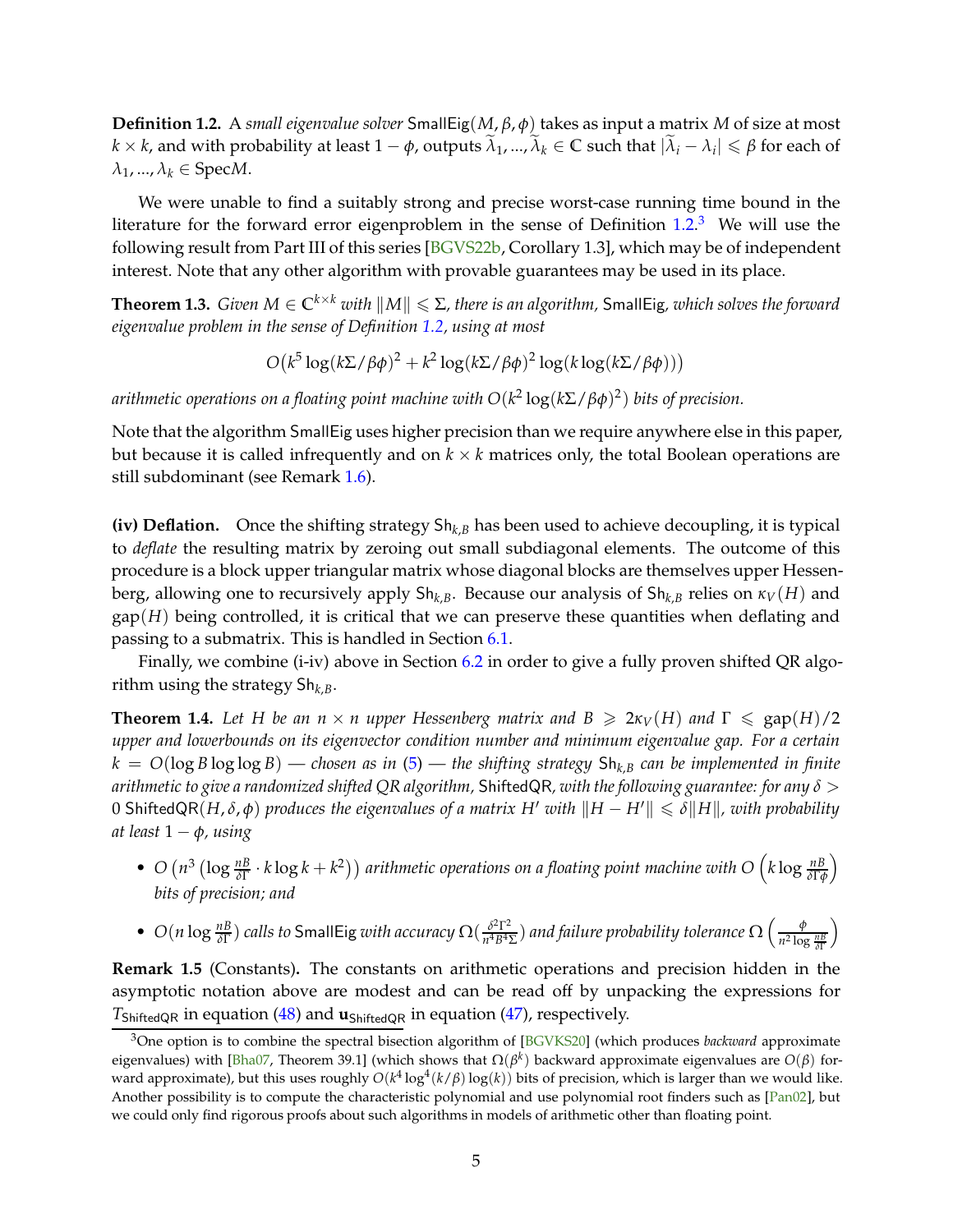<span id="page-5-2"></span>**Remark 1.6** (Computing Eigenvalues of an Arbitrary Matrix)**.** The algorithm ShiftedQR can be used to compute backward approximations of the eigenvalues of an arbitrary matrix  $A \in \mathbb{C}^{n \times n}$ with a backward error of  $\delta ||A||$  as follows:

- 1. Add a random complex Gaussian perturbation of norm  $\delta ||A||/2$  to the input matrix, which yields  $\log(B/\Gamma) = O(\log(n/\delta))$  with high probability (see [\[BGVS22a,](#page-38-0) Remark 1.4])
- 2. Put the resulting matrix in Hessenberg form using Householder reflectors. This step is backward stable when performed in finite arithmetic [\[Tis96\]](#page-39-2), and thus approximately preserves the bounds on *B*,  $\Gamma$  by the results of Section [6.1.](#page-31-1)
- 3. Apply Theorem [1.4](#page-4-2) with accuracy *δ*/2, noting that the bound on log(*B*/Γ) from step 1 implies that  $k = O(\log(n/\delta) \log \log(n/\delta))$  is sufficient.

This yields a total worst-case complexity bound of  $O(n^3 \log^2(n/\delta) (\log \log(n/\delta))^2)$  arithmetic operations with  $O(log^2(n/\delta) \log \log(n/\delta))$  bits of precision *plus*  $O(n \log(n/\delta) \cdot \log^7(n/\delta) \log \log(n/\delta)^5)$ operations with  $O(\log^4(n/\delta)(\log\log(n/\delta)^2))$  bits of precision for the calls to SmallEig. The Boolean cost of calls to SmallEig is subdominant whenever  $n \geqslant \log^{7/2}(n/\delta)(\log \log(n/\delta))^2$ .

While this asymptotic complexity guaranteed by Remark [1.6](#page-4-1) is significantly higher than the nearly matrix multiplication time spectral bisection algorithm of [\[BGVKS20\]](#page-38-2), that algorithm uses  $O(log^4(n/\delta)log(n))$  bits of precision throughout the algorithm, moreover with a larger hidden constant. On the other hand, the algorithm of  $[ABB^+18]$  uses  $O(n^{10}/\delta^2)$  arithmetic operations but with only  $O(log(n/\delta))$  bits of precision (as is stated but not formally proven in [\[ABB](#page-38-4)<sup>+</sup>18]).

<span id="page-5-1"></span>**Remark 1.7** (Hermitian Matrices)**.** For the important case of Hermitian tridiagonal matrices there is no difficulty in maintaining  $\kappa_V(H) = 1$ , so we may take  $k = 2$  and  $B = 1$ . A minimum eigenvalue gap of Γ > (*δ*/*n*) *<sup>c</sup>* may be guaranteed by adding a diagonal Gaussian perturbation of size  $\delta/2$  [\[APS](#page-38-5)<sup>+</sup>17] to the matrix (or by adding a GUE perturbation and then tridiagonalizing the matrix). The Ritz values in this case can be computed exactly using the quadratic formula. The amount of precision required by Theorem [1.4](#page-4-2) is consequently simply  $O(log(n/\delta))$  and the number of arithmetic operations used is  $O(n^3 + n^2 \log(n/\delta))$ , which is asymptotically the same as in the exact arithmetic analysis of tridiagonal QR with Wilkinson shift.

### <span id="page-5-0"></span>**1.2 Related Work**

The need for a finite arithmetic convergence analysis of shifted QR in the case of symmetric tridiagonal matrices was noted in the remarkable thesis of Sanderson [\[San76\]](#page-39-4), who observed that it does not follow from the exact arithmetic analysis of Wilkinson [\[Wil68\]](#page-39-5). Sanderson formally proved the convergence of the tridiagonal QR algorithm with explicit (as opposed to implicit) QR steps using Wilkinson shift under certain additional assumptions, one of which [\[San76,](#page-39-4) Section 4] is that the "computation of the [Wilkinson shift] be done more accurately [i.e., in exact arithmetic]". Sanderson left open the question of analyzing implicit shifted QR and gave an example for which its convergence breaks down unless the machine precision is sufficiently small in relation to the subdiagonal entries of the matrix. These insightful observations of Sanderson are consistent with the approach taken in this paper, and Sanderson's question is resolved by Remark [1.7,](#page-5-1) albeit with a different shifting strategy.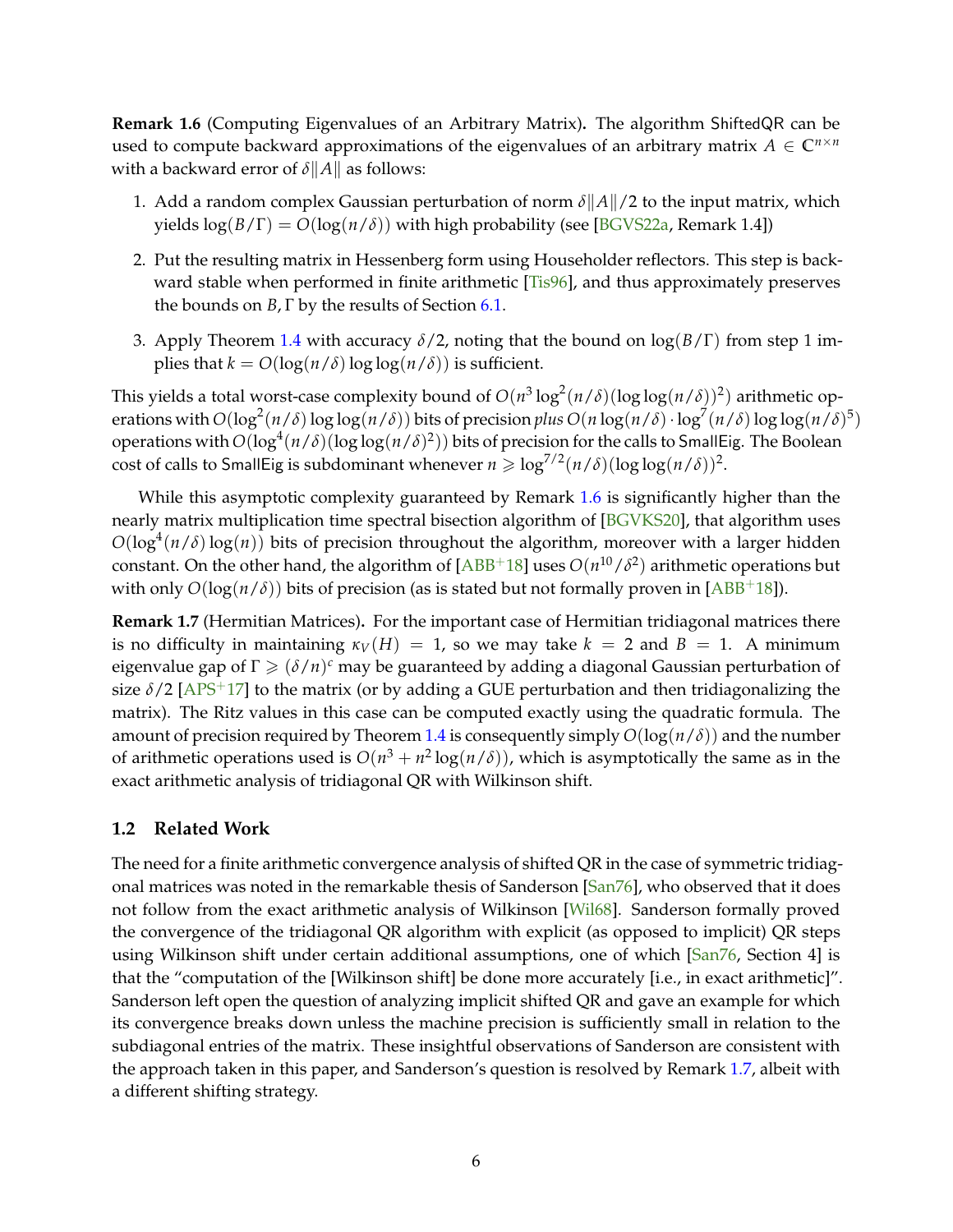<span id="page-6-0"></span>*Forward Stability of Shifted QR.* An important step towards understanding and addressing the two issues mentioned at the beginning of the introduction was taken by Parlett and Le [\[PL93\]](#page-39-0), who showed that for symmetric tridiagonal matrices, high sensitivity of the next QR iterate to the shift parameter (a form of forward instability) is always accompanied by "premature deflation", which is a phenomenon specific to "bulge-chasing" implementations of the implicit QR algorithm on tridiagonal matrices. Our dichotomy is distinct from but was inspired by their paper, and carries the same conceptual message: if the behavior of the algorithm is highly sensitive to the choice of shifts, then one must already be close to convergence in some sense.

Watkins [\[Wat95\]](#page-39-6) argued informally (but did not prove) that the implicit QR iteration should in many cases converge rapidly even in the presence of forward instability. This is an intriguing direction for further theoretical investigation, and could potentially lead to provable guarantees for the shifted QR algorithm with lower precision than required in this paper (see the discussion in Section [1.3\)](#page-7-0).

*Aggressive Early Deflation.* The classical criterion for decoupling/deflation in shifted QR algorithms is the existence of small subdiagonal entries of *H*. The celebrated papers [\[BBM02a,](#page-38-6) [BBM02b\]](#page-38-7) introduced an additional criterion called aggressive early deflation which yields significant improvements in practice. Kressner [\[Kre08\]](#page-39-7) showed that this criterion is equivalent to checking for converged Ritz values (i.e., Ritz pairs which are approximate eigenpairs of *H*), and "locking and deflating them" (i.e., deflating while preserving the Hessenberg structure of *H*) using Stewart's Krylov-Schur algorithm [\[Ste02\]](#page-39-8).

The early decoupling procedure introduced in this paper is similar in spirit to aggressive early deflation — in that it detects Ritz values which are close to eigenvalues of *H* and enables decoupling even when the subdiagonal entries of *H* are large — but different in that it does not require the corresponding Ritz vector to have a small residual, and it ultimately produces classical decoupling in the sense of a small subdiagonal entry.

*Shift Blurring.* The shifting strategies considered in [\[BGVS22a\]](#page-38-0) and in this paper use shift polynomials  $p(z) = (z - r_1) \dots (z - r_k)$  of degree *k* where *k* is roughly proportional to  $\log \kappa_V(H)$ . It was initially proposed [\[BD89\]](#page-38-8) that such higher degree shifts should be implemented via "large bulge chasing", a procedure which computes the *QR* decomposition of *p*(*H*) in a single implicit QR step. This procedure was found to have poor numerical stability properties, which was referred to as "shift blurring" and explained by Watkins [\[Wat96\]](#page-39-9) and further by Kressner [\[Kre05\]](#page-38-9) by relating it to some ill-conditioned eigenvalue and pole placement problems.

To avoid these issues, we implement all degree *k* QR steps in this paper as a sequence of *k* degree-1 "small bulge" QR steps. However, since our analysis requires establishing forward stability of each degree *k* step, the amount of numerical precision required for provable *δ*−decoupling increases as a function of *k*, roughly as  $O(k \log(n/\delta))$  bits. This increase in precision is sufficient to avoid shift blurring. We suspect that forward stability of large bulge chasing can be established given a similar increase in precision, and leave this as a direction for further work.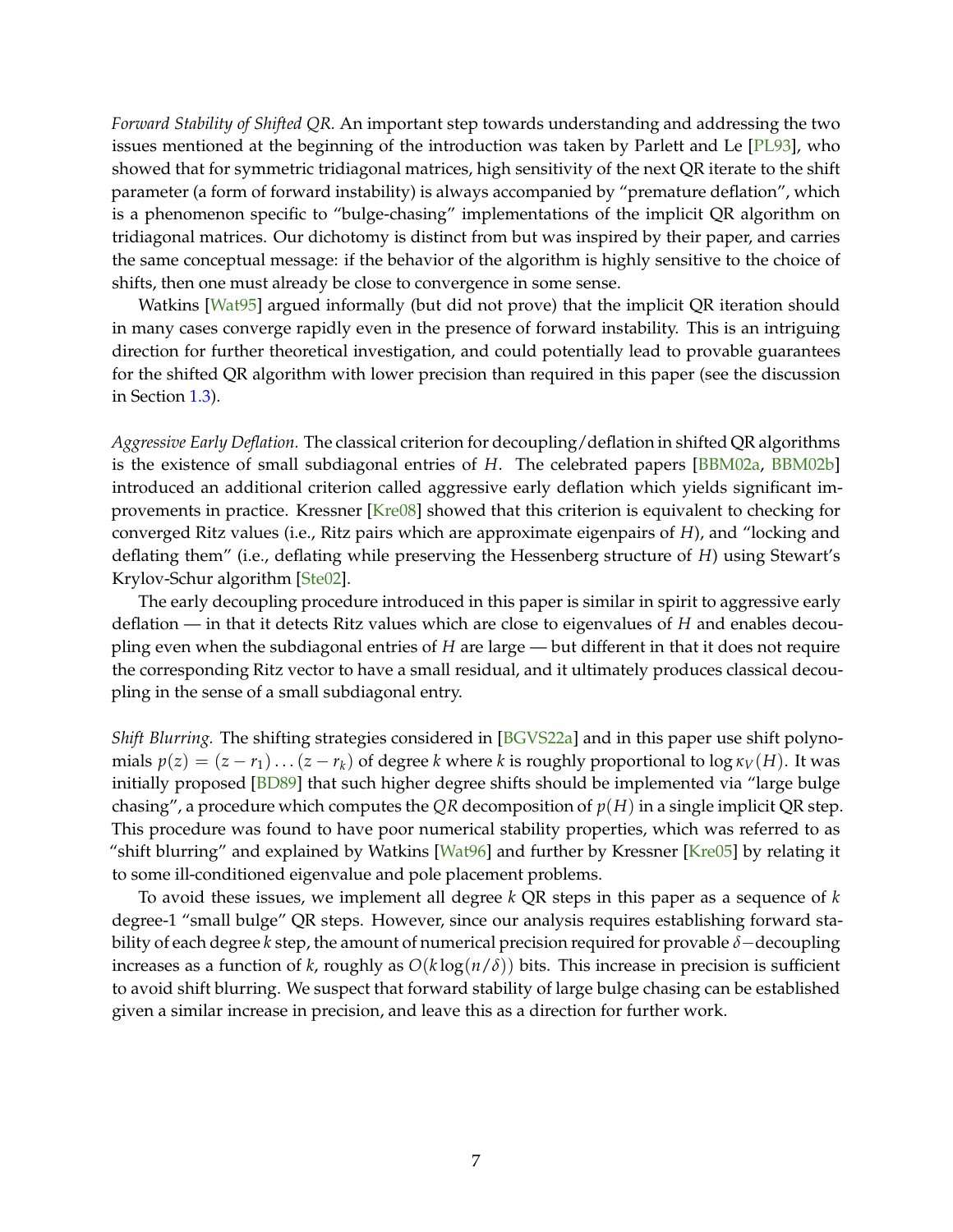#### <span id="page-7-2"></span><span id="page-7-0"></span>**1.3 Discussion**

The purpose of this paper is to provide a framework for rigorous convergence analysis of shifted QR algorithms in finite arithmetic, and to show using this framework that the shifting strategy of [\[BGVS22a\]](#page-38-0) enjoys reasonable complexity and precision bounds. The main resource we have tried to optimize is the amount of precision used, since this seems to be the main bottleneck in turning "theoretical" algorithms into practical ones. The parameters have been optimized to enable provably good worst case performance rather than "real world" performance; indeed, while our worst case bounds are quite good from a theoretical perspective, they are still far from the performance desired from software libraries. The specific implementation in this paper is accordingly *not* a prescription for an actual software implementation. Rather, it is best viewed as a framework for further experimentation and engineering, with the goal of eventually obtaining a practically competitive algorithm with a rigorous proof of correctness and worst case complexity.

In the meantime, one way that the algorithm in this paper may be used profitably in practice is as a final exceptional shift in existing shifted QR implementations (which already have a rather long list of shifts to try in cases of slow convergence). This final exceptional shift will be invoked very rarely, thereby hardly affecting typical performance, but will nonetheless guarantee convergence in all cases at the cost of occasionally using higher precision and running time.

The main question which remains from a theoretical perspective is to reduce the bits of precision required from  $O(\log^2(n/\delta)\log\log(n/\delta))$  to  $O(\log(n/\delta))$  in the context of Remark [1.6,](#page-4-1) ideally with a small constant term, which would be asymptotically optimal and in line with the standard notion of "numerical stability" in numerical analysis. The main bottleneck to doing this is that our current proof requires establishing forward stability of a sequence of  $k = O(\log(n/\delta) \log \log(n/\delta))$ degree 1 QR steps, which necessitates  $O(k \log(n/\delta)) = O(\log^2(n/\delta) \log \log(n/\delta))$  bits of precision. Whether this can be avoided is an an interesting conceptual question. A second, related, question is to reduce the number of bits of precision required for computing optimal Ritz values.

### <span id="page-7-1"></span>**2 Preliminaries**

All vector norms are  $\ell_2$ , and all matrix norms are the induced  $\ell_2$  operator norm, unless otherwise specified. We denote the distance between two sets  $\mathcal{R}, \mathcal{S} \subset \mathbb{C}$  as

$$
dist(\mathcal{R}, \mathcal{S}) := \inf_{r \in \mathcal{R}, s \in \mathcal{S}} |r - s|.
$$

**Finite Precision Arithmetic.** We use the standard floating point axioms from [\[Hig02,](#page-38-10) Chapter] 2] (ignoring overflow and underflow as is customary), and use **u** to denote the unit roundoff. Specifically, we will assume that we can add, subtract, multiply, and divide floating point numbers, and take square roots of positive floating point numbers, with relative error **u**.

Our implementation of implicit QR steps is based on *Givens rotations*. If  $x \in \mathbb{R}^2$ , write  $\textsf{giv}(x)$ for the 2 × 2 Givens rotation mapping  $\text{giv}(x) : x \mapsto ||x||e_1$ . It is routine [\[Hig02,](#page-38-10) Lemmas 19.7-19.8, e.g.] that, assuming  $u \le 1/24$ , one can compute the norm of x with relative error 2*u* and apply giv $(x)$  to a vector  $y \in \mathbb{R}^2$  in floating point so that

$$
\left| \widetilde{(\mathsf{giv}(x)y)_i} - (\mathsf{giv}(x)y)_i \right| \leq \|y\| \frac{6\mathbf{u}}{1 - 6\mathbf{u}} \leq \|y\| \cdot 8\mathbf{u} \qquad i = 1, 2.
$$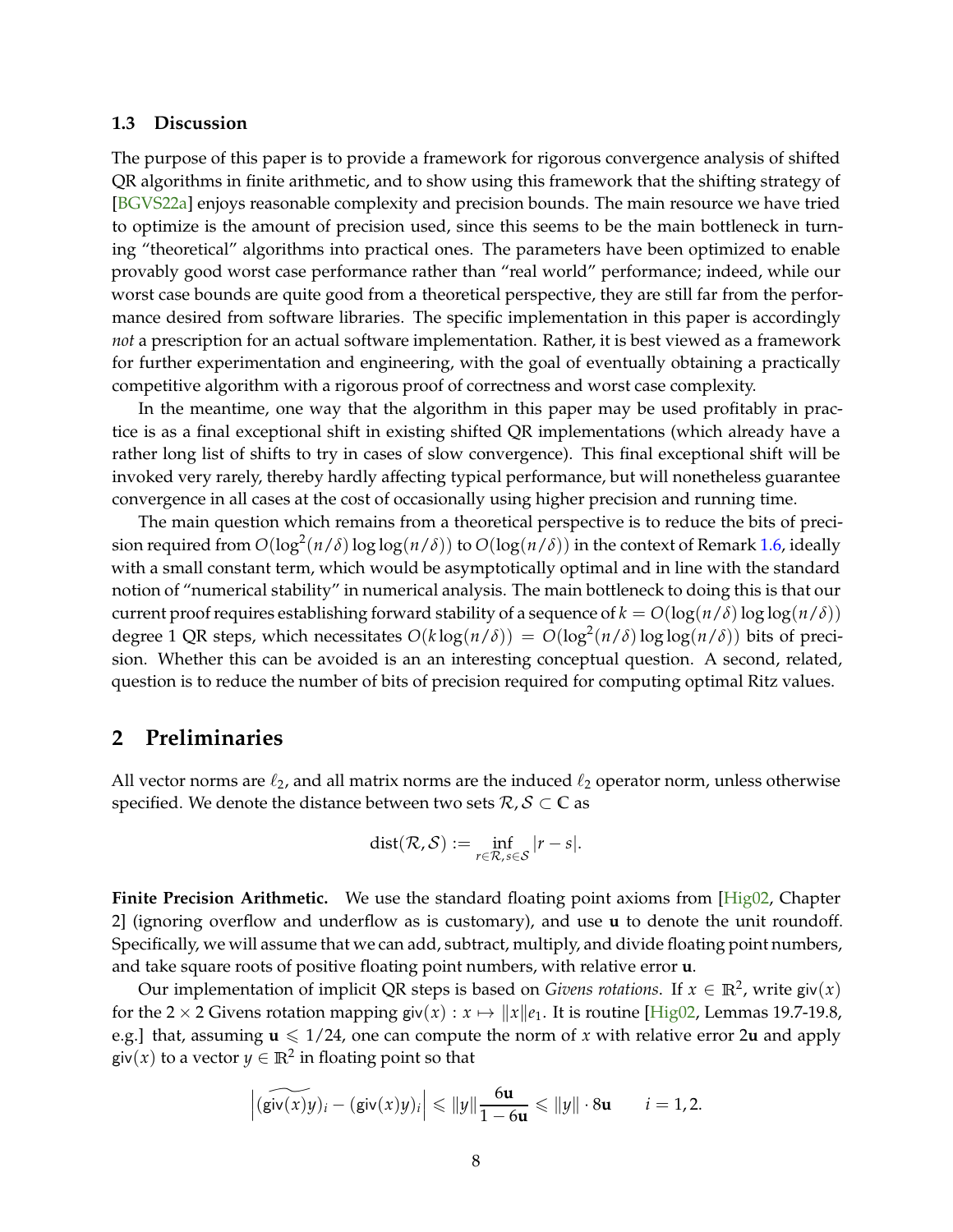<span id="page-8-3"></span>For some tasks, our algorithm and many of its subroutines need to set certain scalar parameters in order to know when to halt, at what scale to perform certain operations and how many iterations to perform. In this context, sometimes the algorithm will have to compute *k*-th roots for moderate values of *k* — even though these operations are not directly used on the matrices in question. We will assume that the following elementary functions can be computed accurately and relatively quickly.

<span id="page-8-2"></span>**Lemma 2.1** (kth Roots). *There exist small universal constants*  $C_{\text{root}}$ ,  $c_{\text{root}} \geq 1$ , such that whenever  $k c_{\text{root}} \mathbf{u} \leqslant \epsilon \leqslant 1/2$  and for any  $a \in \mathbb{R}^+$ , there exists an algorithm that computes  $a^{1/k}$  with relative *error ǫ in at most*

$$
T_{\text{root}}(k,\epsilon) := C_{\text{root}}k \log(k \log(1/\epsilon))
$$

 $\Box$ 

*arithmetic operations.*

*Sketch.* Use Newton's method, with starting point found via bisection.

**Random Sampling Assumptions.** As discussed above, we will repeatedly regularize our shifts by replacing each with uniformly random point on a small surrounding disk of radius  $O(\delta^2)$ , where  $\delta$  is the accuracy. To simplify the presentation, we will assume that these perturbations can be executed in *exact* arithmetic. Importantly, this assumption's only impact is on the failure probability of the algorithm, and its effect is quite mild. We will see below that the algorithm fails when one of our randomly perturbed shifts happens to land too close to an eigenvalue, and we bound the failure probability by computing the area of the 'bad' subset of the disk where this occurs. If the random perturbation was instead executed in finite arithmetic, the probability of landing in the bad set differs from this estimate by  $O(\mathbf{u}/\delta^2)$ . Since we will set  $\mathbf{u} = o(\delta^2)$ , this discrepancy can reasonably be neglected.

**Definition 2.2** (Efficient Perturbation Algorithm)**.** An efficient random perturbation algorithm takes as input  $r \in \mathbb{C}$  an  $R > 0$ , and generates a random  $w \in \mathbb{C}$  distributed uniformly in the disk  $D(r, R)$  using  $C_D$  arithmetic operations.

#### <span id="page-8-0"></span>**2.1 Key Definitions and Lemmas from [\[BGVS22a\]](#page-38-0)**

For a Hessenberg matrix  $(h_{ij})_{i,j=1}^n = H \in \mathbb{C}^{n \times n}$  we define the *potential* of  $H$  as

$$
\psi_k(H) := |h_{n-k,n-k-1} \cdots h_{n,n-1}|^{1/k},
$$

and we will use this quantity to track the convergence of the QR iteration. We will also use  $\chi_k(z)$  to denote the characteristic polynomial of  $H_{(k)}$ , the lower-right  $k\times k$  corner of  $H$ , and as mentioned in the introduction, we will exploit that the Ritz values of *H* are the roots of *χ<sup>k</sup>* and that the following variational characterization exists (see [\[BGVS22a,](#page-38-0) Lemma 2.2] for a proof).

<span id="page-8-1"></span>**Lemma 2.3** (Variational Formula for  $\psi_k$ ). Let  $H \in \mathbb{C}^{n \times n}$  be any Hessenberg matrix. Then, for any k

$$
\psi_k(H) = \min_{p \in \mathcal{P}_k} \|e_n^* p(H)\|^{1/k},
$$

 $\omega$ *ith the minimum attained for*  $p = \chi_k$ *.*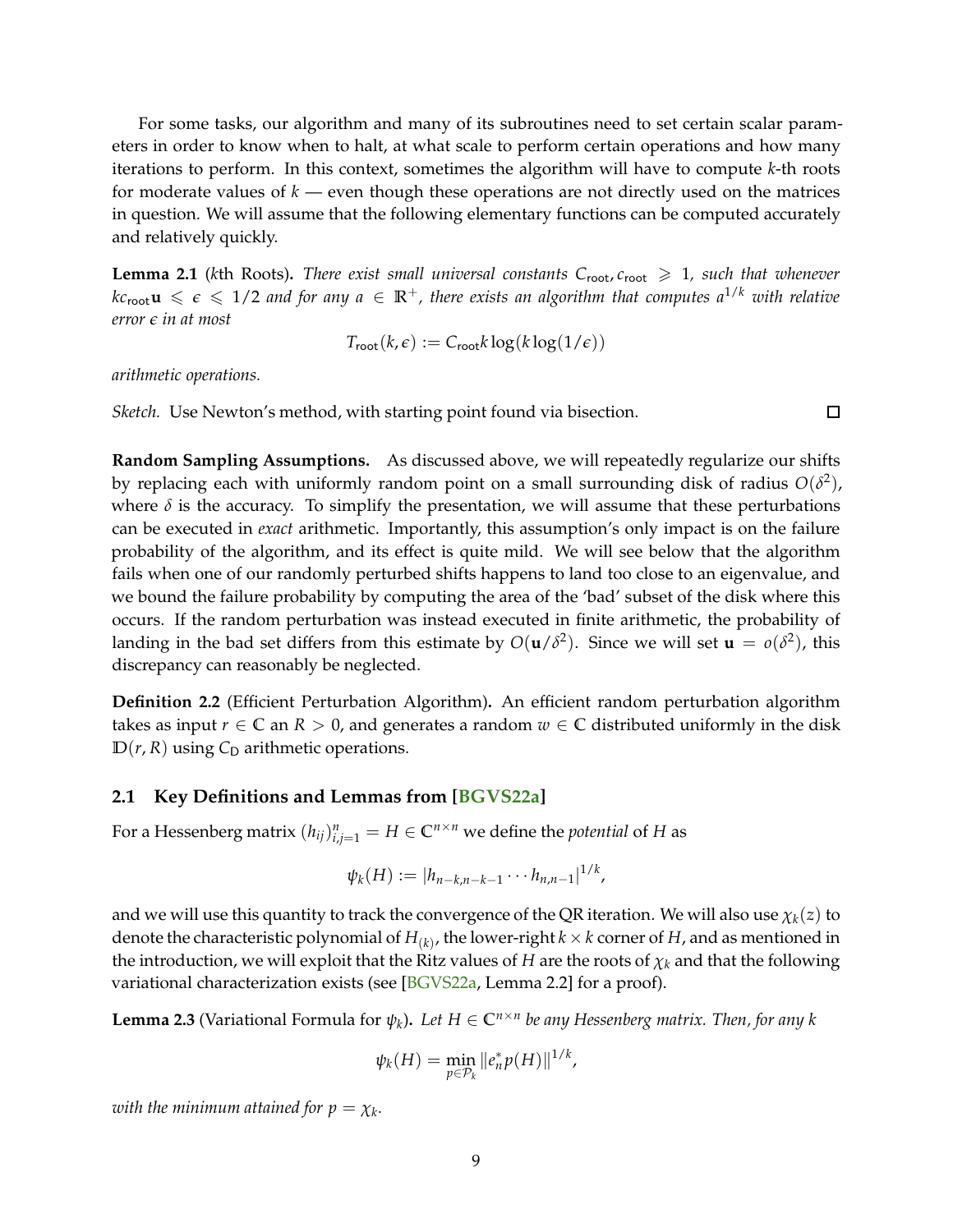<span id="page-9-4"></span>Our analysis will heavily rely on the notion of *approximate functional calculus* introduced in [\[BGVS22a\]](#page-38-0), which for convenience of the reader we recall here. First, consider a diagonalizable Hessenberg matrix  $H \in \mathbb{C}^{n \times n}$ , with diagonalization  $H = VDV^{-1}$  for *V* chosen<sup>[4](#page-9-0)</sup> to satisfy  $||V|| =$  $||V^{-1}|| = \sqrt{\kappa_V(H)}$  and let  $\lambda_i = D_{ii}$  be the *i*-th eigenvalue of *H*. We will use  $Z_H$  to denote the random variable supported on Spec(*H*) with distribution

$$
\mathbb{P}[Z_H = \lambda_i] = \frac{|e_n^* V e_i|^2}{\|e_n^* V\|^2}.
$$
\n(2)

<span id="page-9-3"></span>We will often use the following inequalities (see [\[BGVS22a,](#page-38-0) Lemma 2.4] for a proof).

**Lemma 2.4** (Approximate Functional Calculus)**.** *For any upper Hessenberg H and complex function f whose domain includes the eigenvalues of H,*

$$
\frac{\|e_n^*f(H)\|}{\kappa_V(H)} \leqslant \mathbb{E}\left[|f(Z_H)|^2\right]^{\frac{1}{2}} \leqslant \kappa_V(H)\|e_n^*f(H)\|.
$$

As in [\[BGVS22a\]](#page-38-0), if  $\mathcal{R} = \{r_1, ... r_k\} \subset \mathbb{C}$  and  $p(z) = (z - r_1) \cdots (z - r_k)$ , we will call  $r \in \mathcal{R}$  is *α-promising* if

$$
\mathbb{E}\frac{1}{|Z_H-r|^k} \geq \frac{1}{\alpha^k}\mathbb{E}\frac{1}{|p(Z_H)|}.
$$

This notion will always be applied to a set R of  $\theta$ -optimal Ritz values in the sense of [\(1\)](#page-2-2). A key observation from [\[BGVS22a\]](#page-38-0), which we will recycle here, is that if a shifted QR step using an *α*-promising, *θ*-optimal Ritz value *r* does not make progress, then *Z<sup>H</sup>* has support on a disk of radius  $\approx \alpha \psi_k(H)$  about  $r$  — which in particular means that there is a nearby eigenvalue whose left eigenvector is aligned with  $e_n^*$ .

<span id="page-9-1"></span>**Lemma 2.5** (Stagnation Implies Support). Let  $\gamma$ ,  $\theta \in (0,1)$  and let R be a set of k  $\theta$ -approximate Ritz *values of H. Suppose*  $r \in \mathcal{R}$  *is a-promising and assume* 

<span id="page-9-2"></span>
$$
\psi_k\left(\operatorname{iqr}(H,(z-r)^k)\right) \geqslant (1-\gamma)\psi_k(H) > 0. \tag{3}
$$

*Then, for every*  $t \in (0, 1)$ *,* 

$$
\mathbb{P}\left[|Z_H-r| \leq (1+\theta)\alpha\left(\frac{\kappa_V(H)}{t}\right)^{1/k}\psi_k(H)\right] \geq (1-t)^2 \frac{(1-\gamma)^{2k}}{\alpha^{2k}(1+\theta)^{2k}\kappa_V(H)^4}.
$$

In fact, one can verify from the proof of our Lemma [2.5](#page-9-1) in [\[BGVS22a,](#page-38-0) Lemma 2.8] that the hypothesis [\(3\)](#page-9-2) may be replaced with the weaker condition

$$
||e_n^*(H - r)^{-k}||^{1/k} \geq (1 - \gamma)\psi_k(H),
$$
\n(4)

which we will find more useful here.

<span id="page-9-0"></span><sup>4</sup> If there are multiple such *V*, choose one arbitrarily.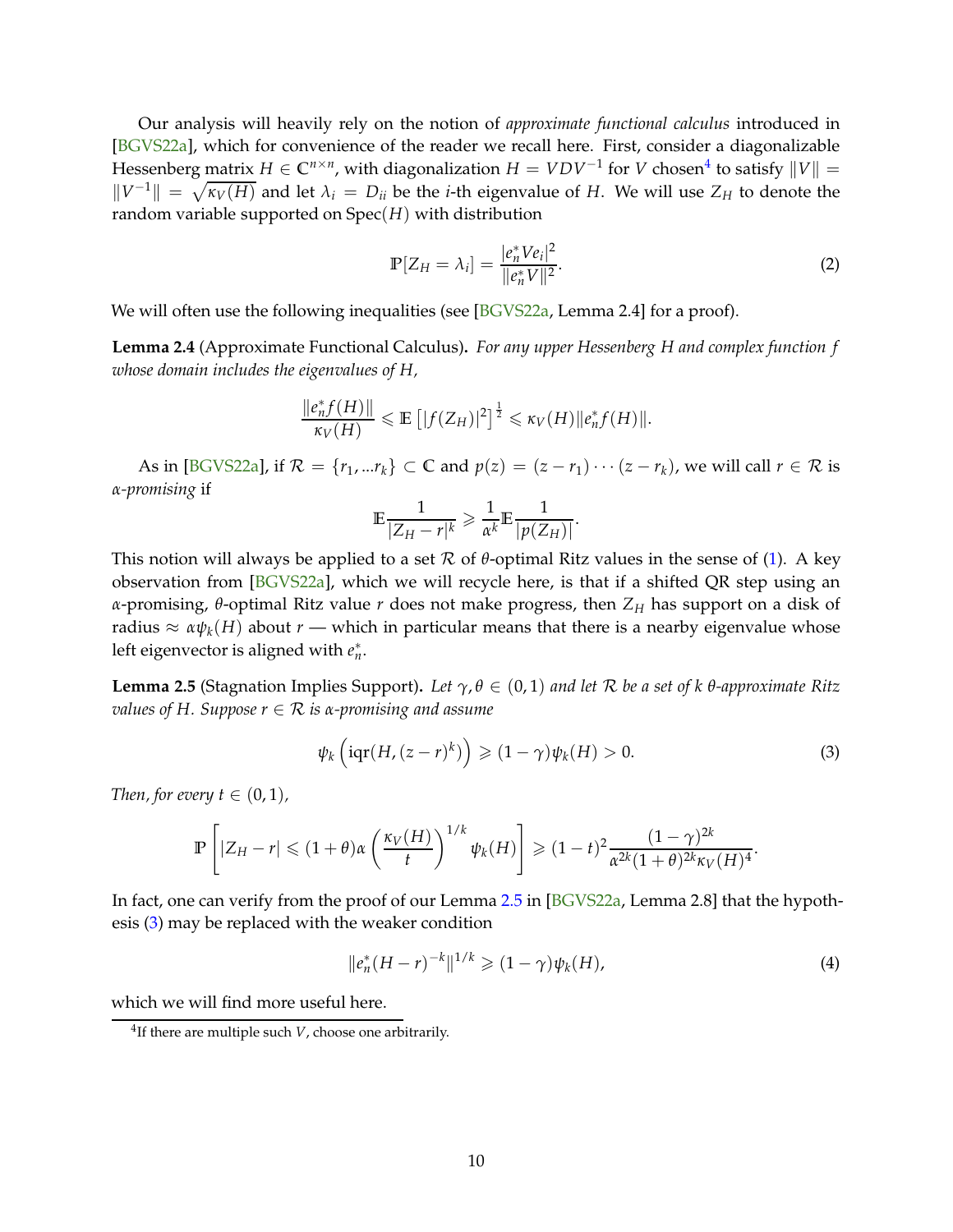#### <span id="page-10-4"></span><span id="page-10-0"></span>**2.2 Reader Guide and Parameter Settings**

There are many algorithm inputs, constants, and parameters that the reader will encounter; we will collect them here, along with some typical settings. We will regard our main algorithm ShiftedQR in fact as a family of algorithms, indexed by several defining parameters; these in turn used to set a number of global constants used by the algorithm and its subroutines. The most important of the former is the "non-normality" or condition number bound *B*, from which we define the shift degree *k* to be the smallest power of 2 for which

<span id="page-10-1"></span>
$$
B^{\frac{8\log k+3}{k-1}} \cdot (2B^4)^{\frac{2}{k-1}} \leq 3,\tag{5}
$$

which makes  $k = O(\log B \log \log B)$ . We further define the auxiliary constants

<span id="page-10-2"></span>
$$
\alpha := (1.01B)^{4\log k/k} \in [1,2], \qquad \theta := \frac{1.01}{0.998^{1/k}} (2B^4)^{1/2k} \in [1,2] \qquad \gamma := 0.2,\tag{6}
$$

<span id="page-10-3"></span>which depend only on *B*.

| Defining Parameter Meaning |                                           | <b>Typical Setting</b>    |  |
|----------------------------|-------------------------------------------|---------------------------|--|
| B                          | <b>Eigenvector Condition Number Bound</b> | $B\geqslant 2\kappa_V(H)$ |  |
|                            | Minimum Gap Bound                         | $\Gamma \leq$ gap $(H)/2$ |  |
|                            | Operator Norm Bound                       | $\Sigma \geqslant 2  H  $ |  |
| k                          | <b>Shift Degree</b>                       | $O(\log B \log \log B)$   |  |
| Global Constant            |                                           |                           |  |
| $\alpha$                   | <b>Ritz Value Promising-ness</b>          | $\alpha \in [1,2]$        |  |
| $\theta$                   | <b>Ritz Value Optimality</b>              | $\theta \in [1,2]$        |  |
| $\sim$                     | Decoupling Rate                           | 0.2                       |  |

Table [2](#page-11-1) contains the input parameters for ShiftedQR, as well as internal parameters used by its subroutines. The setting of the working accuracy below is to ensure that the norm, eigenvector condition number, and minimum eigenvalue gap are controlled for every matrix  $H'$  encountered in the course of the algorithm, in the sense that

$$
\kappa_V(H')\leq 2\kappa_V(H)\leq B\qquad\|H'\|\leq 2\|H\|\leq \Sigma\qquad \text{gap}(H')\geq \text{gap}(H)/2\geq \Gamma.
$$

We will not include the defining parameters or global constants as input to ShiftedQR or its subroutines, and instead assume that all subroutines have access to them; however, we will for clarity keep track of which of this *global data* each subroutine uses, and any constraints that it places on their inputs. Table [3](#page-11-2) lists the main subroutines (note that we will write Sh*k*,*<sup>B</sup>* for the finite arithmetic implementation of Sh*k*,*B*).

**Absolute vs. Relative Decoupling.** Because ShiftedQR and its subroutines do not have direct access to the norms of matrices, we will find it useful for the remainder of the paper to work with an *absolute* notion of decoupling, instead of the relative one used in [\[BGVS22a\]](#page-38-0). In particular, we will say that a matrix *H* is *ω-decoupled* if one of its *k* bottom subdiagonal entries is smaller than *ω* (as opposed to  $\omega$  |*H*||), and  $\omega$ *-unreduced* if every one of its *k* bottom subdiagonal entries is larger than *ω*.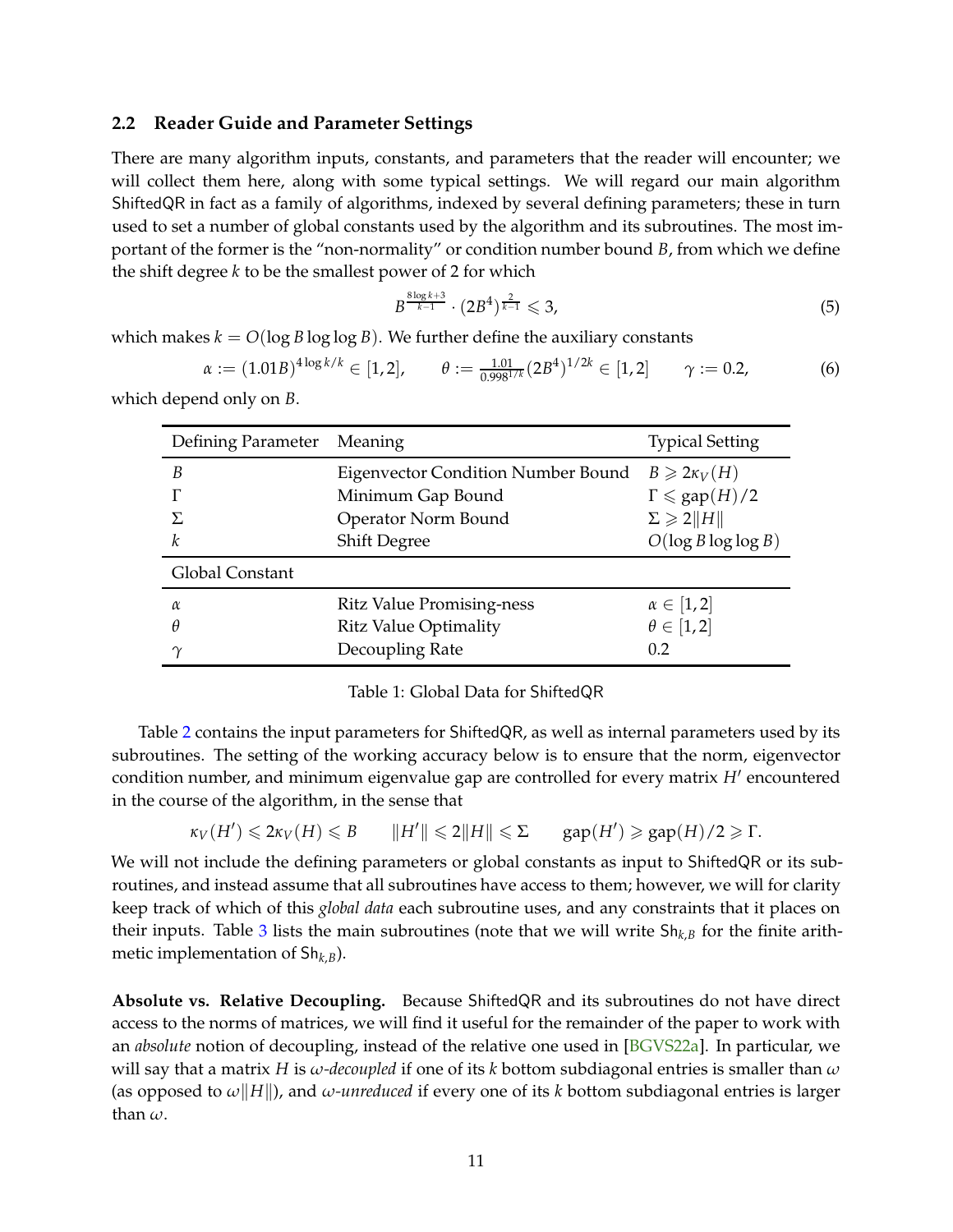<span id="page-11-4"></span><span id="page-11-1"></span>

| <b>Input Parameter</b> | Meaning                               | <b>Typical Setting</b>                                                                                               |
|------------------------|---------------------------------------|----------------------------------------------------------------------------------------------------------------------|
| H                      | Upper Hessenberg Matrix               |                                                                                                                      |
| δ                      | Accuracy                              |                                                                                                                      |
|                        | <b>Failure Probability Tolerance</b>  |                                                                                                                      |
|                        |                                       |                                                                                                                      |
| Internal Parameter     |                                       |                                                                                                                      |
| $\omega$               | <b>Working Accuracy</b>               | $\Omega$ (min{ $\delta n^{-2}$ , $\Gamma n^{-3/2}B^{-2}$ )                                                           |
| φ                      | Working Failure Probability Tolerance | Ω                                                                                                                    |
| $\eta_1, \eta_2$       | <b>Regularization Parameters</b>      | $\frac{\Omega\left(\frac{\nu}{\log(\omega/\Sigma)}\right)}{\Omega(\omega^2),\Omega(\omega^2\phi^{-1/2}\Sigma^{-1})}$ |
| $\beta$                | Forward Accuracy for Ritz Values      | $\Omega(\omega^2\Sigma^{-1})$                                                                                        |
| $\mathcal R$           | Approximate Ritz Values               |                                                                                                                      |
| S                      | <b>Exceptional Shifts</b>             |                                                                                                                      |

Table 2: Input and Internal Parameters for ShiftedQR

<span id="page-11-2"></span>

| Subroutine            | Action                                                                                     | Output                                                  | Input                       | Global Data                                                        |
|-----------------------|--------------------------------------------------------------------------------------------|---------------------------------------------------------|-----------------------------|--------------------------------------------------------------------|
| <b>IQR</b>            | Implicit QR Step                                                                           | $\tilde{\hat{H}}$ , $\tilde{R}$<br>$\widetilde{\tau^m}$ | $H$ , $p(z)$                |                                                                    |
| $Tau^m$<br>Optimal    | Approximate $\tau_{p(z)}^m(H) =   e_n^* p(H)^{-1}  $<br><b>Check Ritz Value Optimality</b> | opt                                                     | H, p(z)<br>$H, \mathcal{R}$ | θ                                                                  |
| <b>RitzOrDecouple</b> | Compute $\theta$ -Optimal Ritz Values                                                      | $\widehat{H}$ , $\mathcal{R}$ , dec                     | $H, \omega, \phi$           | $\Sigma, \Gamma, \theta$                                           |
| Find                  | Find a $\alpha$ -Promising Ritz Value                                                      | r                                                       | $H, \mathcal{R}$            | $\alpha$                                                           |
| Exc                   | <b>Compute Exceptional Shifts</b>                                                          | S                                                       | $H, r, \omega, \phi$        | $B, \Sigma, \gamma, \theta, \alpha$                                |
| $Sh_{k,B}$            | Shifting Strategy to Reduce $\psi_k(H)$                                                    | Ĥ                                                       |                             | $H, \mathcal{R}, \omega, \phi$ $B, \Sigma, \gamma, \theta, \alpha$ |
| Deflate               | Deflate a Decoupled Matrix                                                                 | $H_1, H_2, $                                            | $H, \omega$                 |                                                                    |

Table 3: Subroutines of ShiftedQR

## <span id="page-11-0"></span>**3 Implicit QR: Implementation, Forward Stability, and Regularization**

In Section [3.1](#page-12-0) we present a standard implementation (called "IQR") of a degree 1 (i.e., single shift) implicit QR step using Givens rotations (see [\[Dem97,](#page-38-11) Section 4.4.8]) and provide an analysis of its backward stability which is slightly stronger than the guarantees of [\[Tis96\]](#page-39-2) $^5$  $^5$ . We then use this to give a corresponding backward error bound for a degree *k* IQR step. We suspect much of this material is already known to experts, but we could not find it in the literature so we record it here.

In Section [3.2](#page-14-0) we prove bounds on the forward error of a degree *k* IQR step in terms of the distance of the shifts to the spectrum; we will accordingly refer to shifts which are appropriately far away from the spectrum as *forward stable*. We also record a forward error bound on the bottom right entry *Rnn* of the QR factorization, which is used in analyzing many shifting strategies.

We show in Section [3.3](#page-16-0) that a sufficiently large random perturbation of any choice of shifts is commensurately forward stable, with high probability.

<span id="page-11-3"></span> $5$ [Tis $96$ ] uses Householder reflectors instead of Givens rotations. We have chosen the latter for simplicity of exposition, but the stronger backward stability analysis obtained in Lemma [3.5](#page-13-0) can also be shown for Householder reflectors.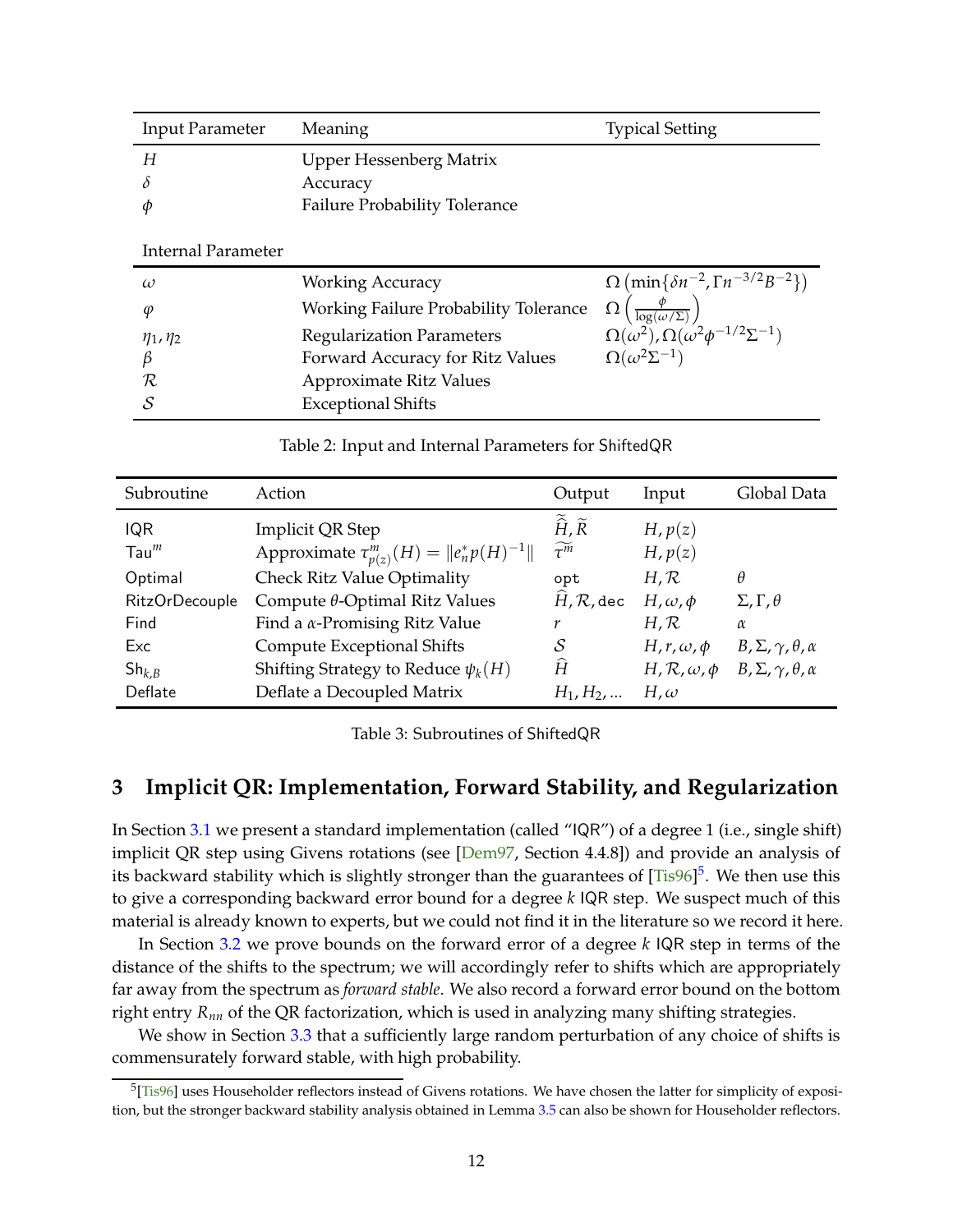#### <span id="page-12-5"></span><span id="page-12-0"></span>**3.1 Description and Backward Stability of** IQR

We begin with some preliminaries on implicit QR steps in exact arithmetic.

**Definition 3.1.** The *QR decomposition* of an invertible matrix *M* is the unique factorization *M* = *QR* where *Q* is unitary and *R* is upper triangular with positive diagonal entries. We will use

$$
[Q, R] = qr(M)
$$

to signal that *Q* and *R* are the matrices coming from the QR decomposition of *M*.

Given a polynomial  $p(z)$  and a Hessenberg matrix *H*,  $\text{iqr}(H, p(z))$  will denote the matrix  $\hat{H} =$  $Q^*HQ$  where  $[Q, R] = p(H)$ . When  $p(z) = z - s$  we will use  $iqr(H, s)$  as a shorthand notation for iqr(*H*, *z* − *s*). We will also denote by  $\varkappa(M) := ||M|| ||M^{-1}||$  the condition number of a matrix *M*. We pause to verify a fundamental composition property of iqr; the proof is standard (e.g. see [\[Tis96,](#page-39-2) Section 2.3]), but we will need to adapt it in the sequel so we include it for the reader's convenience.

<span id="page-12-2"></span>**Lemma 3.2.** *For any invertible H and polynomial*  $p(z) = (z - r_1) \cdots (z - r_k)$ *,* 

<span id="page-12-1"></span>
$$
iqr(H, p(z)) = iqr(\cdots iqr(iqr(H, r_1), r_2), \dots, r_k).
$$
\n<sup>(7)</sup>

*Moreover, if*  $[Q, R] = qr(p(H))$ *,*  $H_1 = H$ *, and for each*  $\ell \in [k]$  *we set*  $[Q_{\ell}, R_{\ell}] := qr(H_{\ell} - r_{\ell})$  *and*  $H_{\ell+1} := Q_{\ell}^* H_{\ell} Q_{\ell}$ , then

<span id="page-12-3"></span>
$$
Q = Q_1 \cdots Q_k \quad \text{and} \quad R = R_k R_{k-1} \cdots R_1. \tag{8}
$$

*Proof.* Repeatedly using definition of  $Q_{\ell}$ ,  $R_{\ell}$ , and  $H_{\ell}$  for each  $\ell \in [k]$ , we can compute

$$
p(H) = p(H_1) = (H_1 - r_k) \cdots (H_1 - r_1)
$$
  
=  $(H_1 - r_k) \cdots (H_1 - r_2)Q_1R_1$   $H_1 - r_1 = Q_1R_1$   
=  $(H_1 - r_k) \cdots Q_1(H_2 - r_2)R_1$   $H_2 = Q_1^*H_1Q_1$   
=  $(H_1 - r_k) \cdots (H_1 - r_3)Q_1Q_2R_2R_1$   $H_2 - r_2 = Q_2R_2$   
=  $Q_1Q_2 \cdots Q_kR_kR_{k-1} \cdots R_1$ , etc.

where in the final equality we continue passing  $Q_1 \cdots Q_\ell$  across the term  $H_1 - r_\ell$  and then replace the resulting  $H_{\ell} - r_{\ell} = Q_{\ell} R_{\ell}$ . Since each  $Q_{\ell}$  is unitary and  $R_{\ell}$  has positive diagonal entries, uniqueness of the QR decomposition gives  $Q = Q_1 \cdots Q_k$  and  $R = R_k \cdots R_1$  as desired. The composition property [\(7\)](#page-12-1) is then immediate.

The following corollary will be repeatedly useful.

**Lemma 3.3.** *Under the hypotheses of Lemma [3.2,](#page-12-2)*

<span id="page-12-4"></span>
$$
||e_n^* p(H)^{-1}||^{-1} = R_{nn} = (R_1)_{nn} \cdots (R_k)_{nn}
$$
\n(9)

*Proof.* Maintaining the notation of Lemma [3.2,](#page-12-2) we have

$$
||e_n^* p(H)^{-1}|| = ||e_n^* R^{-1} Q^*|| = ||e_n^* R^{-1}|| = \frac{1}{R_{n,n}},
$$

and the proof is concluded by observing that [\(8\)](#page-12-3) implies  $R_{n,n} = (R_1)_{n,n} \cdots (R_k)_{n,n}$ .  $\Box$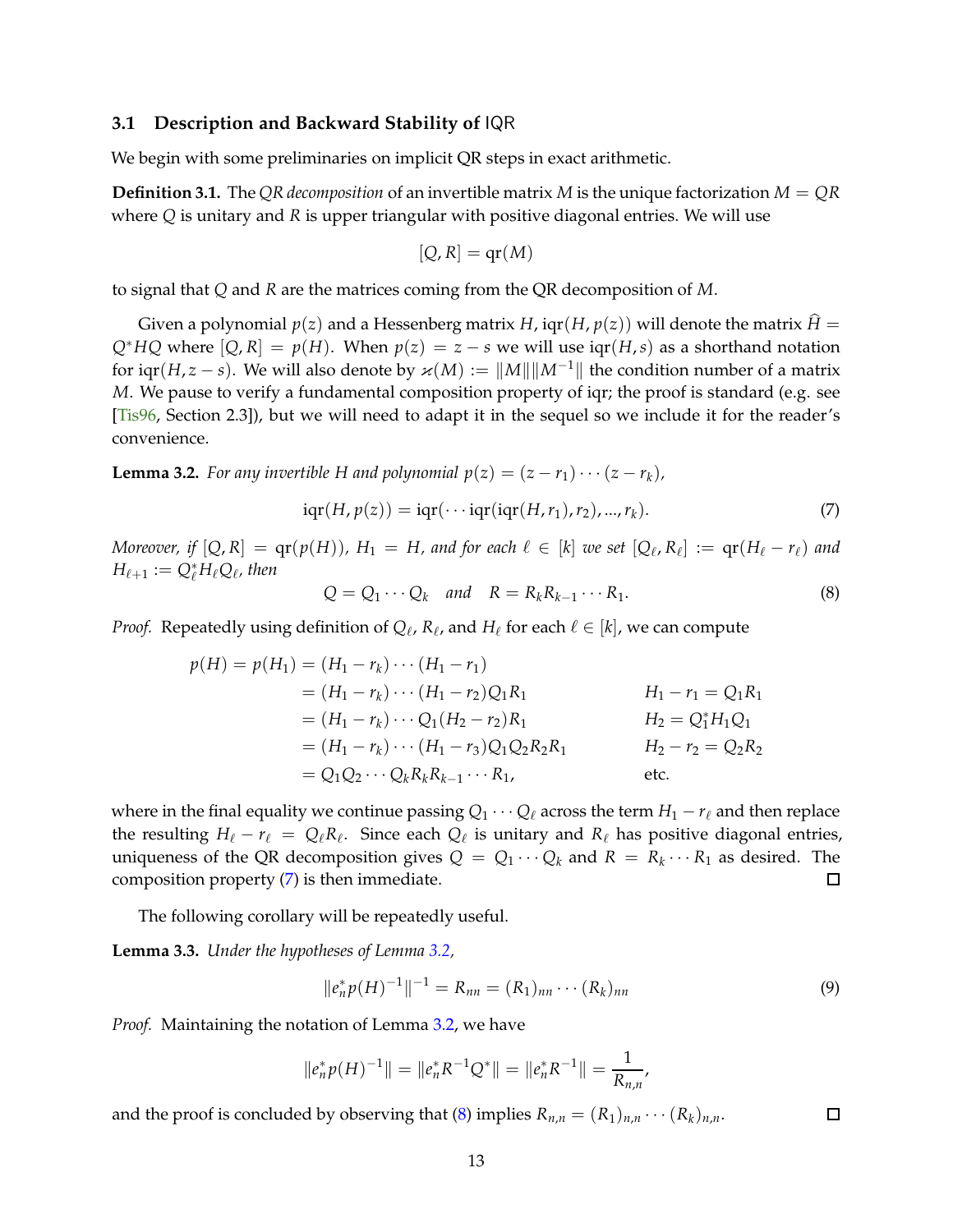<span id="page-13-2"></span>We will require the following definition of backward stability for a degree 1 implicit QR step. The difference between this and the backward stability condition considered in [\[Tis96\]](#page-39-2) is the additional second equation below.

<span id="page-13-1"></span>**Definition 3.4** (Backward-Stable Degree 1 Implicit QR Algorithm). A *ν*<sub>IQR</sub>(*n*)-stable single-shift implicit QR algorithm takes as inputs a Hessenberg matrix  $H \in \mathbb{C}^{n \times n}$  and a shift  $s \in \mathbb{C}$  and outputs a Hessenberg matrix *H* and an exactly triangular matrix *R*, for which there exists a unitary  $\tilde{Q}$  satisfying

$$
\left\|\widetilde{\hat{H}} - \widetilde{Q}^*H\widetilde{Q}\right\| \leqslant \|H - s\|\nu_{\text{IQR}}(n)\mathbf{u}
$$
\n(10)

$$
\left\| H - s - \widetilde{Q}\widetilde{R} \right\| \leqslant \| H - s \| \nu_{\text{IQR}}(n) \mathbf{u}
$$
\n(11)

We now verify that there is a suitable backward-stable implicit QR algorithm. The pseucodode of IQR given below is a standard implementation based on Givens rotations. We use sans serif fonts to indicate subroutines implemented in finite arithmetic.

#### IQR

**Input:** Hessenberg  $H$ , shift  $s \in \mathbb{C}$ **Output:** Hessenberg *H* and triangular *R* **Ensures:**  $\|\hat{H}\| \le \|H\| + 32n^{3/2}u \cdot \|H - s\|$ , and there exists unitary  $\tilde{Q}$  for which  $\|\hat{H} - \tilde{Q}^*H\tilde{Q}\| \le$  $32n^{3/2}$ **u** ·  $||H - s||$  and  $||H - s - \widetilde{Q}R|| \le 16n^{3/2}$ **u** ·  $||H - s||$ 1.  $\widetilde{R} \leftarrow H - s$ 

2. For 
$$
i = 1, 2, ..., n - 1
$$
  
\n(a)  $X_{1:2,i} \leftarrow \widetilde{R}_{i:i+1,i}$   
\n(b)  $\widetilde{R}_{i:i+1,i+1,n} \leftarrow \text{giv}(X_{1:2,i})^* \widetilde{R}_{i:i+1,i+1:n} + E_{2,i,b}$   
\n(c)  $\widetilde{R}_{i:i+1,i} \leftarrow \begin{pmatrix} ||X_{1:2,i}|| + E_{2,i,c} \\ 0 \end{pmatrix}$   
\n3.  $\widetilde{\hat{H}} \leftarrow \widetilde{R}$   
\n4. For  $i = 1, 2, ..., n - 1$   
\n(a)  $\widetilde{\hat{H}}_{1:n,i:i+1} \leftarrow \widetilde{\hat{H}}_{1:n,i:i+1} \text{giv}(X_{1:2,i}) + E_{4,i}$   
\n5.  $\widetilde{\hat{H}} \leftarrow \widetilde{\hat{H}} + s$ 

<span id="page-13-0"></span>**Lemma 3.5** (Backward Stability of Degree 1 IQR)**.** *Assuming*

$$
\mathbf{u} \leqslant \min \left\{ \frac{1}{24}, \frac{\log 2}{8n^{5/2}} \right\} = 2^{-O(\log n)},\tag{12}
$$

IQR *satisfies its guarantees and uses at most* 7*n* 2 *arithmetic operations. In particular, it is a ν*IQR(*n*)*-stable implicit QR algorithm for*  $\nu_{\text{IQR}}(n) = 32n^{3/2}$ *.*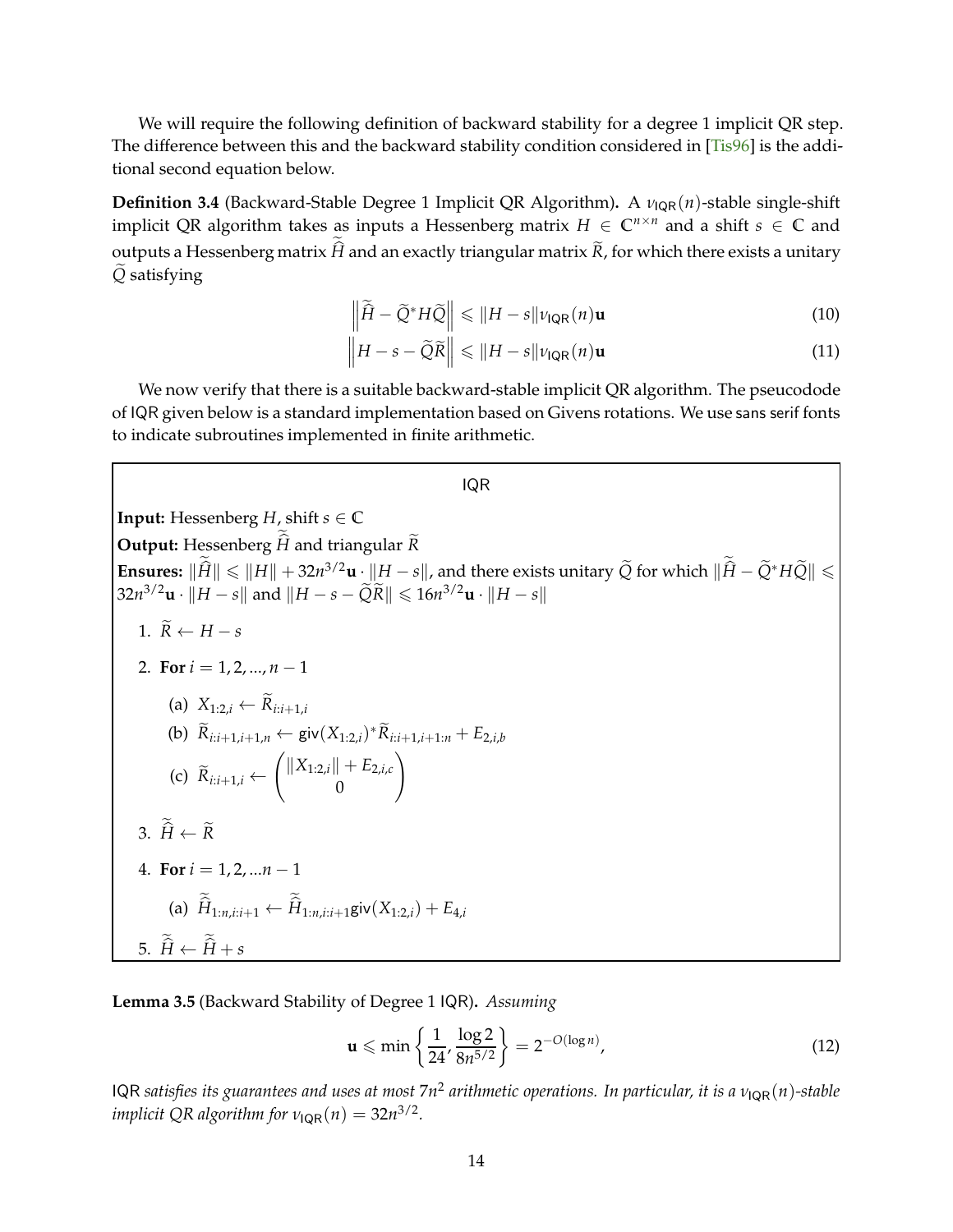<span id="page-14-4"></span>.

We now extend the definition of IQR to shifts of higher degree. We take the straightforward approach of composing many degree 1 QR steps to obtain a higher degree one. Given a Hessenberg matrix *H*, an implicit QR algorithm IQR satisfying Definition [3.4,](#page-13-1) and shifts *s*1, . . . ,*s<sup>k</sup>* , we will define

$$
IQR(H, \{s_1, \ldots, s_k\}) := IQR(IQR(\cdots IQR(IQR(H, s_1), s_2), \cdots), s_k),
$$
\n(13)

which can be executed in  $T_{\text{IQR}}(n,k) = 7kn^2$  arithmetic operations. We will sometimes use the notation

$$
IQR(H, p(z)) = IQR(H, \{s_1, \ldots, s_k\})
$$

where  $p(z) = (z - s_1) \dots (z - s_k)$ , though it is understood that IQR takes the roots of *p* and not its coefficients as input. Lemma [3.5](#page-13-0) is readily adapted to give backward stability guarantees for  $IQR(H,p(z)).$ 

<span id="page-14-1"></span>**Lemma 3.6** (Backward Error Guarantees for Higher Degree IQR). *Fix C* > 0 *and let*  $p(z)$  =  $\Pi_{\ell \in [k]}(z-s_\ell)$ , where  $\mathcal{S} = \{s_1,...,s_k\} \subset \mathbb{D}(0,C||H||)$ . Write  $\left[\widetilde{\hat{H}}, \widetilde{R}_1,..., \widetilde{R}_k\right] = \mathsf{IQR}(H, p(z))$ , and *let Q*e <sup>ℓ</sup> *be the unitary guaranteed by Definition [3.4](#page-13-1) to the* ℓ*th internal call to* IQR*. Assuming*

$$
\nu_{\text{IQR}}(n)\mathbf{u} \leqslant 1/4,
$$

*the outputs*  $R = R_k \cdots R_1$  *and*  $Q = Q_1 \cdots Q_k$  *satisfy* 

$$
\left\|\widetilde{H} - \widetilde{Q}^*H\widetilde{Q}\right\| \leqslant 1.4k(1+C)\|H\|\nu_{\text{IQR}}(n)\mathbf{u}
$$
\n(14)

$$
\left\| p(H) - \widetilde{Q}\widetilde{R} \right\| \leqslant 4 \left( 2(1+C) \|H\| \right)^k \nu_{\text{IQR}}(n) \mathbf{u}.
$$
\n(15)

*The straightforward proof is deferred to Appendix [A.](#page-39-1)*

### <span id="page-14-0"></span>**3.2 Forward Stability of Higher Degree** IQR

In this subsection we prove forward error guarantees for IQR(*H*, *p*(*z*)) using the backward error guarantees of the previous section. Let us first recall the following bound on the condition number of the QR decomposition [\[Sun91,](#page-39-10) Theorem 1.6].

<span id="page-14-2"></span>**Lemma 3.7** (Condition Number of the QR Decomposition). Let  $M$ ,  $E \in \mathbb{C}^{n \times n}$  *with M invertible. Furthermore assume that*  $||E|| ||M^{-1}|| \leq \frac{1}{2}$ . *If*  $[Q, R] = qr(M)$  and  $[\widetilde{Q}, \widetilde{R}] = qr(M + E)$ , then

$$
\|\widetilde{Q} - Q\|_F \leq 4\|M^{-1}\| \|E\|_F \quad \text{and} \quad \|\widetilde{R} - R\| \leq 3\|M^{-1}\| \|R\| \|E\|.
$$

<span id="page-14-3"></span>The main result of this subsection, which will be used throughout the paper, is the following.

**Lemma 3.8** (Forward Error Guarantees for IQR)**.** *Under the hypotheses of Lemma [3.6,](#page-14-1) and assuming further that*  $[Q, R] = \text{qr}(p(H))$ ,  $\hat{H} = Q^* HQ$ , and

$$
\mathbf{u} \leqslant \mathbf{u}_{\mathsf{IQR}}(n,k,\|H\|,\kappa_V(H),\text{dist}(\mathcal{S},\text{Spec}H)) := \frac{1}{8\kappa_V(H)\nu_{\mathsf{IQR}}(n)} \left(\frac{\text{dist}(\mathcal{S},\text{Spec}H)}{\|H\|}\right)^k \tag{16}
$$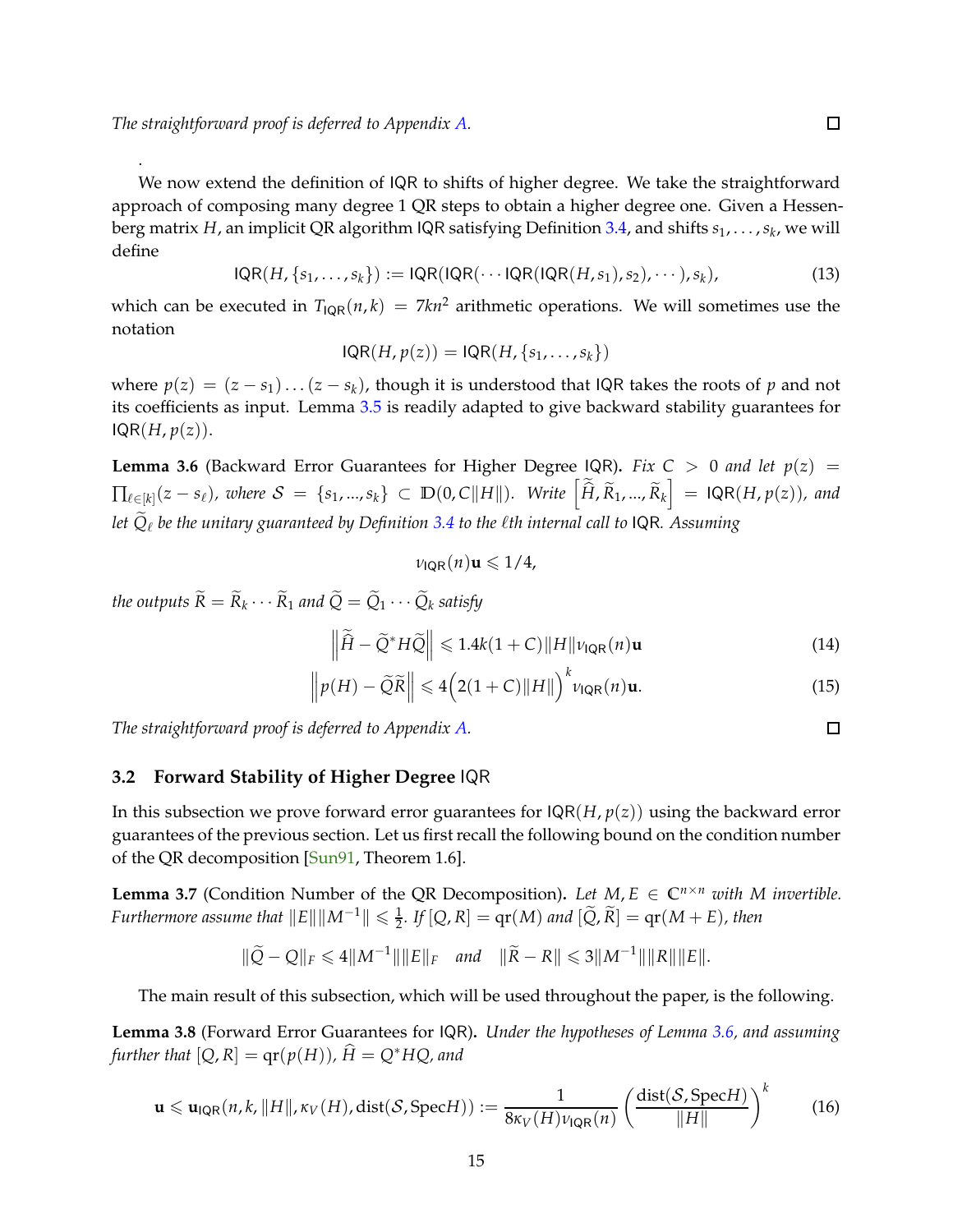$$
=2^{-O\left(\log n\kappa_V(H)+k\log\frac{\|H\|}{\text{dist}(\mathcal{S}, \text{Spec} H)}\right)},
$$

*we have the forward error guarantees:*

$$
\|\widetilde{Q} - Q\|_{F} \leq 16\kappa_V(H) \left(\frac{(2+2C)\|H\|}{\text{dist}(\mathcal{S}, \text{Spec}H)}\right)^{k} n^{1/2} \nu_{\text{IQR}}(n) \mathbf{u}
$$
(17)

$$
\|\widetilde{R} - R\| \leq 12\kappa_V(H) \left(\frac{(2+2C)^2 \|H\|^2}{\text{dist}(\mathcal{S}, \text{Spec} H)}\right)^k \nu_{\text{IQR}}(n) \mathbf{u}
$$
(18)

$$
\left\|\widetilde{\hat{H}} - \widehat{H}\right\|_{F} \leqslant 32\kappa_V(H)\|H\| \left(\frac{(2+2C)\|H\|}{\text{dist}(\mathcal{S}, \text{Spec}H)}\right)^{k} n^{1/2} \nu_{\text{IQR}}(n)\mathbf{u}.\tag{19}
$$

*Proof.* The first two assertions are immediate from applying Lemma [3.7](#page-14-2) to  $M = p(H)$ , computing

$$
||M^{-1}|| = ||p(H)^{-1}|| \leq \frac{\kappa_V(H)}{\text{dist}(\mathcal{S}, \text{Spec} H)^k},
$$

 $\|P(H)\| \leq (2+2C)^k \|H\|^k$ , and finally using Lemma [3.6](#page-14-1) to control  $\|E\| \leq 2(2+2C)^k \|H\|^k$ *V*<sub>IQR</sub> $(n)$ **u**. For the third, observe that

$$
\|\widetilde{Q}^*H\widetilde{Q}-Q^*HQ\|_F\leq \|\widetilde{Q}^*H(\widetilde{Q}-Q)\|_F+\|(\widetilde{Q}^*-Q^*)HQ\|_F\leq 2\|H\|\|\widetilde{Q}-Q\|_F,
$$

and use the first assertion again.

We close the subsection by giving forward error bounds for computing  $\tau_p(H)^k = \|e_n^*p(H)^{-1}\|^{-1}$ indirectly, from the *R*'s output by  $IQR(H, p(z))$ , for *p* a polynomial of degree *k*.

Input: Hessenberg *H* ∈ C<sup>*n*×*n*</sup>, polynomial *p*(*z*) = (*z* − *s*<sub>1</sub>) ··· (*z* − *s*<sub>k</sub>)

\nOutput: 
$$
\tilde{\tau}^k \geq 0
$$

\nEnsures:  $|\tilde{\tau}^k - \tau_p(H)^k| \leq 0.001\tau_p(H)^k$ 

\n1.  $[\tilde{H}, \tilde{R}_1, \ldots, \tilde{R}_k] \leftarrow \text{IQR}(H, p(z))$ 

\n2.  $\tilde{\tau}^k \leftarrow \text{fl}\left((\tilde{R}_1)_{nn} \cdots (\tilde{R}_k)_{nn}\right)$ 

<span id="page-15-1"></span>**Lemma 3.9** (Guarantees for Tau<sup>k</sup>). *If*  $S = \{s_1, ..., s_k\} \subset \mathbb{D}(0, C||H||)$  and

$$
\mathbf{u} \leqslant \mathbf{u}_{\mathsf{Tau}}(n,k,C,\|H\|,\kappa_V(H),\mathrm{dist}(\mathcal{S},\mathrm{Spec}H))
$$
\n(20)

<span id="page-15-0"></span> $2<sub>h</sub>$ 

$$
:=\frac{1}{6 \cdot 10^{3} \kappa_{V}(H) \nu_{\text{IQR}}(n)} \left(\frac{\text{dist}(\mathcal{S}, \text{Spec}H)}{(2+2C) \|H\|}\right)^{2k}
$$
\n
$$
= 2^{-O\left(\log n\kappa_{V}(H) + k \log \frac{\|H\|}{\text{dist}(\mathcal{S}, \text{Spec}H)}\right)},
$$
\n(21)

*then* Tau*<sup>k</sup> satisfies its guarantees, and runs in*

$$
T_{\text{Tau}}(n,k) := T_{\text{IQR}}(n,k) + k = O(kn^2)
$$

*arithmetic operations.*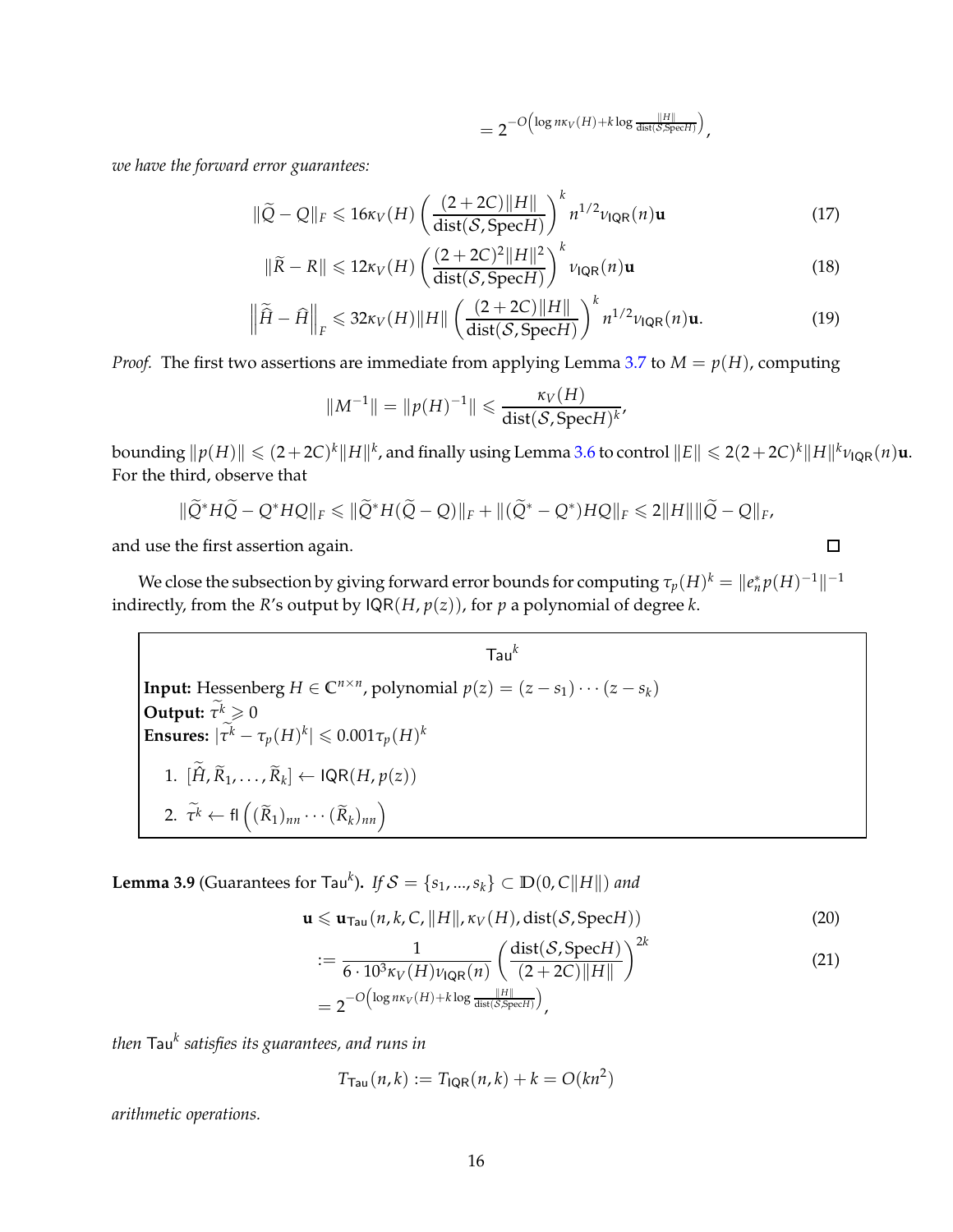*Proof.* Let  $[Q, R] = qr(p(H))$  and recall that [\(9\)](#page-12-4) shows that  $\tau_p(H)^k = R_{nn}$ . As [\(20\)](#page-15-0) implies  $\mathbf{u}_{\mathsf{IQR}}(n, k, \|H\|, \kappa_V(H), \text{dist}(\mathcal{S}, \text{Spec} H))$ , we can apply Lemma [3.8:](#page-14-3) the matrix  $R = R_k \cdots R_1$  satisfies

$$
|\widetilde{R}_{n,n} - R_{n,n}| \leq \|\widetilde{R} - R\|
$$
  
\n
$$
\leq 12\kappa_V(H) \left(\frac{(2+2C)^2 \|H\|^2}{\text{dist}(\mathcal{S}, \text{Spec}H)}\right)^k \nu_{\text{IQR}}(n) \mathbf{u} \quad \text{Lemma 3.8}
$$
  
\n
$$
\leq \frac{0.0005}{\|p(H)^{-1}\|}
$$
  
\n
$$
\leq 0.0005 \sigma_{\min}(R)
$$
  
\n
$$
\leq 0.0005 \sigma_{\min}(R)
$$
  
\n
$$
\leq 0.0005 R_{n,n}.
$$
  
\n
$$
\nu_{\text{IQR}}(H) = QR
$$
  
\n
$$
\sigma_{\min}(R) \leq \|e_n^*R\| = R_{n,n}
$$

Now, because  $\tau^k$  is the result of computing the product of the  $(R_i)_{n,n}$  in floating point arithmetic, we have  $\left|\widetilde{\tau^k} - \widetilde{R}_{n,n}\right| \leqslant k \mathbf{u} \widetilde{R}_{n,n}$ , whence

$$
\left| \tilde{\tau}^k - R_{n,n} \right| \leq \left| \tilde{\tau}^k - \tilde{R}_{n,n} \right| + \left| \tilde{R}_{n,n} - R_{n,n} \right|
$$
  

$$
\leq k \mathbf{u} \tilde{R}_{n,n} + 0.0005 R_{n,n}
$$
  

$$
\leq (1.0005k\mathbf{u} + 0.0005) R_{n,n}
$$
  

$$
\leq 0.001 R_{n,n}.
$$

It will also be useful to observe that

$$
\left|\frac{1}{\widetilde{\tau^k}}-\frac{1}{R_{n,n}}\right|\leqslant \frac{0.001}{|\widetilde{\tau^k}|}\leqslant \frac{0.001}{|\widetilde{\tau^k}|}\leqslant \frac{0.001}{|R_{n,n}-|\widetilde{\tau^k}-R_{n,n}|}\leqslant \frac{0.001}{0.99R_{n,n}}\leqslant \frac{0.0011}{R_{n,n}}.
$$

#### <span id="page-16-0"></span>**3.3 Shift Regularization**

<span id="page-16-1"></span>The forward error bounds on our shifts are controlled by the inverse of the distance to Spec*H*; to ensure that this is not too large, we *regularize* the shifts  $r_1, \ldots, r_k$  by randomly perturbing them.

**Lemma 3.10** (Regularization of shifts). Let  $\mathcal{R} = \{r_1, ..., r_k\} \subset \mathbb{C}$  and  $\eta_2 \geq \eta_1 > 0$ . Assume

$$
\eta_1+\eta_2\leqslant \frac{\text{gap}(H)}{2}.
$$

*Let*  $w_1, ..., w_k$  ∼ *Unif*( $D(0, \eta_2)$ ) *be i.i.d. and*  $\mathcal{R}$  = { $\mathcal{F}_1, ..., \mathcal{F}_k$ } = { $r_1 + w_1, ..., r_k + w_k$ }. Then with *probability at least*  $1 - k (\eta_1/\eta_2)^2$ , we have  $dist(\mathcal{R}, \text{Spec} H) \geq \eta_1$ .

*Proof.* Define the bad region  $\mathcal{B} \subset \mathbb{C}$  as the union of disks  $\mathcal{B} := \bigcup_{\lambda \in \text{Spec}(H)} D(\lambda, \eta_1)$ . The assumption  $\eta_1 + \eta_2 \leq \text{gap}(H)/2$  implies that for each  $r_i$ , the disk  $D(r_i, \eta_2)$  intersects at most one disk in B; since  $\check{r}_i$  is distributed uniformly in  $D(r_i, \eta_2)$  we have

$$
\mathbb{P}[\check{r}_i \in \mathcal{B}] \leqslant \left(\frac{\eta_1}{\eta_2}\right)^2,
$$

and the total probability that at least one  $\check r_i$  lies in the bad region is at most  $k$  times this by a union bound.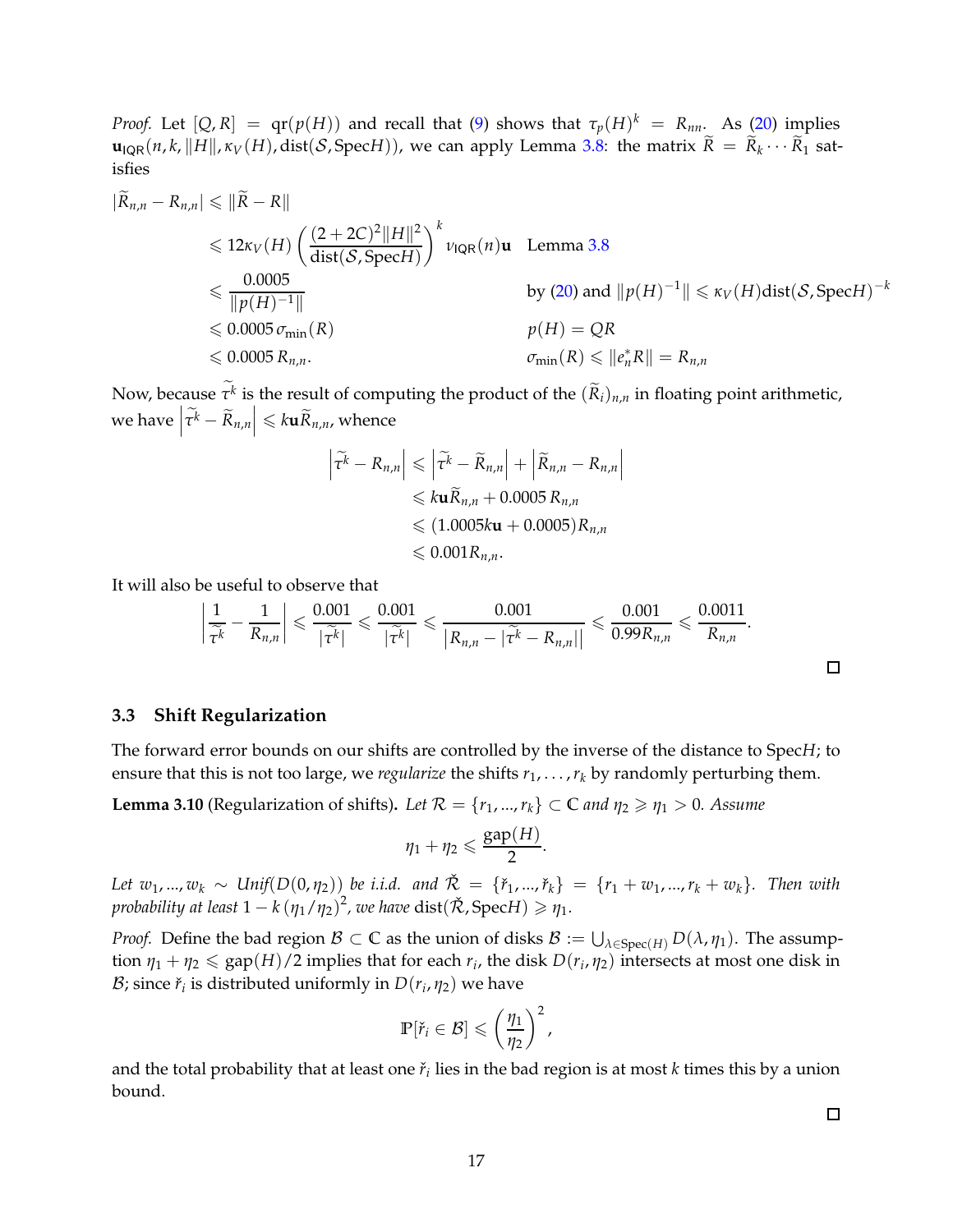### <span id="page-17-6"></span><span id="page-17-0"></span>**4 Finding Forward Stable Optimal Ritz Values (or Decoupling Early)**

The shifting strategy Sh*k*,*<sup>B</sup>* in [\[BGVS22a\]](#page-38-0) uses a specific notion of approximation for Ritz values, namely *θ-optimality* as defined in [\(1\)](#page-2-2). In [\[BGVS22a\]](#page-38-0) we assumed the existence of a black box algorithm for computing such optimal values. In this section we will show how to compute *θ*-optimal Ritz values which are forward stable in the sense of Section [3](#page-11-0) (or guarantee immediate decoupling).

The procedure consists of two steps, and relies on the black box algorithm SmallEig for computing forward approximations of the eigenvalues of a  $k \times k$  or smaller matrix, in the sense of Definition [1.2.](#page-3-0) The first step of our approximation procedure is simply to compute forward approximations to the Ritz values using SmallEig. Second, we show the following dichotomy: for appropriately set parameters, any forward-approximate set of Ritz values  $R$  of a Hessenberg matrix *H* is either (i) *θ*-optimal *or* (ii) contains a Ritz value which can be used to decouple the matrix in a single degree *k* implicit QR step (in fact, the proof shows that this Ritz value must be close to an eigenvalue of *H*, see Remark [4.3\)](#page-19-0). This is the content of Theorem [4.1,](#page-17-2) which is established in Section [4.1.](#page-17-1) We give a finite arithmetic implementation of this dichotomy in Section [4.2.](#page-21-0)

#### <span id="page-17-1"></span>**4.1 The Dichotomy in Exact Arithmetic**

In this subsection we show that for *β* small enough and *θ* large enough, any set  $\mathcal{R} = \{r_1, \ldots, r_k\}$ of *β*-forward approximate Ritz values of *H* either yields a *θ*-optimal set of Ritz values, or one of the  $r_i \in \mathcal{R}$  has a small value of  $\tau_{(z-r_i)^k}(H)$ .

<span id="page-17-2"></span>**Theorem 4.1** (Dichotomy). Let  $P = \{p_1, \ldots, p_k\}$  be the Ritz values of H and assume that  $R =$  $\{r_1, \ldots, r_k\}$  *satisfies*  $|\rho_i - r_i| \leq \beta$  *for all i*  $\in [k]$ *. If* 

<span id="page-17-5"></span>
$$
\theta \geqslant (2\kappa_V^4(H))^{1/2k} \quad \text{and} \quad \frac{\beta}{\text{gap}(H)} \leqslant \frac{1}{2} \left( \frac{\theta}{(2\kappa_V^4(H))^{1/2k}} - 1 \right) =: c \tag{22}
$$

<span id="page-17-3"></span>*then at least one of the following is true:*

- <span id="page-17-4"></span>*i)* R *is a set of θ-optimal Ritz values of H.*
- *ii*) There is an  $r_i \in \mathcal{R}$  for which

$$
\|e_n^*(H-r_i)^{-k}\|^{1/k} \geq \frac{1}{2\kappa_V(H)^{2/k}} \cdot \left(\frac{\psi_k(H)}{\|H\|+\beta}\right) \cdot \left(\frac{1-\frac{(2\kappa_V^4)^{1/2k}}{\theta}}{\beta}\right). \tag{23}
$$

The remainder of this subsection is dedicated to the proof of Theorem [4.1.](#page-17-2) Let  $P = \{\rho_1, \ldots, \rho_k\}$ and  $\mathcal{R} = \{r_1, \ldots, r_k\}$  be as in Lemma [4.1,](#page-17-2) and set  $\chi(z) = (z - \rho_1) \cdots (z - \rho_k)$  and  $p(z) =$  $(z - r_1) \cdots (z - r_k)$ . Of course, by construction  $\chi(z)$  is the characteristic polynomial of  $H_{(k)}$ . Our strategy in proving Theorem [4.1](#page-17-2) will be to show that if [i\)](#page-17-3) does not hold, then [ii\)](#page-17-4) does; assuming the former, we can get that

$$
\mathbb{E}[|p(Z_H)|^2] \ge \frac{\|e_n^* p(H)\|^2}{\kappa_V(H)^2}
$$
 Lemma 2.4  
\n
$$
\ge \frac{\theta^{2k} \|e_n^* \chi(H)\|^2}{\kappa_V(H)^2}
$$
Negation of i)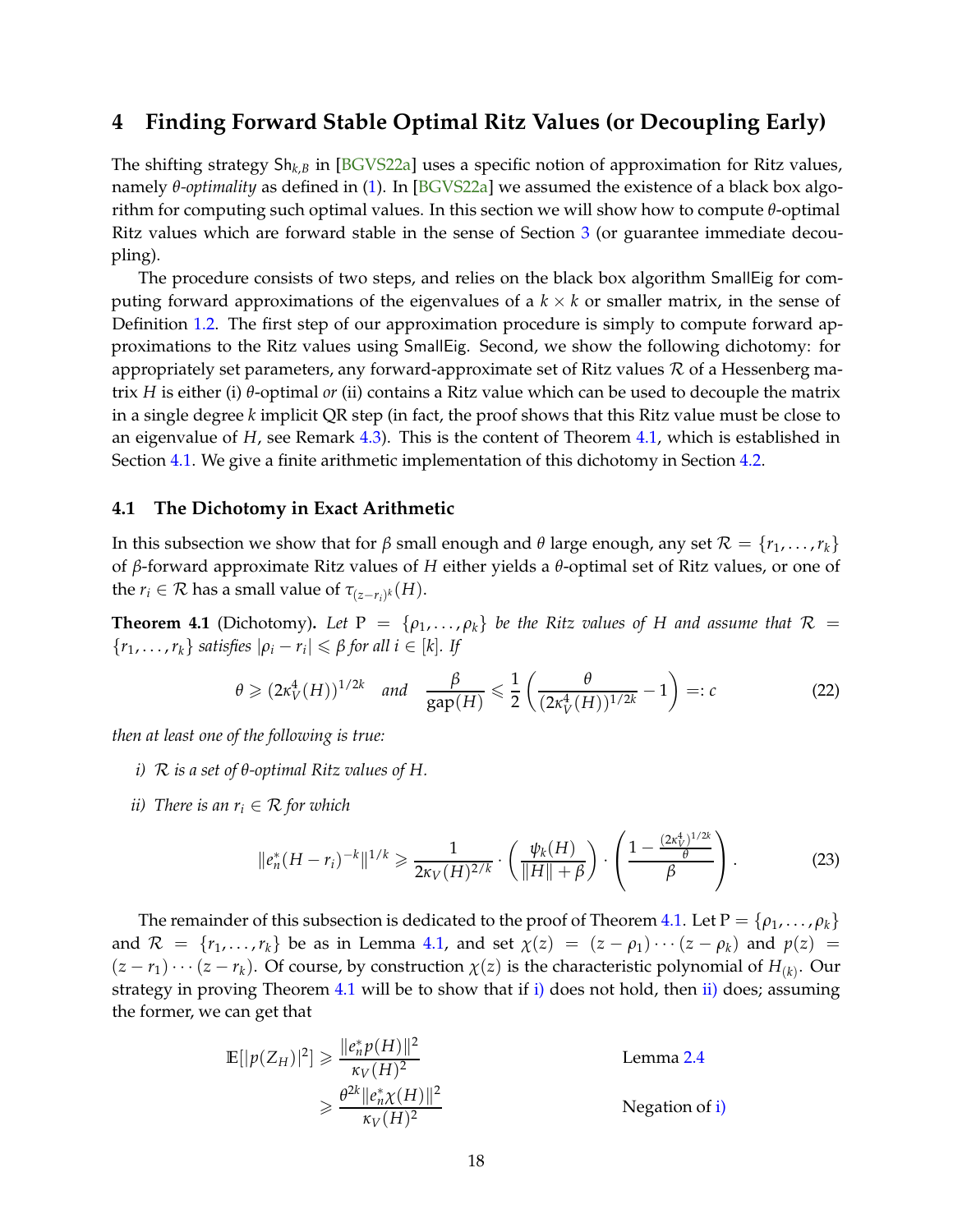$$
\geq \frac{\theta^{2k} \mathbb{E}[\left|\chi(Z_H)\right|^2]}{\kappa_V(H)^4} \tag{24}
$$

<span id="page-18-1"></span>
$$
=2(1+2c)^{2k}\mathbb{E}[|\chi(Z_H)|^2]
$$
 (22) (25)

In other words,  $\mathbb{E}[|p(Z_H)|^2]$  is much larger than  $\mathbb{E}[|\chi(Z_H)|^2]$ . On the other hand, by the as-sumptions in Theorem [4.1,](#page-17-2) the roots of  $p(z)$  and  $\chi(z)$  are quite close. Intuitively, because  $Z_H$  is supported on the eigenvalues of *H*, these two phenomena can only occur simultaneously if some root of  $p(z)$  is close to an eigenvalue of of *H* with significant mass under the distribution of  $Z_H$ . The following lemma, whose proof we will briefly defer, articulates this precisely. The lemma does not require any particular properties of  $p$  and  $\chi$  other than that their roots are close, so we will phrase it in terms of two generic polynomials *q* and  $\check{q}$ ; when we apply the lemma, we will set  $q = \chi$  and  $\check{q} = p$ .

<span id="page-18-0"></span>**Lemma 4.2.** Assume that  $\frac{\beta}{c} \le$  gap(*H*) with c defined as in [\(22\)](#page-17-5),  $q(z) := (z - s_1) \cdots (z - s_k)$  for some  $\mathcal{S} = \{s_1,\ldots,s_k\} \subset D(0, \|H\|)$ , and let  $\check{q}(z) := (z - \check{s}_1) \cdots (z - \check{s}_k)$  with  $\check{s}_1,...,\check{s}_k \in \mathbb{C}$  satisfying

$$
\max_{i\in[k]}|s_i-\check{s}_i|\leq \beta.
$$

*Then*

$$
\mathbb{P}\left[\text{dist}(Z_H,\{s_1,...,s_k\}) \leq \frac{\beta}{2c}\right] \geq \frac{\mathbb{E}[|\check{q}(Z_H)|^2] - (1+2c)^{2k}\mathbb{E}[|q(Z_H)|^2]}{(2(\|H\|+\beta)(1+2c))^{2k}}.
$$

Lemma in hand, we can now complete the proof.

*Proof of Theorem* [4.1.](#page-17-2) Using Lemma [4.2](#page-18-0) with  $q(z) = \chi(z) = (z - \rho_1) \dots (z - \rho_k)$  and  $\check{q}(z) = p(z) =$  $(z - r_1) \dots (z - r_k)$ , we find that

$$
\mathbb{P}\left[\text{dist}(Z_H, P) \leq \frac{\beta}{2c}\right] \geq \frac{\mathbb{E}[|p(Z_H)|^2] - (1 + 2c)^{2k}\mathbb{E}[|\chi(Z_H)|^2]}{(2(||H|| + \beta)(1 + 2c))^{2k}}
$$
  
\n
$$
\geq \frac{\mathbb{E}[|\chi(Z_H)|^2]}{2^{2k}(||H|| + \beta)^{2k}}
$$
(25)  
\n
$$
\geq \frac{||e_n^*\chi(H)||^2}{2^{2k}\kappa_V(H)^2(||H|| + \beta)^{2k}}
$$
 Lemma 2.4  
\n
$$
= \frac{\psi_k^{2k}(H)}{2^{2k}\kappa_V(H)^2(||H|| + \beta)^{2k}}
$$
 Lemma 2.3.

Since the right hand side is nonzero and  $Z_H$  is supported on the spectrum of *H* (and since  $c \leq 1/2$ by assumption) this implies that for some  $i \in [k]$  and  $\lambda \in \text{Spec}(H)$ 

$$
|\rho_i-\lambda|\leqslant \frac{\beta}{2c}.
$$

On the other hand, as we are assuming  $\beta/c \leq \text{gap}(H)$ , there can be at most one eigenvalue within  $\beta/2c$  of each  $\rho_i$  — otherwise by the triangle inequality two such eigenvalues would be at distance less that  $\beta/c \leq \text{gap}(H)$  from one another. Since there are only *k* of the  $\rho_i$ 's, at least one of the eigenvalues, say  $λ$ , that is at least  $β/2c$ -close to of one of them must satisfy

<span id="page-18-2"></span>
$$
\mathbb{P}\left[Z_H = \lambda\right] \geqslant \frac{1}{k} \left(\frac{\psi_k(H)}{2\kappa_V(H)^{1/k}(\|H\| + \beta)}\right)^{2k}.\tag{26}
$$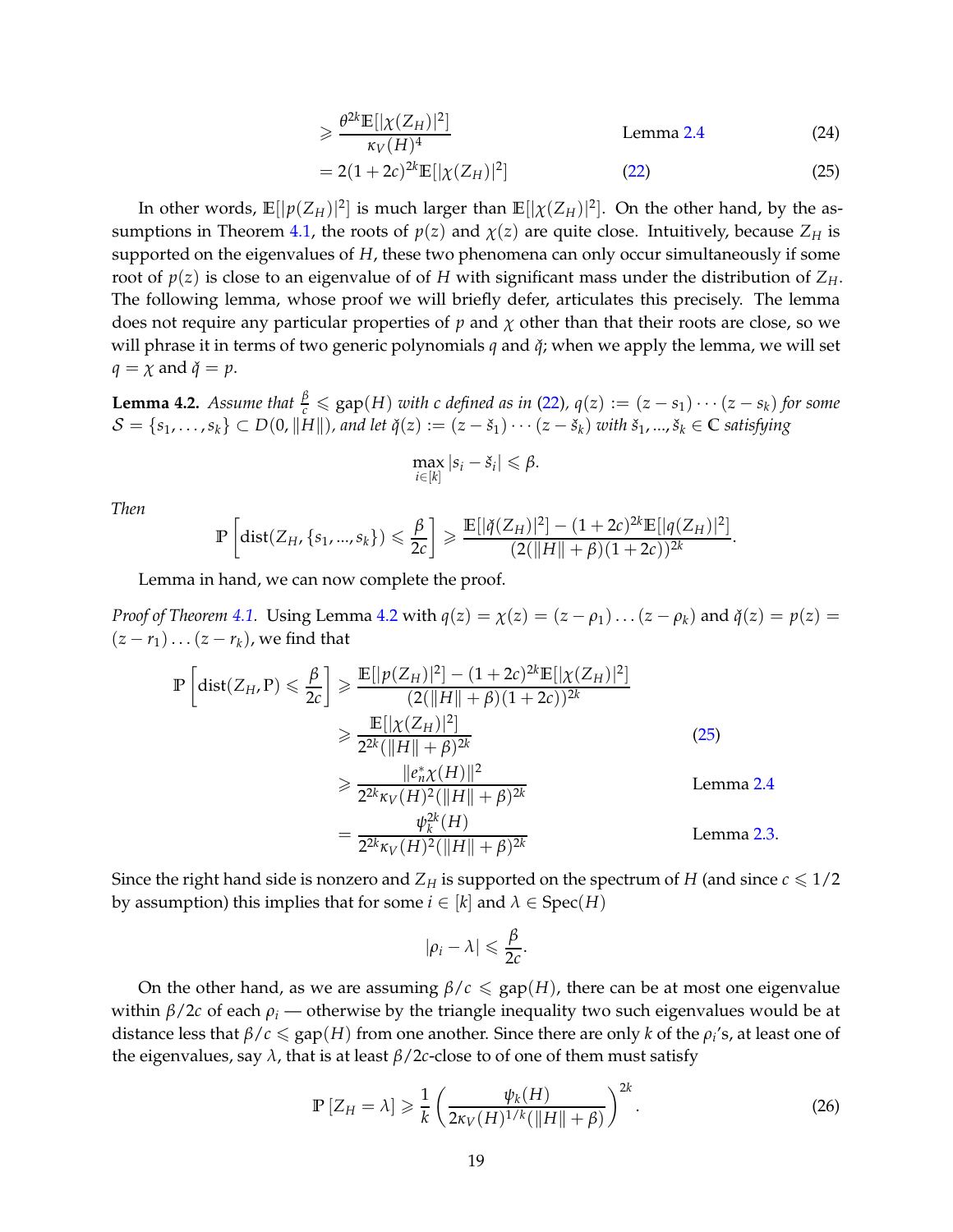By the triangle inequality, we then have

<span id="page-19-1"></span>
$$
|r_i - \lambda| \leqslant |r_i - \rho_i| + |\rho_i - \lambda| \leqslant \beta \left(1 + \frac{1}{2c}\right).
$$
 (27)

Finally,

$$
||e_n^*(H - r_i)^{-k}||^{1/k} \ge \frac{\mathbb{E} [|Z_H - r|^{-2k}]^{1/2k}}{\kappa_V(H)^{1/k}} \ge \frac{1}{\kappa_V(H)^{1/k}} \cdot \frac{1}{(2k)^{1/2k}} \left( \frac{\psi_k(H)}{\kappa_V(H)^{1/k}(\|H\| + \beta)} \right) \cdot \left( \frac{2c}{(2c+1)\beta} \right),
$$

where the second inequality uses  $\mathbb{E}\left[|Z_H - r_i|^{-2k}\right] \geq \frac{\mathbb{P}[Z_H = \lambda]}{|\lambda - r|^{2k}}$  $\frac{|2H-|X|}{|\lambda - r|^{2k}}$  and [\(26\)](#page-18-2), [\(27\)](#page-19-1). This yields the conclusion by substituting *c* and noting that  $(2k)^{1/2k} \leqslant 2$ .  $\Box$ 

<span id="page-19-0"></span>**Remark 4.3.** By [\(26\)](#page-18-2) and [\(27\)](#page-19-1), the above proof shows that the culprit Ritz value  $r_i$  is close to an eigenvalue of *H* and the corresponding right eigenvector has a large inner product with *en*. This could alternatively be used to decouple the matrix using other techniques such as inverse iteration.

*Proof of Lemma* [4.2.](#page-18-0) We begin by partitioning set  $S = \{s_1, ..., s_k\}$  according to which eigenvalue of *H* is the closest: relabelling Spec $(H) = \{\lambda_1, ..., \lambda_n\}$  as necessary, write  $S = S_1 \sqcup \cdots \sqcup S_\ell$ , where  $S_j$ consists of those  $s_i$  whose closest eigenvalue is  $\lambda_j$  (breaking ties arbitrarily).

Now, recursively define a sequence of polynomials  $q_0, \ldots, q_l$  with  $l \leq k$  given by  $q_0(z) = q(z)$ and

$$
q_{j+1}(z) := \frac{\prod_{i \in S_{j+1}} (z - \check{s}_i)}{\prod_{i \in S_{j+1}} (z - s_i)} q_j(z);
$$

in other words, the  $q_j$  interpolate between  $q$  and  $\check{q}$  by exchanging the original roots  $s_1, ..., s_k$  for the perturbed ones  $\check{s}_1,...,\check{s}_k$ , doing so in batches according to the partition  $\mathcal{S} = \mathcal{S}_1 \sqcup \cdots \sqcup \mathcal{S}_\ell$ . The proof reduces to the following bound on  $\mathbb{E}[|q_j(Z_H)|^2]$  in terms of  $\mathbb{E}[|q_{j-1}(Z_H)|^2]$ , which we will prove shortly.

<span id="page-19-2"></span>**Claim 4.4.** For each  $j = 1, ..., \ell$ , we have

$$
\mathbb{E}[|q_j(Z_H)|^2] \leq (1+2c)^{2|S_j|}\mathbb{E}[|q_{j-1}(Z_H)|^2] + (2(||H||+\beta))^{2k}\mathbb{P}[Z_H=\lambda_j]\mathbf{1}\left[\mathrm{dist}(\lambda_j,\mathcal{S})\leq \frac{\beta}{2c}\right].
$$

In view of the claim, we can inductively assemble these bounds to compare  $\mathbb{E}[|q(Z_H)|^2]$  and  $\mathbb{E}[\vert \check{q}(Z_H)^2]$ :

$$
\mathbb{E}\left[|\check{q}(Z_H)|^2\right] = \mathbb{E}\left[|q_{\ell}(Z_H)|^2\right] \n\leq (1+2c)^{2|S_{\ell}|}\mathbb{E}\left[|q_{\ell-1}(Z_H)|^2\right] + (2(\|H\|+\beta))^{2k}\mathbb{P}\left[Z_H = \lambda_{\ell}\right]\mathbf{1}\left[\text{dist}(\lambda_{\ell}, \mathcal{S}) \leq \frac{\beta}{2c}\right] \n\leq (1+2c)^{2k}\mathbb{E}\left[|q_0(Z_H)|^2\right] \n+ \sum_{i \in [\ell]} (2(\|H\|+\beta))^{2k}(1+2c)^{2\sum_{j=1}^{i}|S_j|}\mathbb{P}\left[Z_H = \lambda_i\right]\mathbf{1}\left[\text{dist}(\lambda_i, \mathcal{S}) \leq \frac{\beta}{2c}\right] \n\leq (1+2c)^{2k}\left(\mathbb{E}\left[|q(Z_H)|^2\right] + (2(\|H\|+\beta))^{2k}\sum_{i \in [\ell]} \mathbb{P}\left[Z_H = \lambda_i\right]\mathbf{1}\left[\text{dist}(\lambda_i, \mathcal{S}) \leq \frac{\beta}{2c}\right]\right)
$$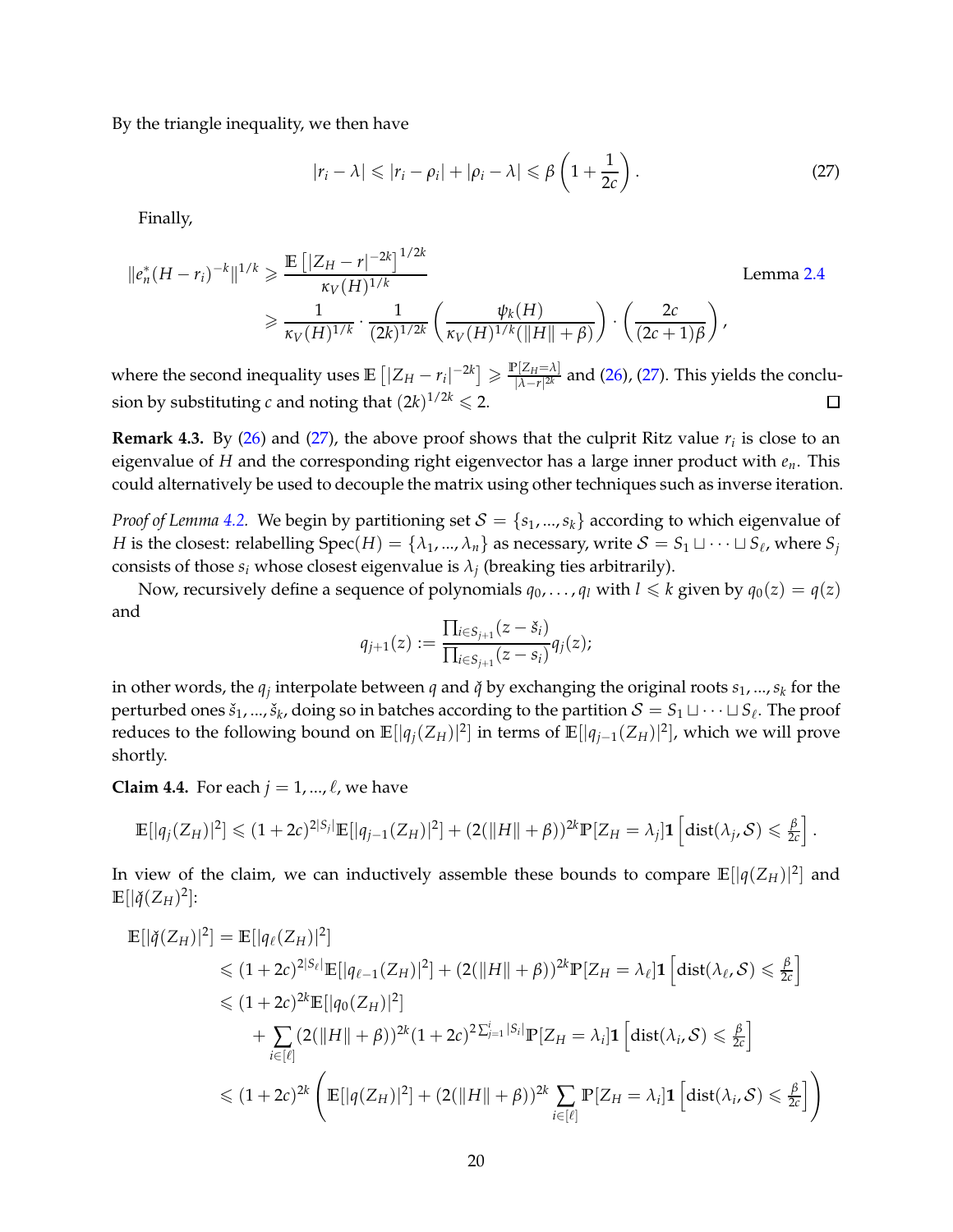$$
\leq (1+2c)^{2k} \left( \mathbb{E}[|q(Z_H)|^2] + (2(||H||+\beta))^{2k} \mathbb{P}\left[\mathrm{dist}(Z_H,\mathcal{S}) \leq \frac{\beta}{2c}\right] \right).
$$

Rearranging gives the bound advertised in the lemma.

It remains to prove Claim [4.4.](#page-19-2) To lighten notation, we'll write *s* and *š* for an arbitrary element in  $S_j \subset S$ , and its perturbation, respectively. For any  $m \in [n] \setminus j$  and  $s \in S_j$ , we have  $|\lambda_m - s| \geqslant \frac{\text{gap}(H)}{2}$  $\frac{2^{(11)}}{2}$ so  $\overline{\phantom{a}}$ 

$$
\left|\frac{\lambda_m-\breve{s}}{\lambda_m-s}\right|\leq 1+\left|\frac{s-\breve{s}}{\lambda_m-s}\right|\leq 1+\frac{2|s-\breve{s}|}{\text{gap}(H)}\leq 1+2c,
$$

and hence

<span id="page-20-1"></span>
$$
\prod_{s\in S_j}\left|\frac{\lambda_m-\breve{s}}{\lambda_m-s}\right|\leq (1+2c)^{|S_j|}.
$$

Using the above, the definition of  $q_j$  in terms of  $q_{j-1}$ , and expanding the expectation as a sum, we find

$$
\mathbb{E}[|q_{j}(Z_{H})|^{2}] = \mathbb{P}[Z_{H} = \lambda_{j}]|q_{j}(\lambda_{j})|^{2} + \sum_{m \in [n] \setminus j} \mathbb{P}[Z_{H} = \lambda_{m}]|q_{j-1}(\lambda_{m})|^{2} \prod_{s \in S_{j+1}} \left| \frac{\lambda_{m} - \check{s}}{\lambda_{m} - s} \right|^{2}
$$
  
\n
$$
\leq \mathbb{P}[Z_{H} = \lambda_{j}]|q_{j}(\lambda_{j})|^{2} + (1 + 2c)^{2|S_{j}|} \sum_{m \in [n] \setminus j} \mathbb{P}[Z_{H} = \lambda_{m}]|q_{j-1}(\lambda_{m})|^{2}
$$
  
\n
$$
\leq \mathbb{P}[Z_{H} = \lambda_{j}] \left( |q_{j}(\lambda_{j})|^{2} - (1 + 2c)^{2|S_{j}|} |q_{j}(\lambda_{j-1})|^{2} \right) + (1 + 2c)^{2|S_{j}|} \mathbb{E}[|q_{j-1}(Z_{H})|^{2}]
$$
  
\n(28)  
\n
$$
\leq \mathbb{P}[Z_{H} = \lambda_{j}]|q_{j-1}(\lambda_{j})|^{2} \left( \prod_{s \in S_{j}} \left( 1 + \left| \frac{s - \check{s}}{\lambda_{j} - s} \right| \right)^{2} - (1 + 2c)^{2|S_{j}|} \right)
$$

 $+(1+2c)^{2|S_j|} \mathbb{E}[|q_{j-1}(Z_H)|^2]$  $\begin{bmatrix} 29 \end{bmatrix}$ 

We have defined  $S_j$  so that  $\lambda_j$  is the closest eigenvalue to every  $s \in S_j$ , so dist $(\lambda_j, S) = \text{dist}(\lambda_j, S_j)$ . Thus when  $\text{dist}(\lambda_j,\mathcal{S}) > \frac{\beta}{2d}$  $\frac{p}{2c}$ , we can rearrange to see that

<span id="page-20-0"></span>
$$
0 \ge \left(1 + \frac{\beta}{\text{dist}(\lambda_j, S_j)}\right)^{2|S_j|} - (1 + 2c)^{2|S_j|}
$$
  
 
$$
\ge \prod_{s \in S_j} \left(1 + \frac{|s - \breve{s}|}{|\lambda_j - s|}\right)^2 - (1 + 2c)^{2|S_j|};
$$

the latter is a factor of the first term on the right hand side of [\(29\)](#page-20-0), so in the event  $dist(\lambda_j, S) > \frac{\beta}{2\alpha}$ 2*c* we have

$$
\mathbb{E}[|q_j(Z_H)|^2] \leq (1+2c)^{2|S_j|} \mathbb{E}[|q_{j-1}(Z_H)|^2].
$$

On the other hand, independent of  $dist(\lambda_j, \mathcal{S})$  (and thus in particular when  $dist(\lambda_j, \mathcal{S}) \leqslant \frac{\beta}{2d}$  $\frac{p}{2c}$ ) from [\(28\)](#page-20-1) we know that

$$
\mathbb{E}[|q_j(Z_H)|^2] \leq \mathbb{P}[Z_H = \lambda_j]|q_j(\lambda_j)|^2 + (1+2c)^{2|S_j|}\mathbb{E}[|q_{j-1}(Z_H)|^2] \leq \mathbb{P}[Z_H = \lambda_j](2(||H|| + \beta))^{2k} + (1+2c)^{2|S_j|}\mathbb{E}[|q_{j-1}(Z_H)|^2].
$$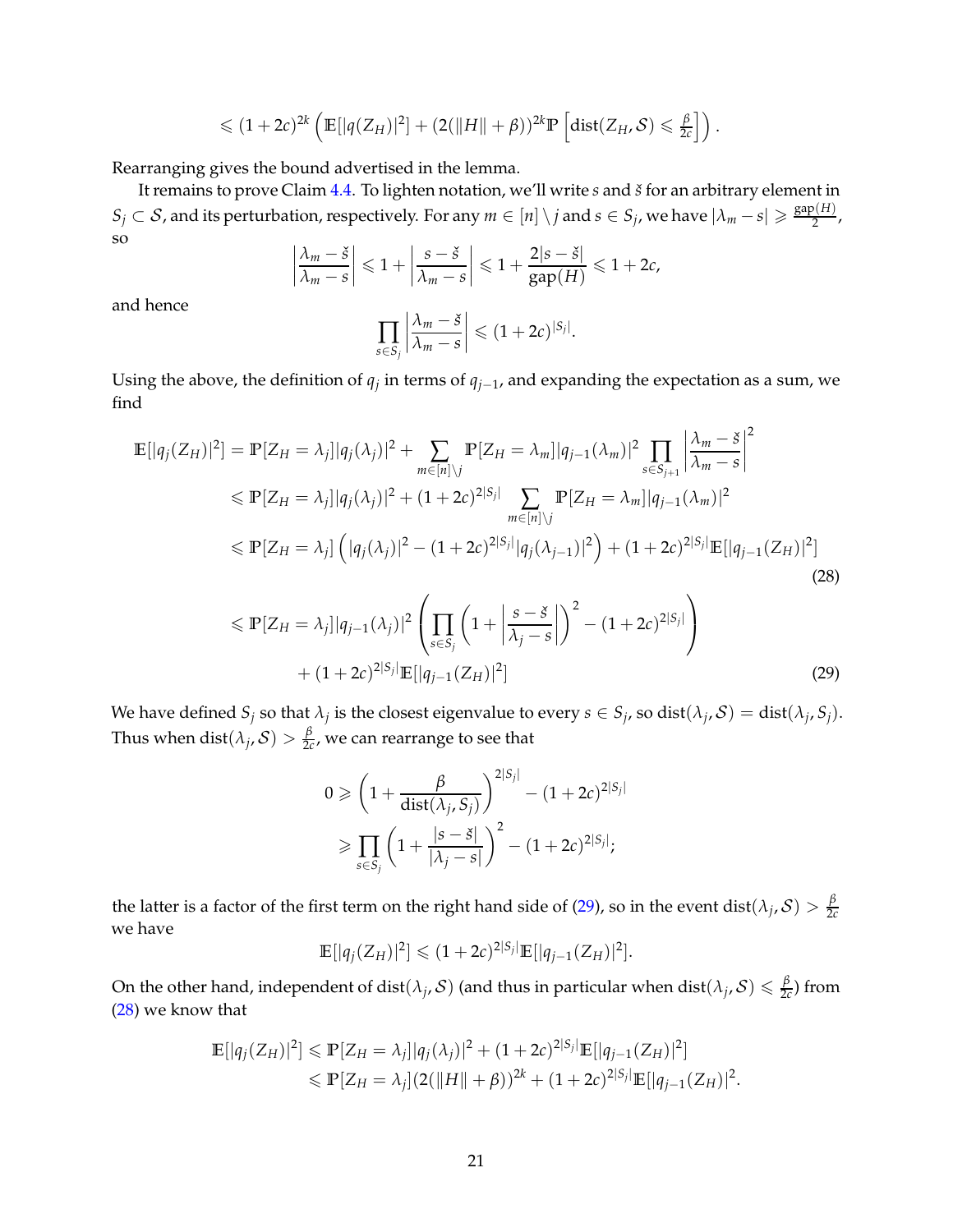<span id="page-21-2"></span>For the final inequality, note that  $\lambda_j \in D(0, \|H\|)$  and, because  $S \subset D(0, \|H\|)$ , and  $|\check{s} - s| \leq \beta$ for every  $s \in S$ , the roots of each  $q_i$  are contained in  $D(0, ||H|| + \beta)$ . Combining the bounds on  $\mathbb{E}[|q_j(Z_H)|^2]$  in the cases  $\mathrm{dist}(\lambda_j,\mathcal{S})>\frac{\beta}{2\alpha}$  $\frac{\beta}{2c}$  and  $\text{dist}(\lambda_j, \mathcal{S}) \leqslant \frac{\beta}{2c}$  $\frac{p}{2c}$ , we find that

$$
\mathbb{E}[|q_j(Z_H)|^2] \leq (1+2c)^{2|S_j|}\mathbb{E}[|q_{j-1}(Z_H)|^2] + (2(||H||+\beta))^{2k}\mathbb{P}[Z_H=\lambda_j]\mathbf{1}\left[\mathrm{dist}(\lambda_j,\mathcal{S})\leq \frac{\beta}{2c}\right],
$$

 $\Box$ 

establishing the claim.

#### <span id="page-21-0"></span>**4.2 Finite Arithmetic Implementation of** RitzOrDecouple

In this subsection we combine Theorem [4.1](#page-17-2) and the regularization procedure of Lemma [3.10](#page-16-1) to obtain a finite arithmetic algorithm RitzOrDecouple for finding *θ*-optimal Ritz values in the sense of [\[BGVS22a,](#page-38-0) Definition 1.2], for *θ* set as in [\(6\)](#page-10-2), and with the additional property of being forward stable. The first step is testing whether a set of putative approximate Ritz values are *θ*-optimal.

#### **Optimal**

**Input:** Hessenberg  $H \in \mathbb{C}^{n \times n}$ ,  $\{s_1, \ldots, s_k\} = \mathcal{S} \subset \mathbb{C}$ **Global Data:** Optimality parameter *θ* **Output:** Optimality flag opt **Ensures:** If opt = true, then S are  $\theta$ -optimal; if opt = false, then they are not  $(.998^{1/k}\theta)$ optimal 1.  $\widetilde{v_0} \leftarrow e_n$ 2. **For**  $j = 0, ..., k - 1$ (a)  $\widetilde{v_{j+1}}$  ← fl  $((H - s_{j+1})^* \widetilde{v_j})$ 

<span id="page-21-1"></span> $3.$  **If**  $f\left(\left\|\widetilde{v}_k\right\|\right) \geqslant .999\theta^k \psi_k^k(H)$ , opt  $\leftarrow$  false, **else** opt  $\leftarrow$  true

**Lemma 4.5** (Guarantees for Optimal). Assume that  $s_1, \ldots, s_k \in D(0, C||H||)$  and

$$
\mathbf{u} \leqslant \mathbf{u}_{\text{Optimal}}(n,k,C,\|H\|,\theta) := \frac{1}{2 \cdot 10^3 n^2} \left(\frac{\psi_k(H)}{\theta(2+2C)\|H\|}\right)^k = 2^{-O\left(\log n + k \log \frac{\theta \|H\|}{\psi_k(H)}\right)};
$$
(30)

*then* Optimal *satisfies its guarantees and runs in at most*  $T_{\text{Optimal}}(k) := 4k^2 = O(k^2)$  *<i>arithmetic operations.*

*Proof of Lemma* [4.5.](#page-21-1) From our initial floating point assumptions, we have  $\tilde{v}_i = (H - s_i)\tilde{v}_{i-1} + \Delta_i$ , where  $\Delta$  is supported only on its *i* + 1 final coordinates, each of which has magnitude at most (1 +  $C$ ) $||H|| ||\widetilde{v_{i-1}}|| \cdot n$ **u**, giving the crude bound  $||\Delta_i|| \leq (1+C)||H|| ||\widetilde{v_{i-1}}|| \cdot n^{3/2}$ **u**. Thus inductively

$$
\|\widetilde{v}_i\| \leqslant \left( (1+C) \|H\| (1+n^{3/2} \mathbf{u}) \right)^i
$$

and given  $\mathbf{u} \leqslant n^{-3/2}$ ,

$$
|\mathsf{fl}\left(\left\|\widetilde{v}_k\right\|\right)-\left\|e_n^*p(H)\right\| \right|\leqslant n\mathbf{u}\|\widetilde{v}_k\|+\left|\left\|\widetilde{v}_k\right\|-\left\|e_n^*p(H)\right\|\right|
$$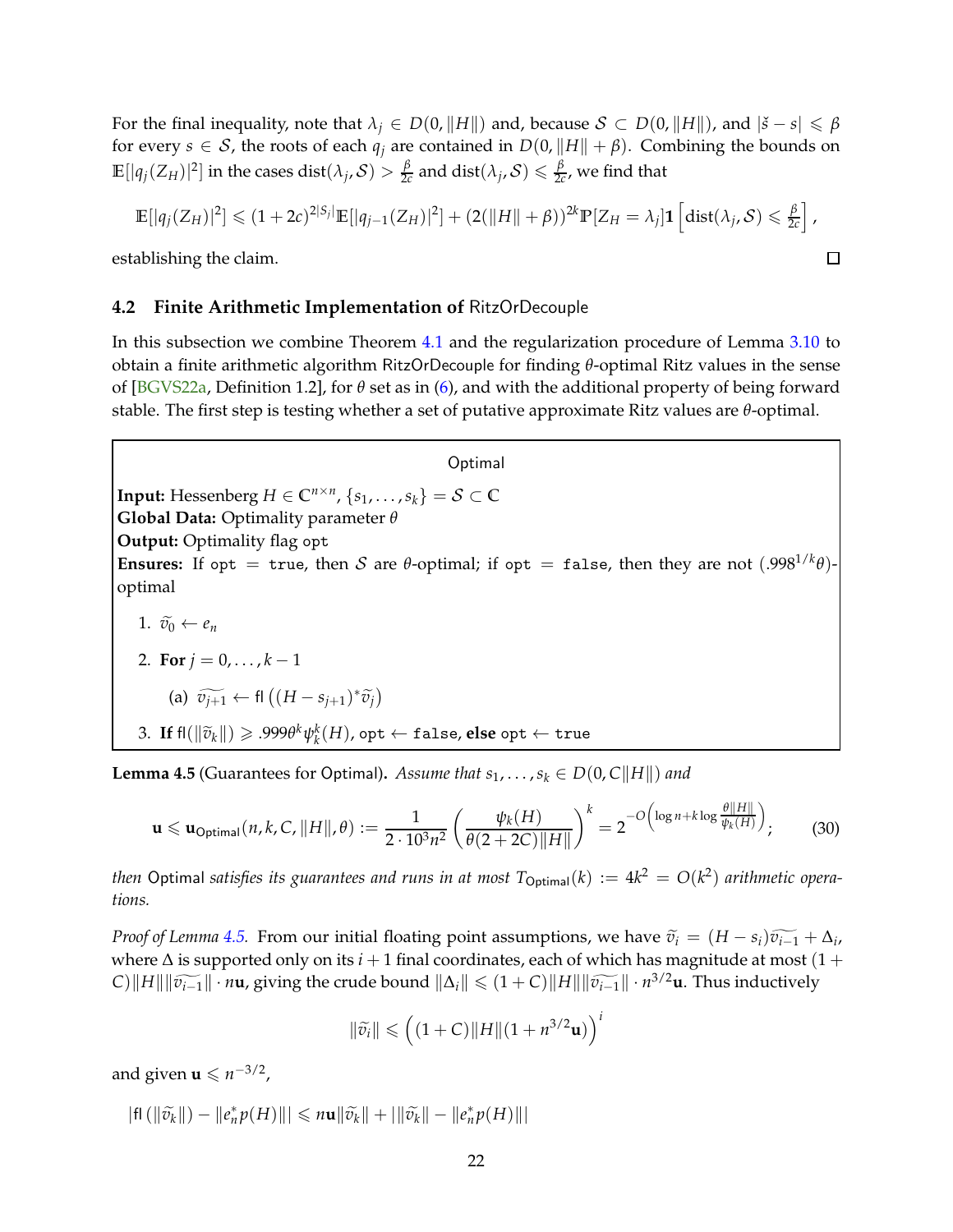$$
\leq n\mathbf{u} \left( (1+C) \|H\| (1+n^{3/2}\mathbf{u}) \right)^k + kn^{3/2}\mathbf{u} \cdot \left( (1+C) \|H\| (1+n^{3/2}\mathbf{u}) \right)^k
$$
  

$$
\leq 2n^2 (2+2C)^k \|H\|^k \mathbf{u}.
$$

Thus if  $\text{fl}(\|\widetilde{v}_k\|) \geqslant .999\theta^k \psi_k^k(H)$ , our assumption on **u** ensures

$$
||e_n^*p(H)|| \geq .999\theta^k \psi_k^k(H) - 2(1+C)^k ||H||^k k^2 n^{3/2} \mathbf{u} \geq .998\theta^k \psi_k^k(H).
$$

On the other hand, if  $\mathsf{fl}(\|\tilde{v}_k\|) \leqslant .999\theta^k \psi_k^k(H)$ , then analogously we have

$$
||e_n^*p(H)|| \leq \theta^k \psi_k^k(H).
$$

For the running time, each  $\tilde{v}_i$  is supported only on  $i + 2$  coordinates, so each multiplication (*H* − *s*<sub>*i*</sub>) $\widetilde{v_{i-1}}$  requires 3*i* + 3 arithmetic operations, for a total of 3*k*(*k* + 1)/2; we then require a further 2*k* to compute  $\|\widetilde{v_k}\|$ , giving 3*k*(*k* + 1)/2 + 2*k* ≤ 4*k*<sup>2</sup> arithmetic operations further 2*k* to compute  $\|\widetilde{v}_k\|$ , giving  $3k(k+1)/2 + 2k \leq 4k^2$  arithmetic operations overall.

We now specify RitzOrDecouple in full.

#### RitzOrDecouple

**Input:** Hessenberg *H*, working accuracy *ω*, failure probability *φ* **Global Data:** Norm bound  $\Sigma$ , optimality parameter  $\theta$  as in [\(6\)](#page-10-2) **Requires:** *H* is *ω*-unreduced,  $\|H\| \leqslant \Sigma$ , gap $(H) \geqslant \frac{2\omega^2}{\Sigma}$ ,  $k/\phi \geqslant 2$ **Output:** Hessenberg  $\hat{H}$ ,  $\theta$ -approximate Ritz values  $\tilde{\mathcal{R}}$ , decoupling flag dec **Ensures:** With probability at least  $1 - \phi$ , dist( $\tilde{\mathcal{R}}$ , SpecH)  $\geq \eta_1$  (as defined in line 1) *and* one of the following holds:

- dec = false,  $\hat{H} = H$ , and  $\check{\mathcal{R}}$  is an exact set of  $\theta$ -optimal Ritz values of *H*, satisfying  $\check{\mathcal{R}} \subset D(0, 1.1||H||).$
- dec = true and for some  $\check{r} \in \check{\mathcal{R}}$ ,  $\hat{H} = \text{IQR}(H,(z \check{r})^k)$  is  $\omega$ -decoupled.

1. 
$$
\beta \leftarrow \frac{\omega^2}{16 \cdot 101 \cdot \Sigma}, \eta_2 \leftarrow \frac{\beta}{2}, \eta_1 \leftarrow \frac{\eta_2}{\sqrt{2k/\phi}} = \frac{\omega^2 \sqrt{\phi}}{32 \cdot 101 \cdot \Sigma \sqrt{2k}}
$$

- 2. R ← SmallEig *H*(*k*) , *<sup>β</sup>*/2, *<sup>φ</sup>*/2
- 3.  $\{\check{r}_1, \ldots, \check{r}_k\}$  =  $\check{\mathcal{R}}$   $\leftarrow$   $\{r_1 + w_1, \ldots, r_k + w_k\}$ , where the  $w_i$  are i.i.d samples from  $Unif(D(0, \eta_2))$
- 4. **If** Optimal $(\check{\mathcal{R}}, H, \theta) =$  true, set  $\hat{H} \leftarrow H$  and dec  $\leftarrow$  false
- 5. **Else if** Optimal $(\tilde{\mathcal{R}}, H, \theta) = \text{false}$ , for  $i = 1, ..., k$

(a) 
$$
\hat{H} \leftarrow \text{IQR}(H, (z - \check{r}_i)^k)
$$

(b) **If**  $\widehat{H}_{j+1,j} \leq \omega$  for any  $j \in \{n-k, n-k+1, \ldots, n-1\}$ , set dec  $\leftarrow$  true and halt

<span id="page-22-0"></span>**Lemma 4.6** (Guarantees for RitzOrDecouple)**.** *Assuming that*

 $\mathbf{u} \leqslant \mathbf{u}_{\text{RitzOrDecouple}}(n, k, \Sigma, B, \theta, \omega, \phi)$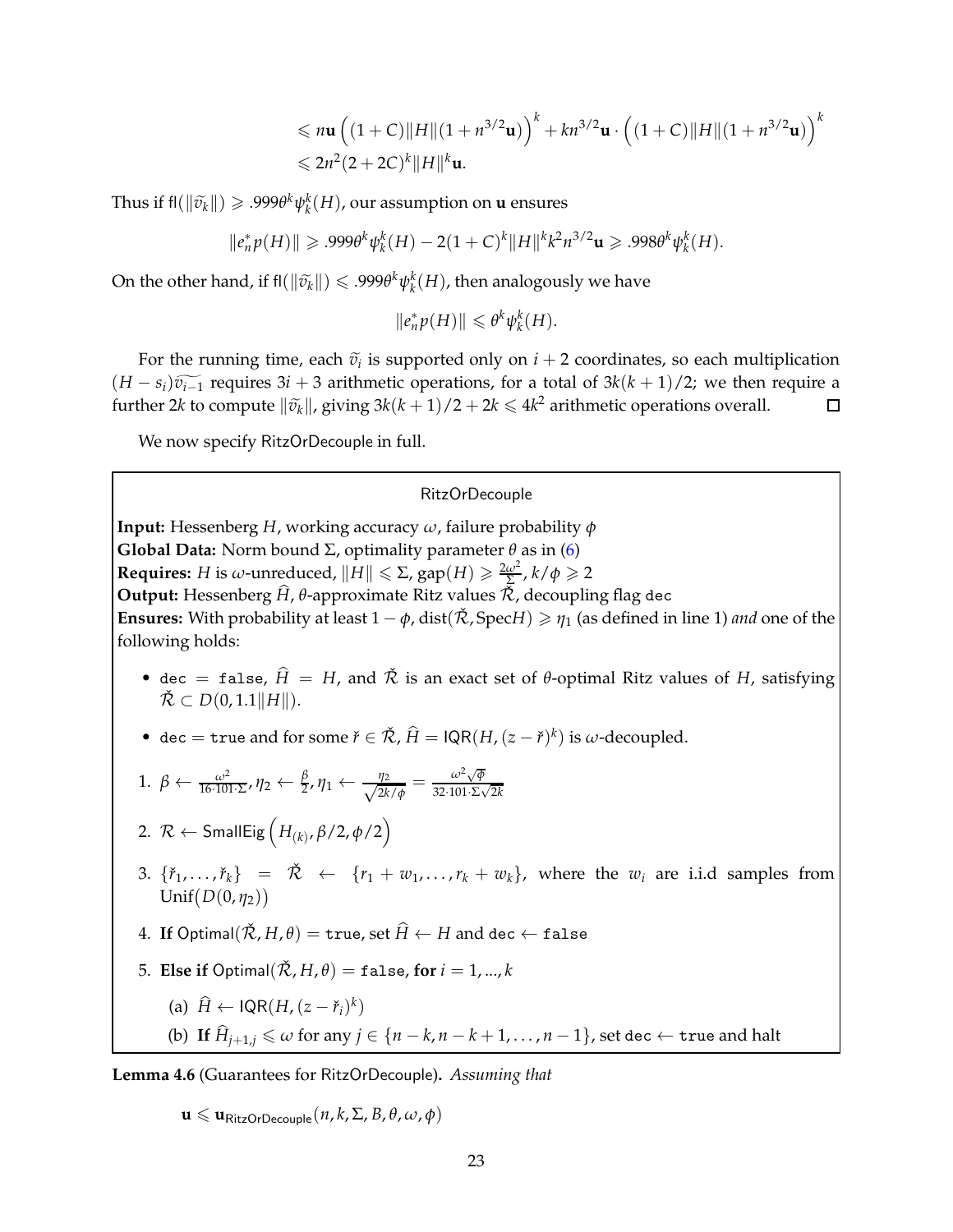$$
:= \min \left\{ \mathbf{u}_{\text{Optimal}}(n, k, 1.1, \Sigma, \theta), \frac{\omega}{8n^{1/2}\Sigma} \mathbf{u}_{\text{IQR}}\left(n, k, 1.1, \Sigma, B, \frac{\omega^2 \sqrt{\phi}}{32 \cdot 101 \cdot \Sigma \sqrt{2k}}\right) \right\}
$$
(31)

$$
=2^{-O\left(\log n + k\log \frac{\theta ||H|| \cdot k \Sigma}{\omega \phi}\right)}
$$
(32)

*then* RitzOrDecouple *satisfies its guarantees and its running time depends on the value of the decoupling flag. In either case it makes one call to* SmallEig*, in addition to that call*

*1. if* dec = false*,* RitzOrDecouple *uses at most*

<span id="page-23-0"></span>
$$
T_{\text{RitzOrDecouple}}(n, k, false) := kC_{\text{D}} + k + T_{\text{Optimal}}(k) = O(k^2)
$$

*arithmetic operations.*

*2. otherwise,* RitzOrDecouple *uses at most*

$$
T_{\text{RitzOrDecouple}}(n,k,\text{true}) := T_{\text{Optimal}}(k) + k(T_{\text{IQR}}(n,k) + k + C_{\text{D}} + 1) = O(k^2n^2)
$$

*arithmetic operations.*

*Proof.* First, the assumptions of RitzOrDecouple on its input parameters imply that

$$
\eta_1 + \eta_2 \leqslant \beta \leqslant \frac{\omega^2}{\Sigma} \leqslant \text{gap}(H)/2
$$

so we can apply Lemma [3.10](#page-16-1) to find that dist( $\tilde{\mathcal{R}}$ , Spec*H*)  $\geq \eta_1$  with probability at least

$$
1 - k \left(\frac{\eta_1}{\eta_2}\right)^2 = 1 - k \left(\sqrt{\frac{\phi}{2k}}\right)^2 \geqslant 1 - \phi/2.
$$

By the black box assumptions on SmallEig, R is a set of *β*/2-forward approximate Ritz values with probability at least  $1 - \phi/2$ . The perturbed set  $\tilde{\mathcal{R}}$  are in this case  $\beta$ -forward approximate Ritz values, and we further have

$$
\beta \leqslant 0.1 \omega \leqslant 0.1 \|H\|
$$

so the set  $\tilde{\mathcal{R}}$  is contained in a disk of radius 1.1 ||*H*||.

The assumption  $\mathbf{u} \leq \mathbf{u}_{\text{Optimal}}(1.1, k, n, H)$  means that if Optimal( $\tilde{\mathcal{R}}$ ,  $H$ ,  $\theta$ ) = true we are guaranteed that  $\tilde{\mathcal{R}}$  is indeed a set of *θ*-optimal Ritz values for *H*. On the other hand if Optimal( $\tilde{\mathcal{R}}$ , *H*, *θ*) = false, then by Lemma  $4.5$  the  $\tilde{\mathcal{R}}$  fail to be  $0.998^{1/k}\theta$ -optimal. Examining the definitions of  $\theta$  and *β*, we verify the hypotheses of Theorem [4.1:](#page-17-2)

$$
c = \frac{1}{2} \left( \frac{0.998^{1/k} \theta}{(2\kappa_V(H)^4)^{1/2k}} - 1 \right) \ge \frac{1}{2} \left( \frac{\frac{101}{100} (2B^4)^{1/2k}}{(2B^4)^{1/2k}} - 1 \right) = \frac{1}{200} \ge \frac{\beta}{\text{gap}(H)},
$$

and conclude that there is some  $\check{r} \in \check{\mathcal{R}}$  for which

$$
\begin{aligned} \|e_n^*(H-\check{r})^{-k}\|^{1/k} &\geq \frac{1}{2\kappa_V(H)^{2/k}}\cdot\left(\frac{\psi_k(H)}{\|H\|+\beta}\right)\cdot\left(\frac{1-\frac{(2\kappa_V^4)^{1/2k}}{0.998^{1/k}\theta}}{\beta}\right) \\ &\geq \frac{1}{4}\cdot\left(\frac{\omega}{2\Sigma}\right)\cdot\left(\frac{1-\frac{100}{101}}{\beta}\right) \end{aligned} \qquad B^{2/k} \leq 2, \psi_k(H) \leq \omega, \beta \leq \|H\|
$$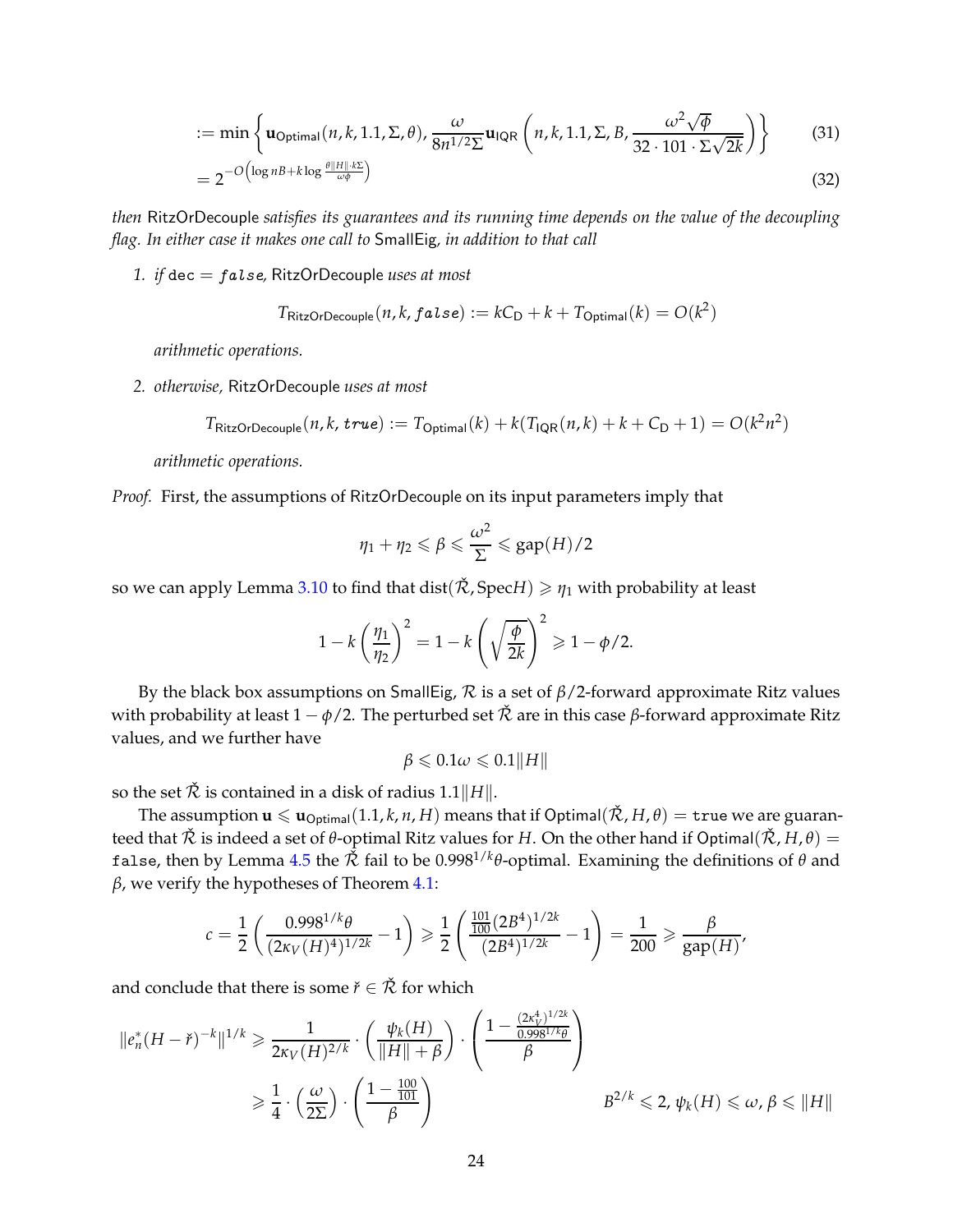$$
\geqslant \frac{2}{\omega}
$$

<span id="page-24-2"></span>by the definition of *β* in line 1. In the event that dist( $\tilde{\mathcal{R}}$ , Spec*H*)  $\geq \eta_1$ , our choice of **u** in [\(31\)](#page-23-0) means that we can apply Lemma [3.8](#page-14-3) to  $\widehat{H} = \mathsf{IQR}(H,(z-\check{r})^k)$  with  $C = 1.1$ , giving

$$
\|\widehat{H} - \mathrm{iqr}(H,(z-\check{r})^k)\|_F \leq 32\kappa_V(H)\|H\| \left(\frac{4.2\|H\|}{\mathrm{dist}(\check{r},\mathrm{Spec}H)}\right)^k n^{1/2} \nu_{\mathrm{IQR}}(n)\mathbf{u} \leq \omega/2.
$$

Using  $\psi_k(\text{iqr}(H,(z-\check{r})^k) \leq \tau_{(z-\check{r})^k}(H) \leq \omega/2$  (which was verified in [\[BGVS22a,](#page-38-0) Lemma 2.3]) we find that  $\text{iqr}(H,(z-\check{r})^k)$  has a subdiagonal entry smaller than  $\omega/2$ , so  $\widehat{H}$  must have a subdiagonal entry smaller than  $\omega$ , completing the proof of correctness.

To analyze the running time, note that when dec  $=$  false other than the call to SmallEig, in line 3 *k* samples are taken from Unif( $D(0, \eta_2)$ ) and *k* additions are made which amounts to  $C_D k + k$  operations, and in line 4 Optimal is called once, adding  $T_{\text{Optimal}}(k)$  to the running time. In addition to that, when dec = true, at most *k* calls to IQR with degree *k* are made and each time *k* subdiagonals of  $\widehat{H}$  are checked, adding  $kT_{\mathsf{IQR}}(n, k) + k^2$  operations. 口

# <span id="page-24-0"></span>**5 Finite Arithmetic Analysis of One Iteration of** Sh*<sup>k</sup>*,*<sup>B</sup>*

In this section we provide the finite arithmetic analysis of a single iteration of the shifting strategy  $Sh_{k,B}$  introduced in [\[BGVS22a\]](#page-38-0); we assume familiarity with the context and notions introduced there. In exact arithmetic,  $\mathsf{Sh}_{k,B}$  takes as input a Hessenberg matrix *H* with  $\kappa_V(H) \leq B$ , and a set <sup>R</sup> of *<sup>θ</sup>*-optimal Ritz values for *<sup>H</sup>*, and ouputs a new Hessenberg matrix *<sup>H</sup>*<sup>ˆ</sup> unitarily equivalent to *<sup>H</sup>*, with  $\psi_k(\hat{H}) \leq (1 - \gamma)\psi_k(H)$ . Along the way, it first uses a subroutine Find to generate a promising Ritz value  $r \in \mathcal{R}$  and then — in the event that the shift  $(z - r)^k$  does not reduce the potential — uses a subroutine Exc to produce a set of exceptional shifts  $S$ , one of which is guaranteed to achieve potential reduction. Let us now specify these subroutines in finite arithmetic and state their guarantees.

**Computation of** *τ* **and**  $\psi$ . The shifting strategy Sh<sub>k,B</sub> needs access to both  $\tau_p(H)$  and  $\psi_k(H)$ . The former can be computed using Lemma [3.9.](#page-15-1) For the latter, we will assume for simplicity that  $\psi_k^k(H)$ (which is simply a product of *k* entries of *H*) can be computed *exactly* (this could for instance be achieved by temporary use of moderately increased precision). On the other hand, in some places it will be important to account for the error in computing the *k*-th root of  $\psi_k^k(H)$ , so we will denote

$$
\widetilde{\psi_k}(H) := \operatorname{fl}\left(\left(\psi_k^k(H)\right)^{1/k}\right),
$$

and assume

<span id="page-24-1"></span>
$$
|\widetilde{\psi_k}(H) - \psi_k(H)| \leq (1 - 0.999^{1/k}) \psi_k(H) \leq 0.001 \psi_k(H), \tag{33}
$$

which as per Lemma [2.1](#page-8-2) can be computed in  $T_{\psi}(k) := k + T_{\text{root}}(k, 1 - 0.999^{1/k})$  arithmetic operations provided that

$$
\mathbf{u} \leqslant \mathbf{u}_{\psi}(k) := \frac{1 - 0.999^{1/k}}{k(c_{\text{root}} + 1 - 0.999^{1/k})} = 2^{-O(\log k)}.
$$
 (34)

This setting of the accuracy of  $\widetilde{\psi_k}$  will be convenient for the analysis of Exc below.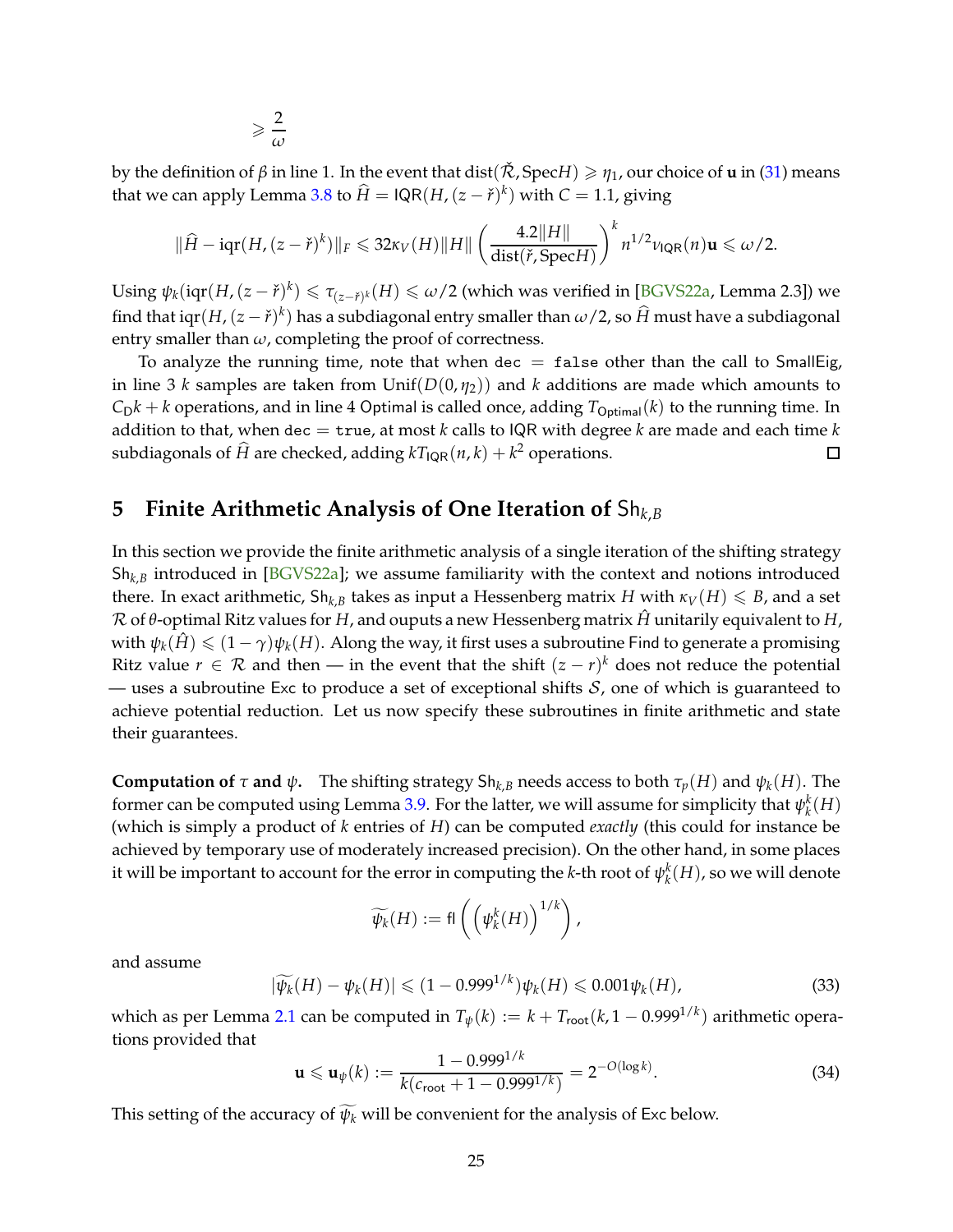**Analysis of** Find**.** To produce a promising Ritz value with Find, we will proceed as in the exact arithmetic case, using Tau<sup>k</sup> to guide our binary search procedure. The guarantees on Tau<sup>k</sup> are only strong enough to ensure that we discover a  $(1.01\kappa_V(H))^{\frac{4\log k}{k}}$ -promising Ritz value — as opposed the  $\kappa_V(H)^{\frac{4\log k}{k}}$ -optimality we are guaranteed in the exact case.

Find **Input:** Hessenberg *H*, a set  $\mathcal{R} = \{r_1, \ldots, r_k\} \subset \mathbb{C}$ **Global Data:** Promising parameter  $\alpha = (1.01B)^{\frac{4\log k}{k}}$  as in [\(6\)](#page-10-2) **Output:** A complex number  $r \in \mathcal{R}$ **Requires:**  $\psi_k(H) > 0$ **Ensures:** *r* is *α*-promising 1. **For**  $j = 1, ..., \log k$ (a) Evenly partition  $\mathcal{R} = \mathcal{R}_0 \sqcup \mathcal{R}_1$ , and for  $b = 0$ , 1 set  $p_{j,b} = \prod_{r \in \mathcal{R}_b} (z - r)$ (b)  $\mathcal{R} \leftarrow \mathcal{R}_{\widetilde{b}_j}$ , where  $\widetilde{b}_j$  is the  $b$  that minimizes  $\mathsf{Tau}^{k/2}(H,p_{j,b}^{2^{j-1}})$  $\binom{2^{j-1}}{j,b}$ 2. Output  $\mathcal{R} = \{r\}$ 

**Lemma 5.1** (Guarantees for Find). Assume that  $R \subset D(0, C||H||)$  and

$$
\mathbf{u} \leq \mathbf{u}_{\text{Find}}(n, k, C, ||H||, \kappa_V(H), \text{dist}(\mathcal{R}, \text{Spec} H))
$$
  
:= 
$$
\mathbf{u}_{\text{Tau}}(n, k/2, C, ||H||, \kappa_V(H), \text{dist}(\mathcal{R}, \text{Spec} H))
$$
  
= 
$$
2^{-O\left(\log n\kappa_V(H) + k\log \frac{||H||}{\text{dist}(\mathcal{R}, \text{Spec} H)}\right)}.
$$
 (35)

*Then* Find *satisfies its guarantees, and runs in*

$$
T_{\text{Find}}(n,k) := 2\log k T_{\text{Tau}}(n,k/2) + \log k = O(k\log k \cdot n^2)
$$

*arithmetic operations.*

*Proof.* The definition of  $\mathbf{u}_{\text{Find}}$  is sufficient to let us invoke Lemma [3.9](#page-15-1) and conclude that it satisfies its guarantees throughout Find. On each step of the iteration, write  $b_j$  for the  $b \in \{0,1\}$  maximizing  $||e_n^* p_{j,b}(H)^{-1}||$ . Applying Lemma [3.9,](#page-15-1) for each *b* ∈ {0, 1} we have

$$
\left|\mathsf{Tau}^{k/2}(H,p_{j,b})-\|e_n^*p_{j,b}(H)^{-1}\|^{-1}\right|\leqslant 0.0011\|e_n^*p_{j,b}(H)^{-1}\|^{-1},
$$

and thus it always holds that

$$
\|e_n^* p_{j,\widetilde{b}_j}(H)^{-1}\|^2 \geq (1 - 0.0022)^2 \|p_{j,b_j}(H)^{-1}\|^2 \geq \frac{1}{2.02} \left( \|p_{j,0}(H)^{-1}\|^2 + \|p_{j,1}(H)^{-1}\|^2 \right).
$$

We now mirror the proof of the analogous Lemma 2.7 in Part 1 of this work, which analyzes Find in exact arithmetic. On each step of the iteration, we have defined thing so that

<span id="page-25-0"></span>
$$
p_{j,\tilde{b}_j}(z) = p_{j+1,0}(z)p_{j+1,1}(z). \tag{36}
$$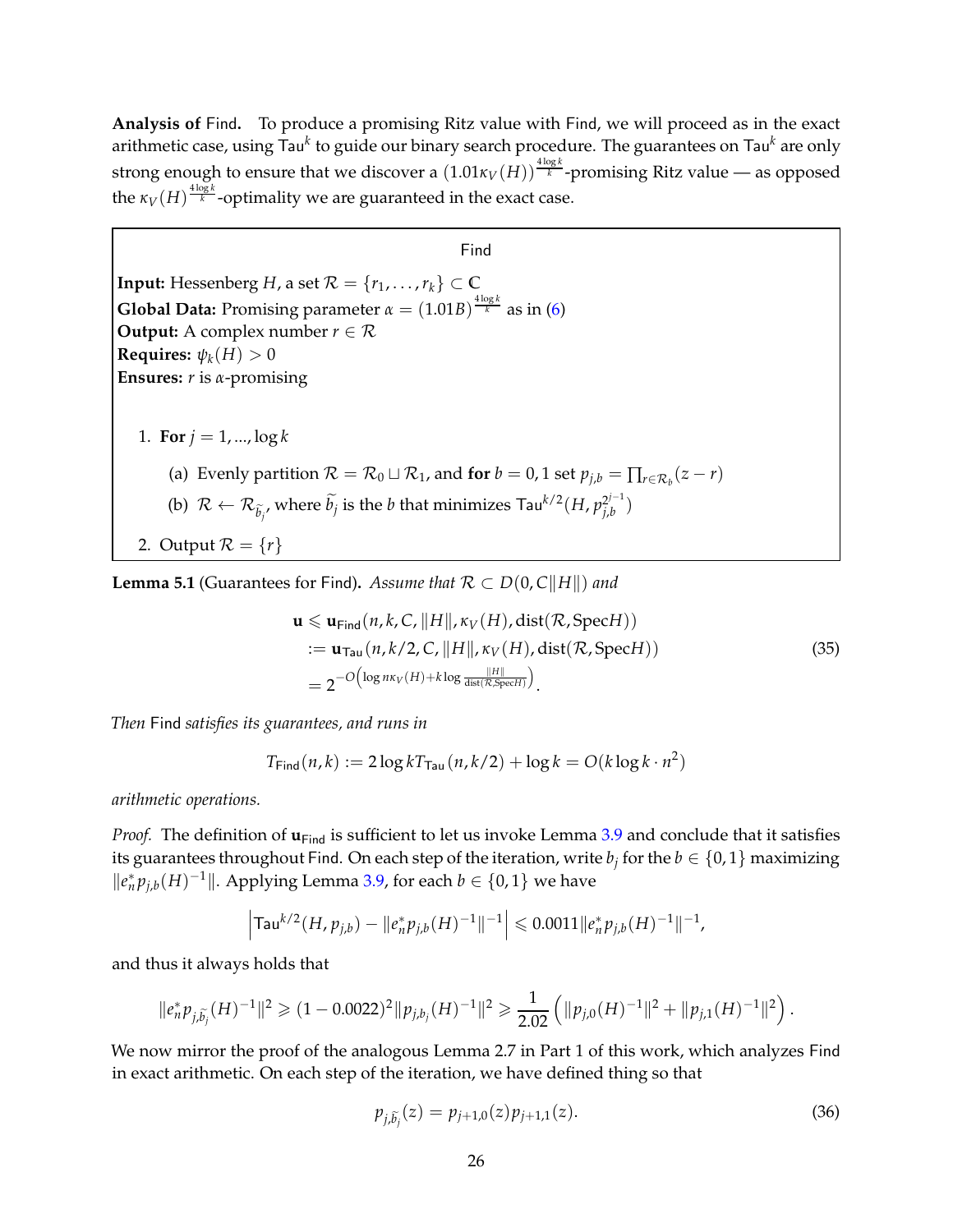On the first step of the subroutine, this identity becomes  $p(z) = p_{1,0}(z)p_{1,1}(z)$ , where  $p(z)$  is the polynomial whose roots are the full set  $R$  of approximate Ritz values, so

$$
\begin{aligned}\n\|e_n^* p_{1,\tilde{b_1}}(H)^{-1}\|^2 &\geq \frac{1}{2.02} \left( \|e_n^* p_{1,0}(H)^{-1}\|^2 + \|e_n^* p_{1,1}(H)^{-1}\|^2 \right) \\
&\geq \frac{1}{1.01\kappa_V(H)^2} \mathbb{E} \left[ \frac{1}{2} \left( |p_{1,0}(Z_H)|^{-2} + |p_{1,1}(Z_H)|^{-2} \right) \right] \qquad \text{Lemma 2.4} \\
&\geq \frac{1}{1.01\kappa_V(H)^2} \mathbb{E} [|p(Z_H)|^{-1}] \qquad \text{AM/GM and (36)}\n\end{aligned}
$$

Applying the same argument to each subsequent step,

$$
||e_n^* p_{j+1,\widetilde{b_{j+1}}}(H)^{-2^j}||^2 \ge \frac{1}{1.01\kappa_V(H)^2} \mathbb{E}\left[\frac{1}{2}\left(|p_{j+1,0}(Z_H)|^{-2^{j+1}} + |p_{j+1,1}(Z_H)|^{-2^{j+1}}\right)\right]
$$
 Lemma 2.4
$$
\ge \frac{1}{1.01\kappa_V(H)^2} \mathbb{E}\left[|p_{j+1,0}(Z_H)p_{j+1,1}(Z_H)|^{-2^j}\right]
$$
AM/GM

$$
\geq \frac{1}{1.01\kappa_V(H)^4} \|e_n^*(p_{j+1,0}(H)p_{j+1,1}(H))^{-2^{j-1}}\|
$$
 Lemma 2.4

$$
= \frac{1}{1.01\kappa_V(H)^4} \|e_n^* p_{j,\tilde{b}_j}(H)^{-2^{j-1}}\|.
$$
\n(36)

Paying a further  $\kappa_V(H)^2$  on the final step to convert the norm into an expectation, we get

$$
\mathbb{E}\left[|Z_H - r|^{-k}\right] \geqslant \left(\frac{1}{1.01\kappa_V(H)}\right)^{4\log k} \mathbb{E}\left[|p(Z_H)|^{-1}\right]
$$

as promised.

For the runtime, we make  $2 \log k$  calls to  $\text{Tau}^{k/2}$  and  $\log k$  comparisons of two floating point numbers.  $\Box$ 

**Analysis of** Exc**.** We now come to the exceptional shift, effectuated by the subroutine Exc in the event that a promising Ritz value fails to achieve potential reduction. In finite arithmetic, we will again proceed similarly to the exact arithmetic setting — however, we will additionally need to ensure that all of our exceptional shifts are forward stable in the sense of Section [3,](#page-11-0) and to achieve this we will apply a random perturbation in the same spirit as Section [3.3.](#page-16-0)

Let us first pause to prove a key lemma ensuring potential reduction in finite arithmetic for sufficiently forward stable shifts. In particular, we will use the forward error guarantee of Lemma [3.8](#page-14-3) to analyze the potential of  $IQR(H, p(z))$ , by directly comparing it to that of  $iqr(H, p(z))$ .

<span id="page-26-0"></span>**Lemma 5.2.** *Let*  $p(z) = (z - s_1)...(z - s_m)$  *for some floating point complex numbers*  $S = \{s_1, ..., s_m\}$  ⊂  $D(0, C||H||)$ *, and assume that for some*  $\omega > 0$ *,* 

$$
\mathbf{u} \leq \mathbf{u}_{5,2}(n,k,C,\|H\|, \kappa_V(H),\text{dist}(\mathcal{S},\text{Spec}H),\omega)
$$
  
:=  $0.001\omega \cdot \frac{\text{dist}(\mathcal{S},\text{Spec}H)^k}{32\kappa_V(H)\|H\|^{k+1}(2+2C)^k n^{1/2} \nu_{\text{IQR}}(n)}$  (37)  
=  $2^{-O\left(\log \frac{n\kappa_V(H)}{\omega} + k \log \frac{\|H\|}{\text{dist}(\mathcal{S},\text{Spec}H)}\right)}$ .

*Then at least one of the following holds:*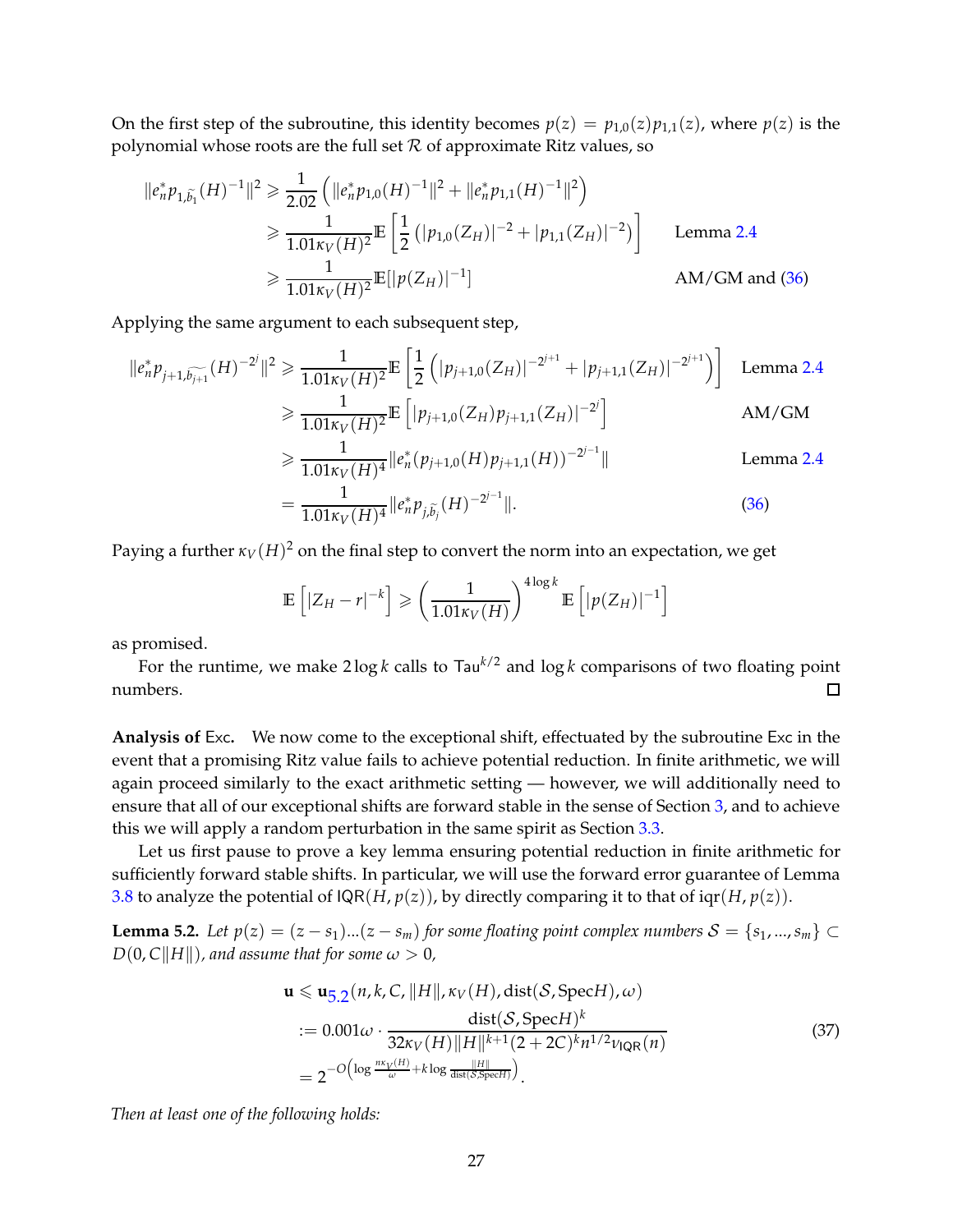*1.* ( $\omega$ -Decoupling) Some subdiagonal of  $\text{IQR}(H, p(z))$  is smaller than  $\omega$ .

*2.* (Potential Approximation)  $\psi_k(\text{IQR}(H, p(z))) \leq 1.0011 \psi_k(\text{iqr}(H, p(z))).$ 

*Proof.* Calling  $\widehat{H} = \text{IQR}(H, p(z))$  and  $\widehat{H} = \text{iqr}(H, p(z))$ , one of two cases are possible. If  $\widehat{H}_{i+1,i}$  < 0.999 $\omega$  for some  $i \in [n-1]$ , then applying Lemma [3.8](#page-14-3) and our assumption on **u**,

$$
\hat{H}_{i+1,i} < \hat{H}_{i+1,i} + 0.001\omega < \omega.
$$

On the other hand, if for every  $i \in [n-1]$  we have  $\widehat{H}_{i+1,i} \geq 0.999\omega$ , then

$$
\psi_k\left(\widetilde{\hat{H}}\right) \leqslant \psi_k\left(\widehat{H}\right) \left(\prod_{i \in [n-1]} \left(1 + \frac{0.001\omega}{\widehat{H}_{i+1,i}}\right)\right)^{1/k} \leqslant 1.0011\psi_k\left(\widehat{H}\right).
$$

 $\Box$ 

#### Exc

**Input:** Hessenberg *H*, initial shift *r*, working accuracy *ω*, stagnation ratio *ξ*, failure probability tolerance *φ*

**Global Data:** Condition number bound *B*, decoupling rate *γ*, norm bound Σ, optimality parameter *θ*, promising parameter *α*

**Output:** Finite subset  $S \subset \mathbb{C}$ .

**Requires:** *H* is *ω*-unreduced,  $\kappa_V(H) \le B$ ,  $\|H\| \le \Sigma$ , *r* is a  $\theta$ -approximate, *α*-promising Ritz value, and  $\tau_{(z-r)^k}(H) \geq \xi \psi_k(H)$ 

**Ensures:** With probability at least  $1 - \phi$ , some  $s \in S$  satisfies at least one of

- (*ω*-Decoupling) A subdiagonal of  $IQR(H, (z s)^k)$  is smaller than *ω*
- (Potential Reduction)  $\psi_k(\text{IQR}(H,(z-s)^k)) \leq 1.0011(1-\gamma)\psi_k(H)$

<span id="page-27-0"></span>1. 
$$
\widetilde{R} \leftarrow 2^{1/k} \alpha B^{1/k} \theta \widetilde{\psi_k}(H)
$$

2. 
$$
\varepsilon \leftarrow \left(\frac{\xi(1-\gamma)}{(13B^4)^{1/k}\alpha^2\theta^2}\right)^{\frac{k}{k-1}}
$$

3. *S*<sup>0</sup> ← maximal 0.99*ε*-net of *D*(0, 1 + *ε*)

4. 
$$
w \sim \text{Unif}\left(D(0, \varepsilon \widetilde{R})\right)
$$

5. 
$$
S \leftarrow \text{fl}\left((r+w+\widetilde{R}S_0)\right) \cap D(r,\widetilde{R})
$$

<span id="page-27-1"></span>**Lemma 5.3** (Guarantees for Exc). *Assume that*  $|r| + 1.001\theta\alpha B^{1/k}\psi_k(H) \leq C||H||$  and

$$
\mathbf{u} \leq \mathbf{u}_{\text{Exc}}(n, k, C, \Sigma, B, \theta, \omega, \phi, \gamma, \xi, \alpha)
$$
  
:= min  $\left\{ \mathbf{u}_{\psi}(k), \frac{0.1 \varepsilon \cdot 1.998 \theta \alpha B \omega}{4(\varepsilon + 2(1 + \varepsilon) C \Sigma)}, \right\}$   

$$
\mathbf{u}_{\text{5.2}}\left(n, k, C, \Sigma, B, \left(\frac{\xi(1 - \gamma)}{(13B^4)^{1/k} \alpha^2 \theta^2}\right)^{\frac{k}{k-1}} \cdot \frac{1.998 \theta \alpha B^{1/k} \omega \sqrt{\phi}}{\sqrt{3n}}, \omega \right) \right\}
$$
(38)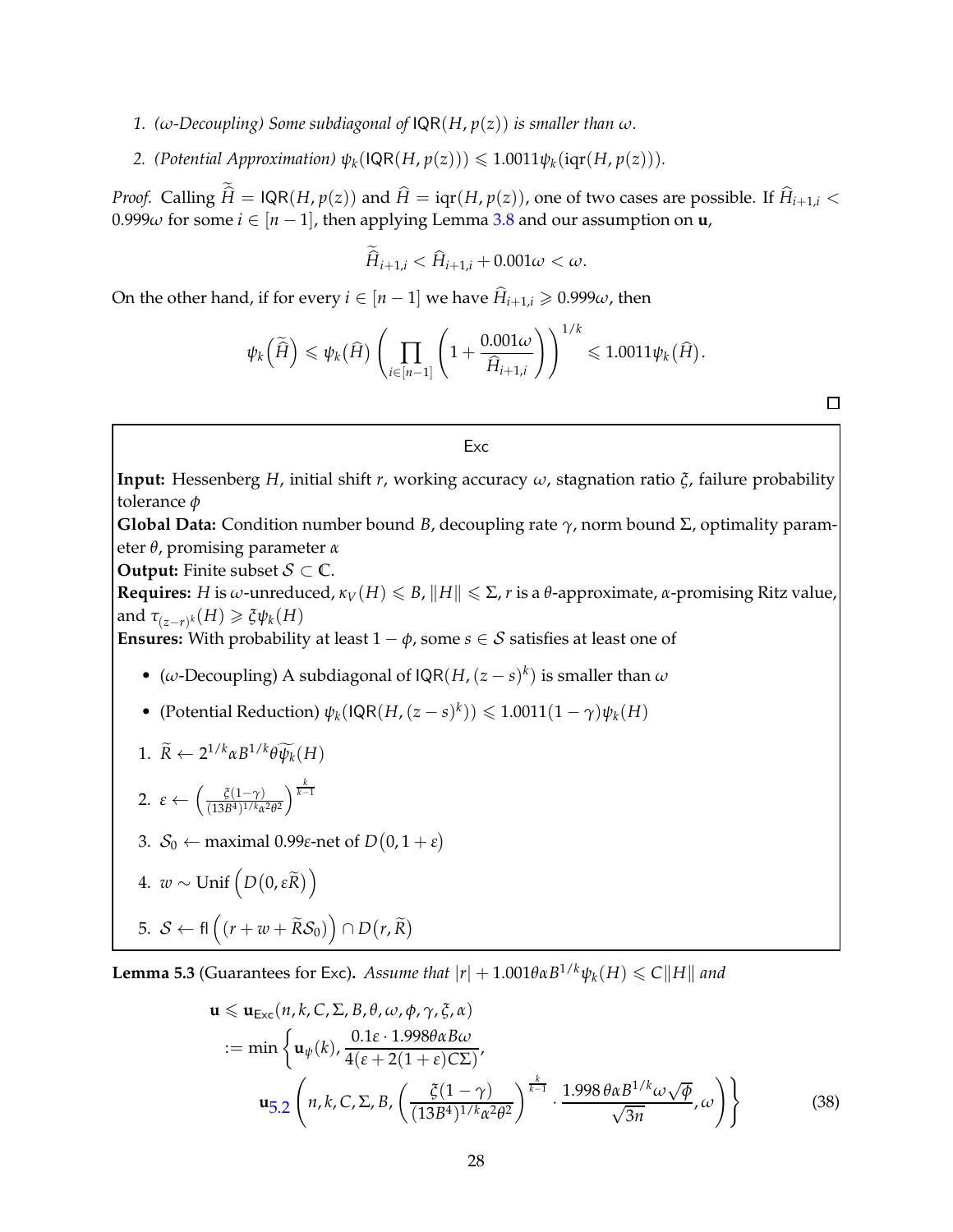$$
=2^{-O\left(k\log\frac{n\Sigma B\alpha\theta}{\zeta(1-\gamma)\omega\phi}\right)}.\tag{39}
$$

<span id="page-28-1"></span>*Then* Exc *satisfies its guarantees and runs in at most*

$$
T_{\text{Exc}}(n,k,\xi,\gamma,B,\alpha,\theta) := T_{\psi}(k) + 2S\left( \left( \frac{\xi(1-\gamma)}{(13B^4)^{1/k}\alpha^2\theta^2} \right)^{\frac{k}{k-1}} \right) + C_D + O(1) = O\left( B^{\frac{8}{k-1}} \left( \frac{\alpha^2\theta^2}{\xi(1-\gamma)} \right)^{\frac{2k}{k-1}} \right)
$$

*arithmetic operations and*

$$
|\mathcal{S}| \leqslant S\left( \left( \frac{\xi(1-\gamma)}{(13B^4)^{1/k}\alpha^2\theta^2} \right)^{\frac{k}{k-1}} \right) = O\left( B^{\frac{8}{k-1}} \left( \frac{\alpha^2\theta^2}{\xi(1-\gamma)} \right)^{\frac{2k}{k-1}} \right)
$$

*where the function*  $S(\varepsilon) = O(\varepsilon^{-2})$  *is defined in* [\(41\)](#page-29-0).

*Proof.* From [\(33\)](#page-24-1), the fact that  $\mathbf{u} \leq \mathbf{u}_{\psi}(k)$  we can bound

<span id="page-28-0"></span>
$$
1.998 \,\theta \alpha B \psi_k(H) \leqslant (2 \cdot .999)^{1/k} \theta \alpha B \psi_k(H) \leqslant \widetilde{R} \leqslant 1.001 \cdot \theta \alpha B^{1/k} \psi_k(H), \tag{40}
$$

 $\text{meaning that (as } \psi_k(H) \leq \|H\| \text{) the set } \mathcal{S} \text{ is contained in a disk of radius } |r| + 1.001 \theta \alpha B^{1/k} \|H\| = 1.001 \theta B^{1/k} \|H\|$ *C* $\Vert$ *H* $\Vert$ . We can then obtain that

$$
\mathbb{P}\left[Z_H \in D(r,\widetilde{R})\right] \ge \mathbb{P}\left[|Z_H - r| \le 1.998 \theta \alpha \kappa_V^{1/k}(H)\psi_k(H)\right] \text{ by (40)}
$$
\n
$$
\ge \left(1 - \frac{1}{1.998}\right)^2 \frac{\zeta^{2k}}{\kappa_V(H)^4 \alpha^{2k} \theta^{2k}} \qquad \text{[BGV S22a, Lemma 2.8] with } t = \frac{1}{1.998}
$$
\n
$$
\ge \frac{0.24 \, \xi^{2k}}{B^4 \alpha^{2k} \theta^{2k}}
$$
\n
$$
:= P.
$$

When we shift and scale each point  $s_0 \in S_0$  in finite arithmetic,

$$
|f|(r+w+\widetilde{R}s_0) - r+w+\widetilde{R}s_0| \leq \frac{3\mathbf{u}}{1-3\mathbf{u}}|r+w+\widetilde{R}s_0|
$$
  
\n
$$
\leq 4\mathbf{u} \left( |r| + \varepsilon + (1+\varepsilon)1.001\theta\alpha B^{1/k}\psi_k(H) \right)
$$
  
\n
$$
\leq 4\mathbf{u} (\varepsilon + 2(1+\varepsilon)C\Sigma)
$$
  
\n
$$
\leq 0.1\varepsilon \cdot 1.998 \theta\alpha B\omega
$$
  
\n
$$
\leq 0.1\varepsilon \widetilde{R}
$$

from our assumption on **u**, which means that the computed S still contains a  $\epsilon \tilde{R}$ -net of  $D(r, \tilde{R})$ . We will assume for simplicity that one can perform the intersection in the final line of Exc while preserving the property that S is a maximal *ε*-net of  $D(r, \tilde{R})$  —this can be achieved, e.g., by intersecting with a slightly larger set and projecting all points outside  $D(r, \tilde{R})$ ) to this latter set. Since  $S$  is a maximal *ε*-net of  $D(r, \tilde{R})$ ), it has size at most  $9/\varepsilon^2$ , and we may recycle a calculation from [\[BGVS22a\]](#page-38-0),

$$
\max_{s \in \mathcal{S}} \tau_{(z-s)^k}^{-2k}(H) \geq \frac{P}{9B^2 \varepsilon^{2k-2} \widetilde{R}^{2k}} \geq \frac{1}{(1-\gamma)^{2k} \psi_k^{2k}(H)}
$$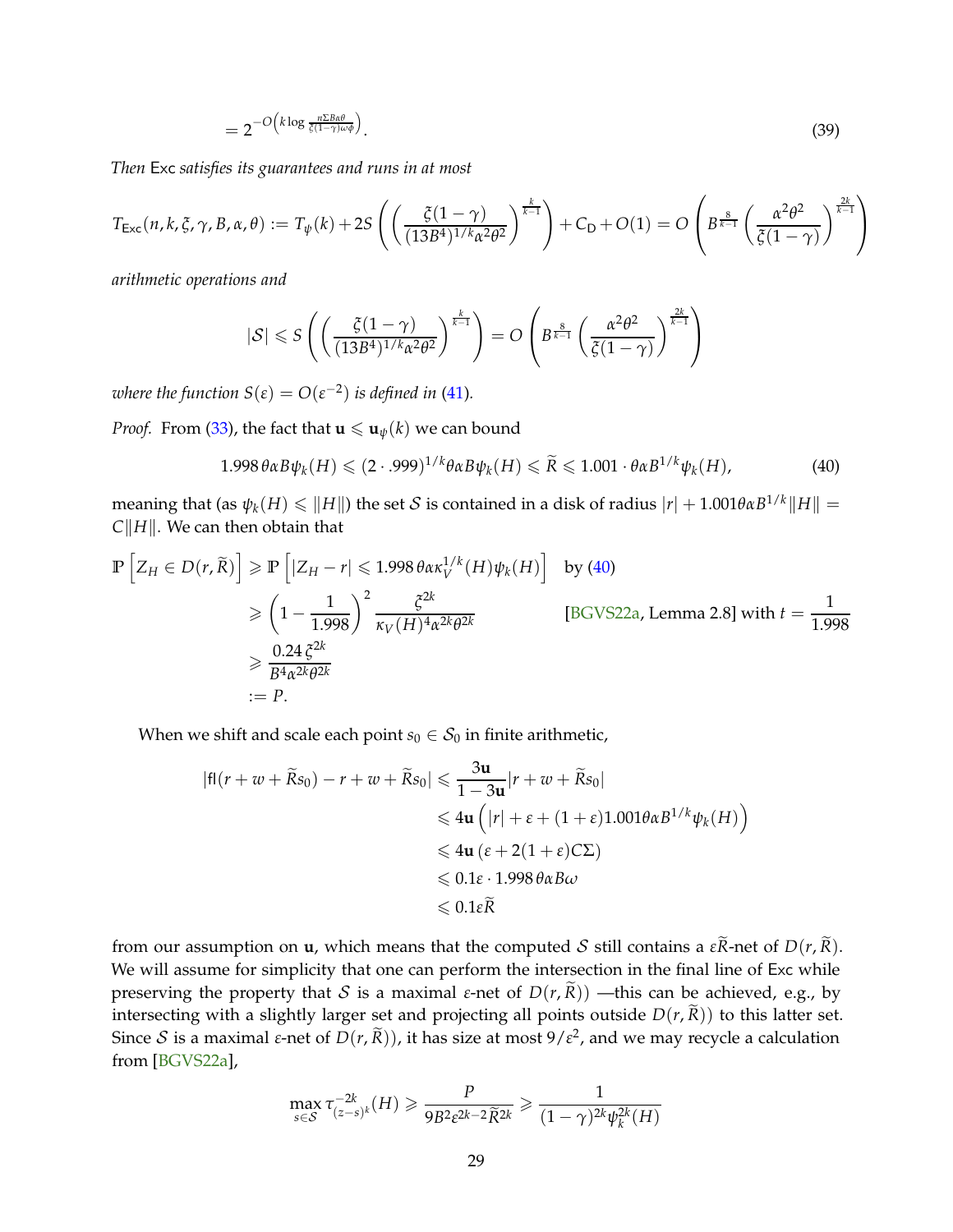<span id="page-29-1"></span>provided that *ε* is no larger than

$$
\left(\frac{P(1-\gamma)^{2k}\psi_k^{2k}(H)}{9B^2\widetilde{R}^{2k}}\right)^{\frac{1}{2k-2}} \ge \left(\frac{0.24\xi^{2k}(1-\gamma)^{2k}}{B^6\alpha^{2k}\theta^{2k} \cdot 9 \cdot 2.001^2\theta^{2k}\alpha^{2k}B^2}\right)^{\frac{1}{2k-2}}
$$

$$
\ge \left(\frac{\xi(1-\gamma)}{(13B^4)^{1/k}\alpha^2\theta^2}\right)^{\frac{k}{k-1}},
$$

which is the expression appearing in line [2](#page-27-0) of Exc.

On the other hand, after the random translation, one can quickly show that every  $s \in S$  is forward stable with high probability. Because the net is maximal (meaning that no two of the **points in it are within** *εR* of one another) each eigenvalue  $λ ∈$  Spec*H* lies within distance *εR* of at most three points in the net, so the probability that  $dist(\lambda, S) < \eta$  after the random translation is at most  $3\eta^2/\varepsilon^2 \widetilde{R}^2$ . Thus the probability that  $dist(Spec(H), \mathcal{S}) < \eta$  after the random translation is at most  $3n\eta^2/\varepsilon^2\widetilde{R}^2$ . To ensure that this is smaller than the failure probability  $\phi$ , we can safely set

$$
\eta = \frac{\varepsilon \widetilde{R}\sqrt{\phi}}{\sqrt{3n}} \geqslant \left(\frac{\zeta(1-\gamma)}{(13B^4)^{1/k}\alpha^2\theta^2}\right)^{\frac{k}{k-1}} \cdot \frac{1.998\theta\alpha B^{1/k}\omega\sqrt{\phi}}{\sqrt{3n}}.
$$

In the event that the shifts are all forward stable, the definition of  $\mathbf{u}_{Exc}$  means that we can invoke Lemma [5.2:](#page-26-0) either some subdiagonal of  $IQR(H,(z-s)^k)$  is smaller than  $\omega$ , or  $IQR(H,(z-s)^k)$ satisfies

$$
\psi_k(\mathsf{IQR}(H,(z-s)^k)) < 1.0011\psi_k(\mathsf{iqr}(H,(z-s)^k)) \leq 1.0011\tau_{(z-s)^k}(H) \leq 1.0011(1-\gamma)\psi_k(H).
$$

One practical choice of the of the initial .99*ε*-net of  $D(0,(1+\varepsilon))$  is to take an equilateral triangular lattice with spacing <sup>√</sup> 3*ε* and intersect it with *D*(0,(1 + 1.99*ε*)); since this lattice gives an optimal planar sphere packing, it is the optimal choice of net as  $\varepsilon \to 0$ . Other choices may be more desirable when *ε* is large. Adapting an argument of [\[AC15,](#page-38-12) Lemma 2.6] (which in turn uses [\[BBC](#page-38-13)<sup>+98</sup>, Theorem 3, p327]) one can show that with this choice of  $S_0$ ,

$$
|\mathcal{S}| \leqslant |\mathcal{S}_0| \leqslant \frac{2\pi}{3\sqrt{3}} \left( 1.99 + \frac{1}{0.99\epsilon} \right)^2 + \frac{4\sqrt{2}}{\sqrt{3}} \left( 1.99 + \frac{1}{0.99\epsilon} \right) + 1
$$
\n
$$
:= S(\epsilon) \tag{41}
$$

We will see that every time Exc is called in the course of the full algorithm ShiftedQR, the same *ε* is used, depending only on the global data. Thus the original net of  $D(0, 1 + \varepsilon)$  need only be computed once, and can be regarded a fixed overhead cost of the algorithm. Given the original net, computing S costs one arithmetic operation to add  $r + w$ , followed by  $|S_0|$  each to scale and shift by  $r + w$ . Add to this the operations to compute  $\psi_k(H)$  and  $\overline{R}$ , and the cost of obtaining the single random sample, and we get a total of

<span id="page-29-0"></span>
$$
2|\mathcal{S}_0| + C_{\text{root}}k \log(k \log \frac{1}{1 - 0.9991/k}) + O(1)
$$

arithmetic operations. Bounding  $|S_0| \leq S(\varepsilon)$  yields the assertion of the lemma.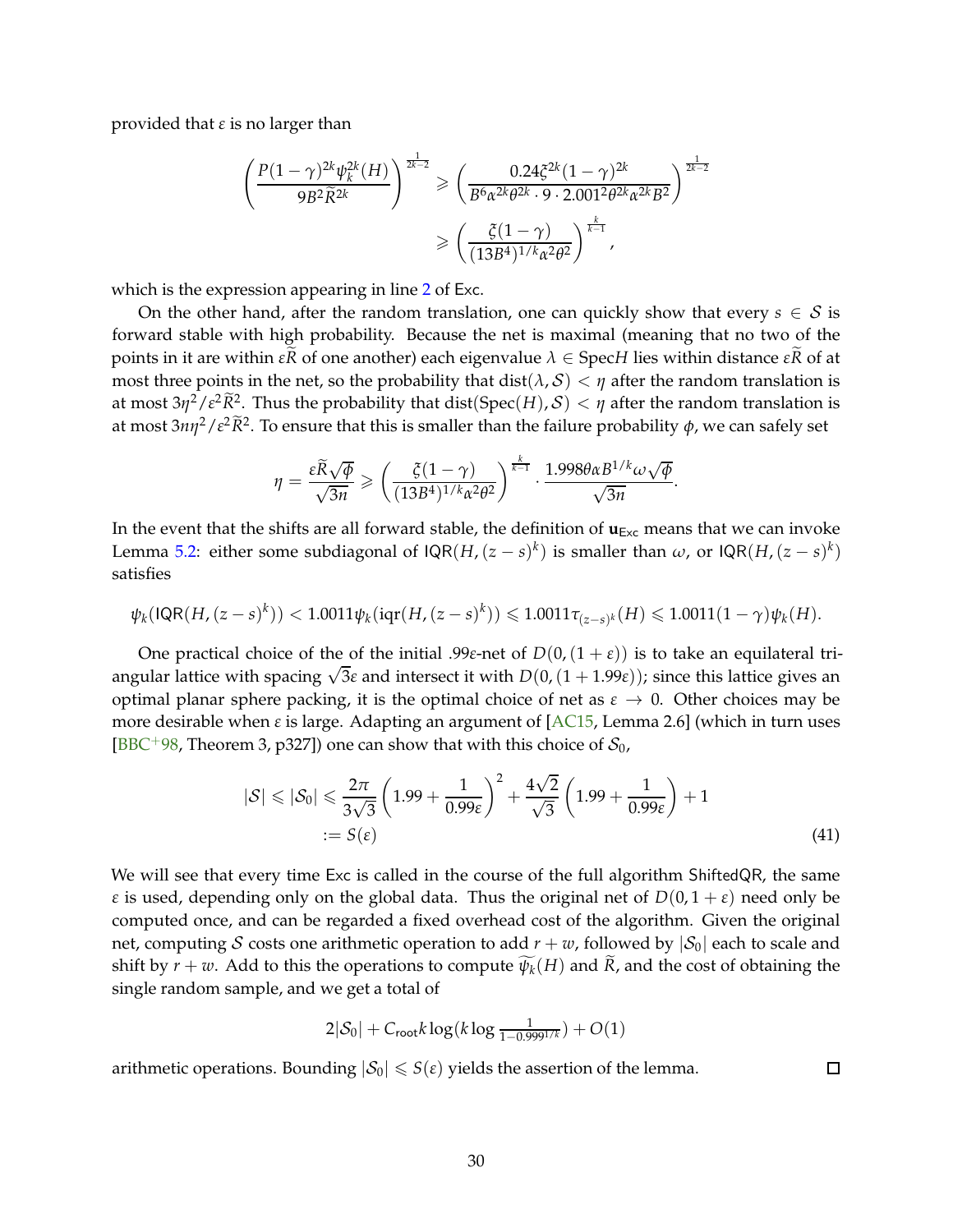**Analysis of** Sh*k*,*B***.** We now specify and analyze the complete shifting strategy Sh*k*,*K*.

Sh*k*,*<sup>B</sup>*

**Input:** Hessenberg *H*, *θ*-optimal Ritz values R of *H*, working accuracy *ω*, failure probability tolerance *φ*.

**Global Data:** Condition number bound *B*, decoupling rate *γ*, norm bound Σ, optimality parameter *θ*, promising parameter *α*

**Output:** Hessenberg  $\hat{H}$ .

**Requires:** *H* is *ω*-unreduced and  $\kappa_V(H) \leq B$ 

<span id="page-30-0"></span>**Ensures:** With probability at least  $1 - \phi$ , either  $\hat{H}$  is *ω*-decoupled or  $\psi_k(\hat{H}) \leq 1.002(1 - \gamma)\psi_k(H)$ 

<span id="page-30-1"></span>1. 
$$
r \leftarrow \text{Find}(H, \mathcal{R})
$$

2. If 
$$
\text{Tau}^k(H, (z-r)^k) < (1-\gamma)^k \psi_k^k(H)
$$
, output  $\widehat{H} = \text{IQR}(H, (z-r)^k)$ .

- 3. **Else**,  $S \leftarrow \text{Exc}(H,r,\omega,0.999(1-\gamma),\phi).$
- 4. For each  $s \in S$ , if  $\psi_k(\text{IQR}(H,(z-s)^k)) \leq 1.002(1-\gamma)\psi_k(H)$  or some subdiagonal of  $IQR(H,(z-s)^k)$  is smaller than  $\omega$ , output  $\widehat{H} = iqr(H,(z-s)^k)$

<span id="page-30-2"></span>**Lemma 5.4** (Guarantees for Sh<sub>k,*B*</sub>). *Assume that*  $|r| + 1.001\theta\alpha B^{1/k}\psi_k(H) \leq C||H||$  and

$$
\mathbf{u} \leq \mathbf{u}_{\text{Sh}}(n,k,C,\Sigma,B,\text{dist}(\mathcal{R},\text{Spec}H),\theta,\omega,\phi,\gamma,\alpha)
$$
(42)  
:= min  $\left\{\mathbf{u}_{\text{Find}}(n,k,C,\Sigma,B,\text{dist}(\mathcal{R},\text{Spec}H)),\right.$   

$$
\mathbf{u}_{\text{Exc}}(n,k,C,\Sigma,B,\theta,\omega,\phi,\gamma,0.999(1-\gamma),\alpha),\right.
$$
  

$$
\mathbf{u}_{\text{5.2}}(n,k,C,\Sigma,B,\text{dist}(\mathcal{R},\text{Spec}H),\omega)\right\}
$$
(43)  

$$
= 2^{-O\left(k\log\frac{n\Sigma\theta\alpha}{(1-\gamma)\omega\phi\text{dist}(\mathcal{R},\text{Spec}H)}\right)}
$$

*Then,* Sh*k*,*<sup>B</sup> satisfies its guarantees, and runs in at most*

$$
T_{\text{Sh}}(n,k,\gamma,B,\alpha,\theta) := T_{\text{Find}}(n,k) + T_{\text{Tau}}(n,k) + T_{\text{Exc}}(n,k,0.999(1-\gamma),(1-\gamma),B,\alpha,\theta)
$$

$$
+ S\left(\left(\frac{0.999(1-\gamma)^2}{(13B^4)^{1/k}\alpha^2\theta^2}\right)^{\frac{k}{k-1}}\right) \left(T_{\text{IQR}}(n,k) + T_{\psi}(n,k)\right)
$$

$$
= O\left(kn^2B^{\frac{8}{k-1}}\left(\frac{\alpha\theta}{(1-\gamma)}\right)^{\frac{4k}{k-1}}\right)
$$

*arithmetic operations.*

*Proof.* The definition of **u**<sub>Sh</sub> ensures that Exc and Find (and therefore Tau) satisfy their guarantees when called in the course of Sh; the analysis of Sh is accordingly straightforward. In line [1,](#page-30-0) Find produces an *α-*promising, θ-approximate Ritz value *r* for  $\alpha = (1.01B)^{\frac{4\log k}{k}}$  as in Table [1;](#page-10-3) in line [2](#page-30-1) because every subdiagonal of *H* is assumed larger than  $\omega$  — we know from definition of  $\mathbf{u}_{\text{Sh}}$  and Lemma [5.2](#page-26-0) that if  $\textsf{Tau}^k(H,(z-r)^k) \leq (1-\gamma)^k \psi_k^k(H)$ , then

$$
\psi_k(\textsf{IQR}(H,(z-r)^k))\leqslant 1.0011\psi_k(\textsf{iqr}(H,(z-r)^k))
$$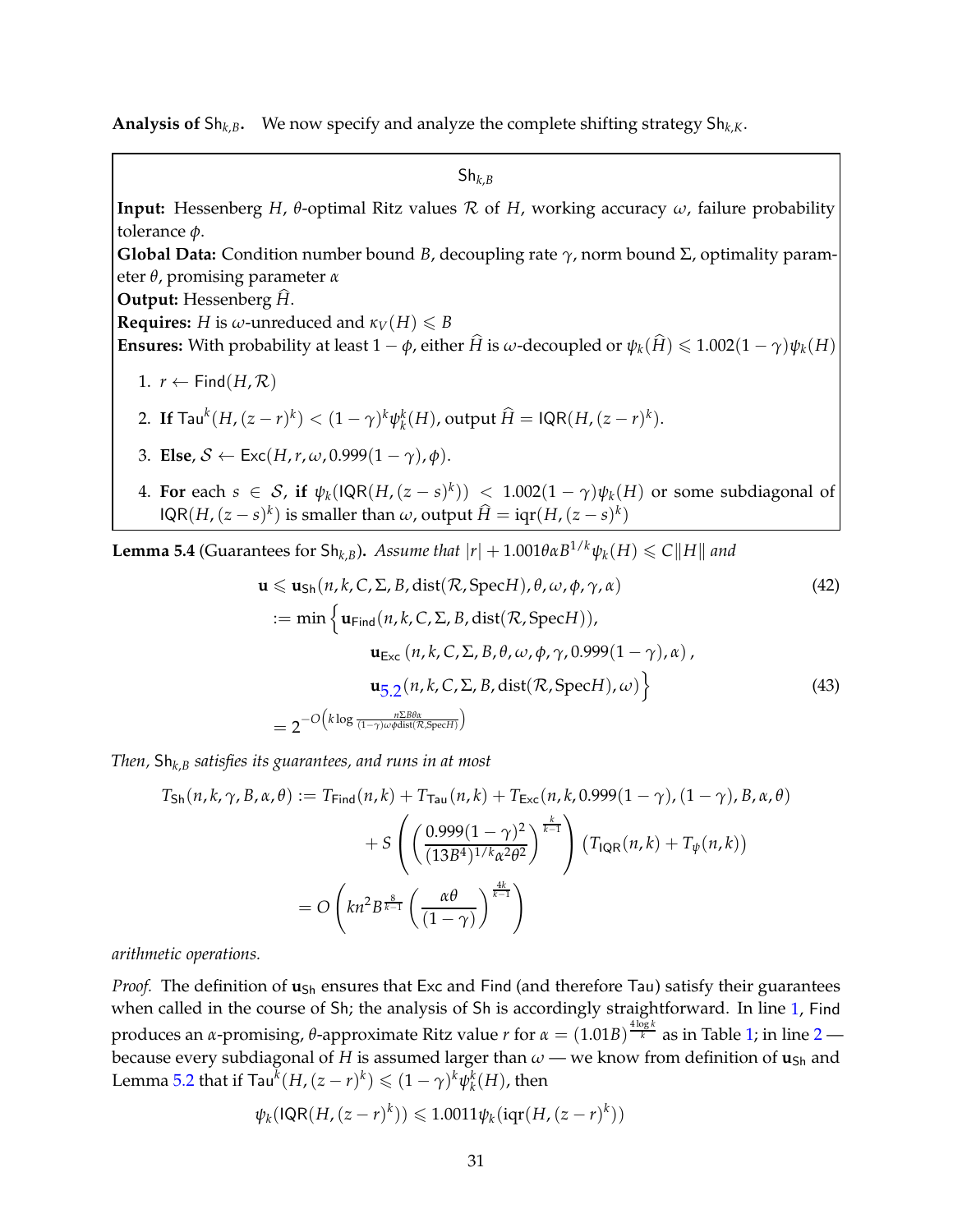$$
\leq 1.0011 \tau_{(z-r)^k}(H)
$$
  

$$
\leq 1.0011 \cdot \left(1.001 \text{Tau}^k(H, (z-r)^k)\right)^{1/k}
$$
  

$$
\leq 1.002(1-\gamma)\psi_k(H).
$$

<span id="page-31-6"></span>On the other hand, if  $\text{Tau}^k(H,(z-r)^k) > (1-\gamma)^k \psi_k^k(H)$  in line [2,](#page-30-1) then using the guarantees for Tau*<sup>k</sup>* ,

$$
\tau_{(z-r)^k}^k(H) > 0.999 \text{Tau}^k(H, (z-r)^k) \geq 0.999(1-\gamma)^k \psi_k(H).
$$

Finally, Exc satisfies its guarantees from Lemma [5.3](#page-27-1) when called with  $\alpha\,=\,(1.01B)^{\frac{4\log k}{k}}$  and  $\xi\,=$  $0.999^{1/k}(1-\gamma)$ . Thus with probability at least  $1-\phi$  at least one exceptional shift  $s \in \mathcal{S}$  satisfies either decoupling (some subdiagonal smaller than  $\omega$ ) or potential reduction  $(\psi_k(\mathsf{IQR}(H,(z-s)^k))\leqslant$  $1.0011(1 - \gamma)\psi_k(H) \leq 1.002(1 - \gamma)\psi_k(H)$ .

For the arithmetic operations, Sh*k*,*<sup>B</sup>* requires one call to Find, one to Tau*<sup>k</sup>* , one to Exc with stagnation ratio  $\zeta = 0.999(1 - \gamma)$ , and finally  $|\mathcal{S}|$  calls to degree-*k* IQR. We can bound  $|\mathcal{S}| \leq \zeta(\varepsilon)$ , where *ε* is defined in the course of Exc with stagnation ratio parameter  $\xi = 0.999(1 - \gamma)$ , and  $S(\cdot)$  is defined in [\(41\)](#page-29-0). Since and checking every shift in S for potential reduction dominates the arithmetic operations, we get that

$$
T_{\mathsf{Sh}}(n,k,B,\gamma,\alpha,\theta) = O\left(kn^2 \cdot B^{\frac{8}{k-1}}\left(\frac{\alpha\theta}{(1-\gamma)}\right)^{\frac{4k}{k-1}}\right)
$$

<span id="page-31-0"></span>**6 Finite Arithmetic Analysis of** ShiftedQR

### <span id="page-31-5"></span><span id="page-31-1"></span>**6.1 Preservation of** gap **and** *κ<sup>V</sup>*

**Lemma 6.1.** *Suppose M has distinct eigenvalues. Then for any E satisfying*

<span id="page-31-4"></span>
$$
||E|| \leqslant \frac{\text{gap}(M)}{8n^2 \cdot \kappa_V^3(M)}\tag{44}
$$

.

 $\Box$ 

*we have*

<span id="page-31-2"></span>
$$
gap(M + E) \geq gap(M) - 2\kappa_V(M) ||E|| \tag{45}
$$

*and*

<span id="page-31-3"></span>
$$
\kappa_V(M+E) \le \kappa_V(M) + 6n^2 \frac{\kappa_V^3(M)}{\text{gap}(M)} \|E\|.
$$
 (46)

*Proof.* The assertion in [\(45\)](#page-31-2) is an immediate consequence of the Bauer-Fike theorem. For [\(46\)](#page-31-3), let *V* be scaled so that  $||V|| = ||V^{-1}|| = \kappa_V(A)$ , with (not necessarily unit) columns  $v_1, ..., v_n$ satisfying  $Mv_i = \lambda_i v_i$  for each  $i \in [n]$ . It follows from [\[BGVKS20,](#page-38-2) Proposition 1.1] that whenever  $\|E\| \leq \frac{\text{gap}(M)}{8\kappa_V(M)}$  $\frac{gap(M)}{g_{kV}(M)}$ , there exists a matrix *V'* with columns  $v'_1, ..., v'_n$  diagonalizing  $M' := M + E$ , such that

$$
||v_i - v'_i|| \leq 2n \frac{\kappa_V(M)}{\text{gap}(M)} ||E|| ||v_i||,
$$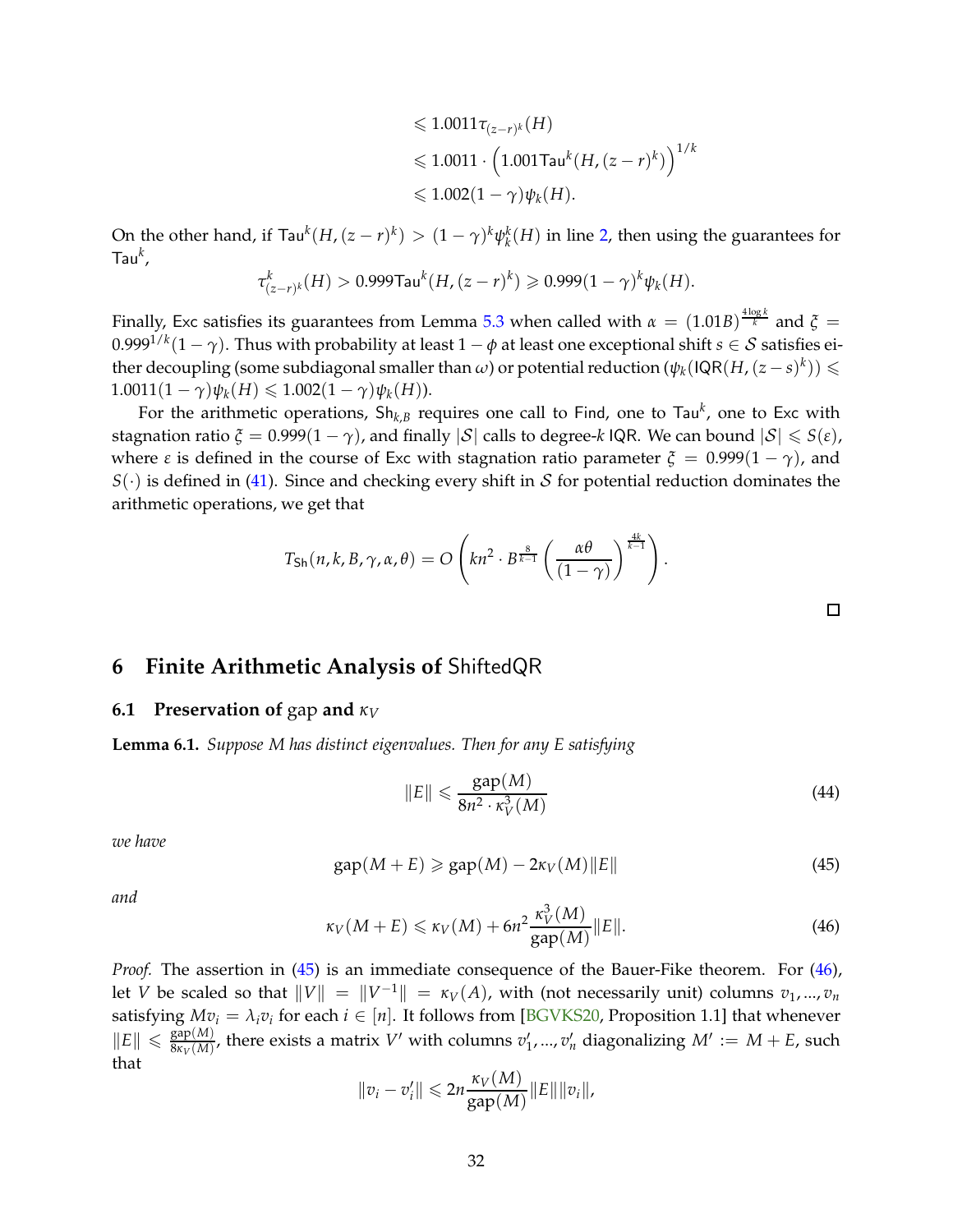<span id="page-32-1"></span>which implies

$$
||V - V'|| \le ||V - V'||_F \le 2n^{3/2} \frac{\kappa_V(M)}{\text{gap}(M)} ||E|| ||V||_F \le 2n^2 \frac{\kappa_V(M)}{\text{gap}(M)} ||V||.
$$

It is standard that each singular value of *V'* satisfies  $|\sigma_i(V) - \sigma_i(V)| \leq ||V - V'||$ , so using  $\|V\| = \|V^{-1}\| = \sqrt{\kappa_V(M)}$ , we have

$$
\kappa_V(M') \leq \|V'\| \|(V')^{-1}\|
$$
  
\n
$$
\leq \frac{\|V\| + \|V - V'\|}{\|V^{-1}\|^{-1} - \|V - V'\|}
$$
  
\n
$$
\leq \kappa_V(M) \frac{1 + 2n^2 \frac{\kappa_V(M)}{\text{gap}(M)} \|E\|}{1 - 2n^2 \frac{\kappa_V^2(M)}{\text{gap}(M)} \|E\|}
$$
  
\n
$$
\leq \kappa_V(M) + \frac{8}{3}n^2(1 + \kappa_V(M)) \frac{\kappa_V^2(M)}{\text{gap}(M)} \|E\|,
$$

where in the final line we have used [\(44\)](#page-31-4) to argue that  $2n^2 \frac{\kappa_V^2(M)}{2n^2(M)}$  $\frac{\kappa^{\perp}_{V}(M)}{\mathrm{gap}(M)}\|E\| \leqslant 1/4$ , and convexity of the function  $f(x) = \frac{1+x/\kappa_V(M)}{1-x}$  to bound by the linear interpolation between  $x = 0$  and  $x = 1/4$ . The advertised bound then follows from applying  $\kappa_V(M) \geq 1$  and bounding  $16/3 \leq 6$ .  $\Box$ 

**Lemma 6.2.** If M is block upper triangular and M' is a diagonal block, then  $\kappa_V(M') \leqslant \kappa_V(M)$  and  $gap(M') \geq$   $gap(M)$ *.* 

*Proof.* The gap assertion is immediate since  $Spec M' \subset Spec M$ . For  $\kappa_V$ , assume without loss of generality that *M* is diagonalizable (otherwise the inequality is trivial) and

$$
M = \begin{pmatrix} M' & * \\ 0 & * \end{pmatrix}.
$$

We claim that every *V* diagonalizing *M* is of the form

$$
V = \begin{pmatrix} V' & * \\ 0 & * \end{pmatrix},
$$

where  $V'$  diagonalizes  $M'$ . To see this, if  $MV = VD$ , then block upper triangularity gives  $M'V' =$ *V* ′*D*′ for *D*′ the upper left block of *D*. Moreover, *V* invertible implies *V* ′ is as well, and quantita- $\|V'\| \| (V')^{-1} \| \leq \|V\| \|V^{-1}\|.$  Choosing *V* so that  $\kappa_V(M) = \|V\| \|V^{-1}\|$ , we have

$$
\kappa_V(M') \leq ||(V')|| ||(V')^{-1}|| \leq ||V|| ||V^{-1}|| = \kappa_V(M).
$$

 $\Box$ 

#### <span id="page-32-0"></span>**6.2 The Full Algorithm**

We are now ready to analyze, in finite arithmetic, how the shifting strategy Sh*k*,*<sup>B</sup>* introduced in [\[BGVS22a\]](#page-38-0) can be used to approximately find all eigenvalues of a Hessenberg matrix *H*. One simple subroutine is required in addition to the ones described in the preceding sections: Deflate( $H, \omega, k$ )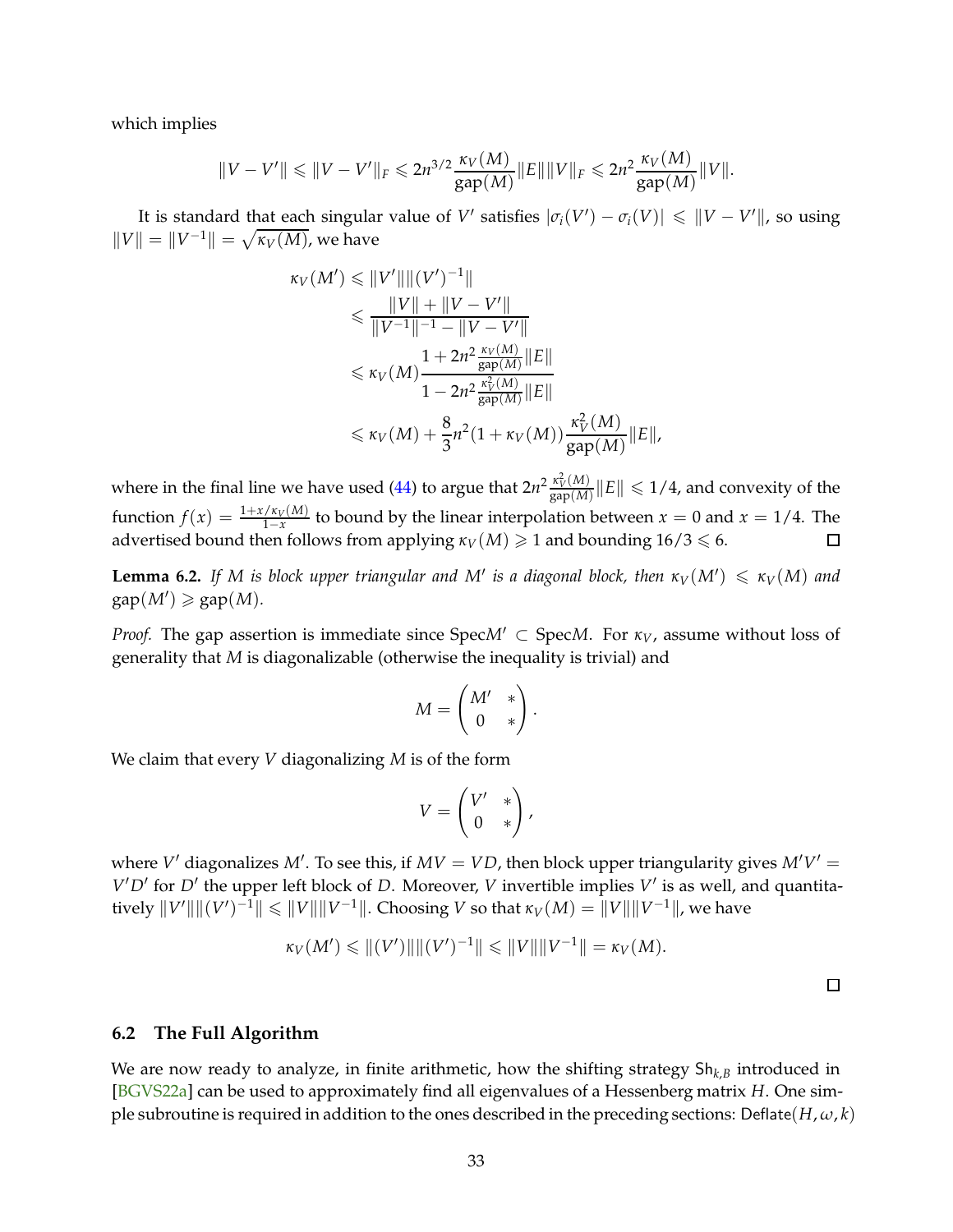takes as input a Hessenberg matrix *H*, deletes any of the bottom *k* − 1 subdiagonal entries smaller than  $\omega$ , and outputs the resulting diagonal blocks  $H_1, H_2, ...$  It runs in  $T_{\text{Deflate}}(H, \omega, k) = k$  arithmetic operations.

#### ShiftedQR

<span id="page-33-8"></span><span id="page-33-4"></span>**Input:** Hessenberg matrix *H*, accuracy *δ*, failure probability tolerance *φ* **Global Data:** Eigenvector condition number bound *B*, eigenvalue gap bound Γ, matrix norm bound Σ, original matrix dimension *n* **Requires:**  $\Sigma \ge 2||H||$ ,  $B \ge 2\kappa_V(H)$ ,  $\Gamma \le \text{gap}(H)/2$ ,  $\delta \le \Sigma$ **Output:** A multiset <sup>Λ</sup> <sup>⊂</sup> **<sup>C</sup> Ensures:** With probability at least  $1 - \phi$ ,  $\Lambda$  are the eigenvalues of some  $\widetilde{H}$  with  $\|\widetilde{H} - H\| \leq \delta$ 1.  $\omega \leftarrow \frac{1}{4n} \min \left\{ \delta, \frac{\Gamma}{8n^2} \right\}$  $\frac{\Gamma}{8n^2B^2}\}, \varphi \leftarrow \frac{\phi}{3n^2}$ log <sup>1</sup> 1.002(1−*γ*) log <sup>Σ</sup> *ω* 2. If  $\dim(H) \leq k$ ,  $\Lambda \leftarrow$  SmallEig(*H*,  $\delta$ ,  $\phi$ ), output  $\Lambda$  and halt 3. **Else** <sup>Λ</sup> ← <sup>∅</sup> and (a) **While**  $\min_{n-k+1 \leq i \leq n} H_{i,i-1} > \omega$ i.  $[\mathcal{R}, \hat{H}, \text{dec}] = \text{RitzOrDecouple}(H, \omega, \varphi)$ ii. If dec = true,  $H \leftarrow \widehat{H}$  and end while iii. **Else if** dec = false,  $H \leftarrow Sh_{k,B}(H,\mathcal{R},\omega,\varphi)$  $(\mathsf{b}) \; [H_1, H_2, ... H_\ell] = \mathsf{Deflate}(H, \omega)$ (c) **For** each  $j \in [\ell]$ i. If  $dim(H_j) \leq k$ ,  $\Lambda \leftarrow \Lambda \sqcup SmallEig(H_j, \delta/n, \phi/3n)$ ii. **Else** repeat lines  $3a-3c$  $3a-3c$  on  $H_i$ 

<span id="page-33-7"></span><span id="page-33-6"></span><span id="page-33-5"></span><span id="page-33-3"></span><span id="page-33-2"></span>**Theorem 6.3** (Guarantees for ShiftedQR). Let k,  $\theta$ ,  $\alpha$ , and  $\gamma$  be set in terms of B as in [\(5\)](#page-10-1), N<sub>dec</sub> be defined *in* [\(50\)](#page-35-0)*, and ω and ϕ be defined in line [1](#page-33-4) of* ShiftedQR*. Assuming*

<span id="page-33-1"></span><span id="page-33-0"></span>
$$
\mathbf{u} \leq \mathbf{u}_{\text{ShiftedQR}}(n, k, \Sigma, B, \delta)
$$
  
\n:= min  $\left\{ \frac{\omega}{4.5kN_{\text{dec}} \cdot n\nu_{\text{IQR}}(n)\Sigma}, \mathbf{u}_{\text{RitzOrDecouple}}(n, k, \Sigma, B, \theta, \omega, \varphi), \mathbf{u}_{\text{Sh}}\left(n, k, 3, \Sigma, B, \frac{\omega^2 \sqrt{\varphi}}{32 \cdot 101 \cdot \Sigma \sqrt{2k}}, \theta, \omega, \varphi, \gamma, \alpha \right) \right\}$   
\n=  $2^{-O\left(k \log \frac{n\Sigma B}{\delta T \varphi}\right)}$ , (47)

ShiftedQR *satisfies its guarantees and runs in at most*

$$
T_{\text{ShiftedQR}}(n, k, \delta, B, \Sigma, \gamma) \le n \Big( T_{\text{RitzOrDecouple}}(n, k, \text{true}) + N_{\text{dec}} \Big( T_{\text{RitzOrDecouple}}(n, k, \text{false}) + T_{\text{Sh}}(n, k, \gamma, B, \alpha, \theta) \Big) \tag{48}
$$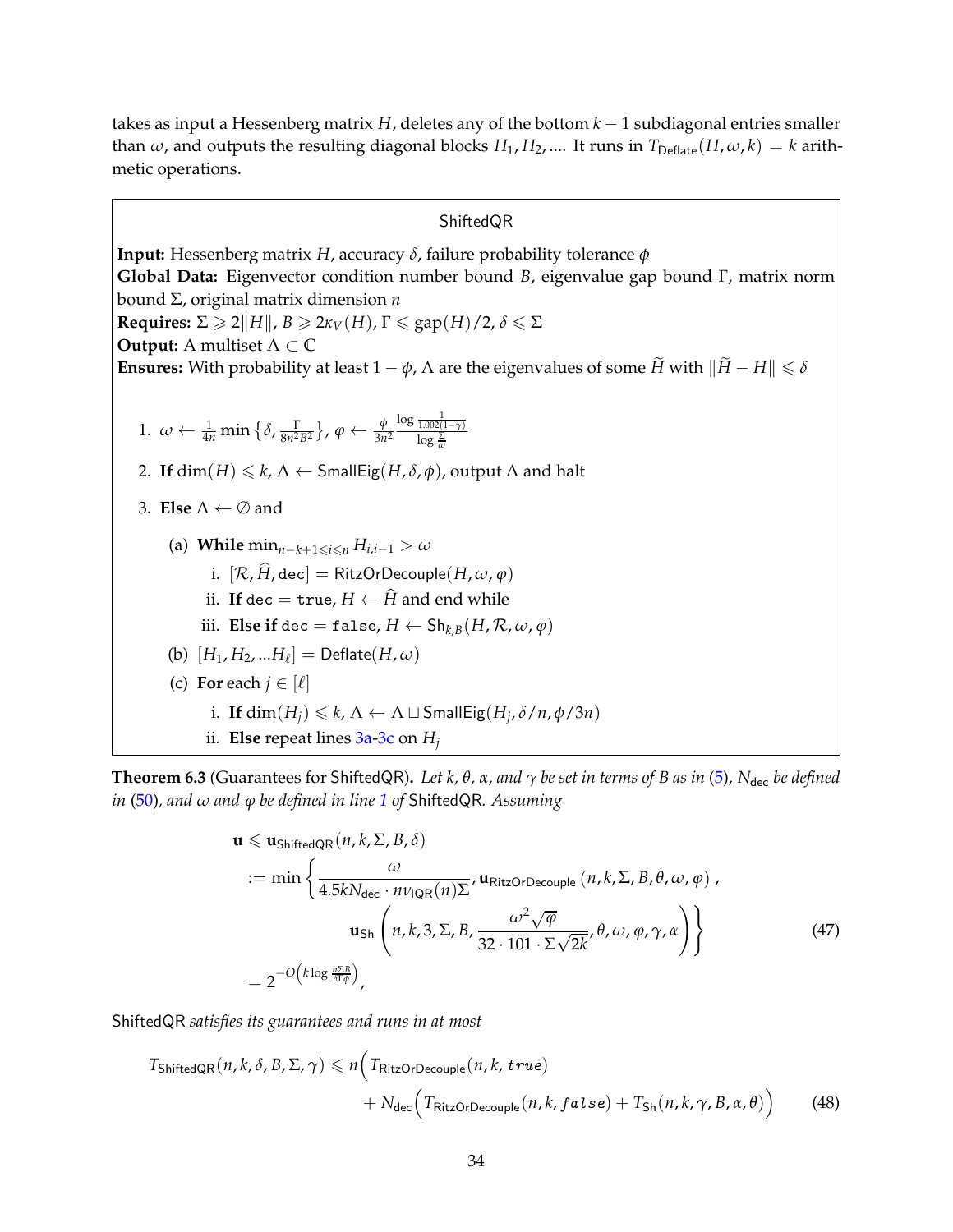+ 
$$
T_{\text{Deflate}}(k)
$$
  
=  $O\left(\left(\log \frac{nB\Sigma}{\delta\Gamma}k\log k + k^2\right)n^3\right)$ 

*arithmetic operations, plus O*(*n* log  $\frac{nB\Sigma}{\delta\Gamma}$ ) calls to <code>SmallEig</code> with accuracy  $\Omega(\frac{\Gamma^2}{n^4B^4})$ *n* <sup>4</sup>*B*4Σ ) *and failure probability tolerance*  $\Omega(\frac{\phi}{n^2 \log n})$  $\frac{\varphi}{n^2 \log \frac{n \overline{B} \Sigma}{\delta \Gamma}}$ ).

In the above result, we assume access to an upper bound  $\Sigma \geq 2||H||$  and show that ShiftedQR can approximate the eigenvalues of *H* with (absolute) backward error *δ*, whereas in our main Theorem [1.4,](#page-4-2) we ask for (relative) backward error  $\delta$ . To prove Theorem [1.4](#page-4-2) from Theorem [6.3,](#page-33-5) we need only compute an upper bound  $\Sigma \ge 2||H||$  and call ShiftedQR with accuracy  $\delta/\Sigma$ . Such a bound can be computed (for instance) using random vectors or, at the cost of a factor of  $\sqrt{n}$ , by taking the Frobenius norm of *H*. In either case, the arithmetic cost and precision are dominated by the requirements for ShiftedQR itself.

*Proof of Theorem [6.3.](#page-33-5)* At a high level, ShiftedQR is given an input matrix *H*, *ω*-decouples *H* to a unitarily similar matrix  $\hat{H}$  via a sequence of applications of RitzOrDecouple + Sh<sub>k,*B*</sub>, deflates  $\hat{H}$  to a block upper triangular matrix with diagonal blocks *H*1, ..., *H*<sup>ℓ</sup> , then repeats this process on each block  $H_i$  with dimension larger than  $k \times k$ . Since the effect of RitzOrDecouple and Sh<sub>k,*B*</sub> on any input matrix *H*′ is approximately a unitary conjugation, it will be fruitful for the analysis to regard each of the blocks  $H_1, ..., H_\ell$  as embedded in the original matrix, and promote the approximate unitary conjugation actions of the subroutines on each block to unitary conjugations of the full matrix. The same goes once each of  $H_1,...,H_\ell$  is decoupled and deflated and we pass to further submatrices of each one. Importantly, this viewpoint is necessary *only* for the analysis: the algorithm need not actually manipulate the entries outside the blocks *H*1, ..., *H*<sup>ℓ</sup> . In this picture, the end point of the algorithm is a matrix of the form

<span id="page-34-0"></span>
$$
\begin{pmatrix} L_1 & * & * \\ & L_2 & * \\ & & \ddots \end{pmatrix}, \tag{49}
$$

where  $L_1, L_2, ...$  are all  $k \times k$  or smaller matrices on which SmallEig can be called directly, and the  $*$ entries are unknown and irrelevant to the algorithm. By the guarantees on SmallEig (and the fact that *β*-forward approximation of eigenvalues implies *β*-backward approximation), the output of the algorithm is thus

$$
\bigsqcup_j \text{SmallEig}(L_j, \omega, \varphi) = \bigsqcup_j \text{Spec } \widetilde{L}_j = \text{Spec } \left( \begin{matrix} \widetilde{L}_1 & * & * \\ & \widetilde{L}_2 & * \\ & & \ddots \end{matrix} \right)
$$

where  $\widetilde{L}_1$ ,  $\widetilde{L}_2$ , ... are some matrices satisfying  $||L_i - \widetilde{L}_i|| \le \delta/n$ , and the remaining entries are iden-tical to those in [\(49\)](#page-34-0). Our goal in the proof will thus be to show that for some unitary  $\tilde{Q}_t$ ,

$$
\left\| \begin{pmatrix} L_1 & * & * \\ & L_2 & * \\ & & \ddots \end{pmatrix} - \widetilde{Q}^* H \widetilde{Q} \right\| \leq \delta - \delta/n,
$$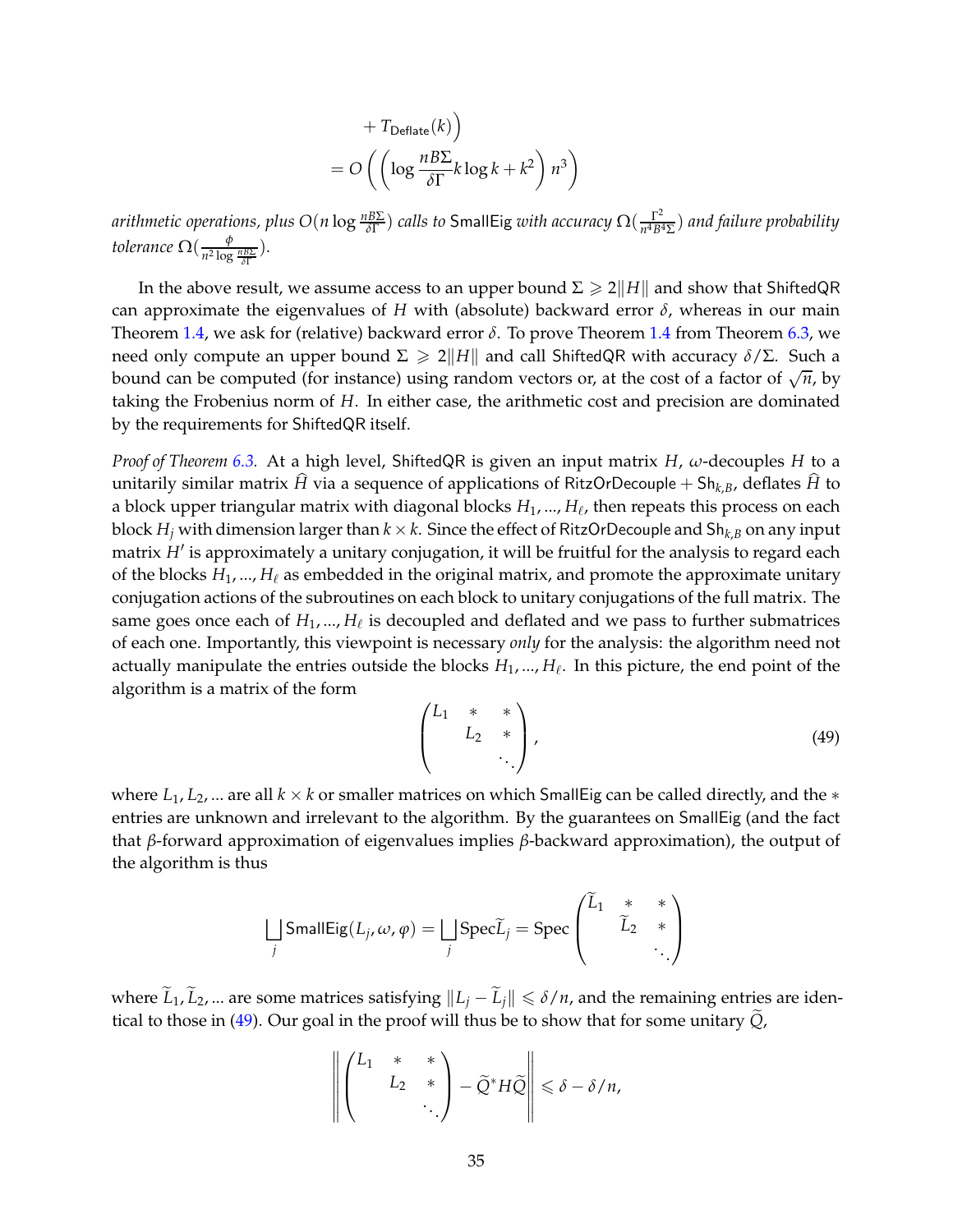where the left hand matrix is a block upper triangular matrix with the blocks *L*1, *L*2, ... on the diagonal. This will in turn imply that

$$
\left\| \begin{pmatrix} \widetilde{L}_1 & * & * \\ & \widetilde{L}_2 & * \\ & & \ddots \end{pmatrix} - \widetilde{Q}^* H \widetilde{Q} \right\| \leq \left\| \begin{pmatrix} L_1 - \widetilde{L}_1 & * & * \\ & L_2 - \widetilde{L}_2 & * \\ & & \ddots \end{pmatrix} \right\| + \delta - \delta/n
$$
  

$$
\leq \max_i ||L_i - \widetilde{L}_i|| + \delta - \delta/n \leq \delta,
$$

<span id="page-35-2"></span>as desired.

We begin by analyzing the while loop in line [3a.](#page-33-2)

**Lemma 6.4.** *Assume that at during the execution of* ShiftedQR*, the while loop in line [3a](#page-33-2) is initialized with a* matrix  $H'$  satisfying  $||H'|| \leq (1 - 1/2n)\Sigma$ ,  $\kappa_V(H') \leq (1 - 1/2n)B$ , and  $\text{gap}(H') \geq (1 + 1/2n)\Gamma$ . *Let*

<span id="page-35-0"></span>
$$
N_{\text{dec}} := \frac{\log \frac{\Sigma}{\omega}}{\log \frac{1}{1.002(1-\gamma)}}.
$$
\n(50)

*If*

 $\mathbf{u} \leqslant \mathbf{u}_{\text{ShiftedOR}}(n, k, \Sigma, B, \delta),$ 

*then the loop terminates in at most*  $N_{\text{dec}}$  *iterations, having produced a*  $\omega$ *-decoupled matrix*  $\widehat{H}'$  *at most*  $\omega$ -far *from a unitary conjugate of H*′ *.*

*Proof of Lemma.* Let us write *H*<sup>*''*</sup> for the matrix produced by several runs through lines [3\(a\)i](#page-33-6)[-3\(a\)iii,](#page-33-7) after the while loop has been initialized with *H*′ , and assume that all prior calls to RitzOrDecouple or Sh<sub>k,B</sub> during the loop have satisfied their guarantees, and moreover that all prior shifts have had modulus at most  $4.5\|H'\|$  in the complex plane. We will show inductively that this last condition holds throught the while loop.

Because the prior calls to RitzOrDecouple and Sh*k*,*<sup>B</sup>* satisfy their guarantees, each previous run through lines  $3(a)$ i-[3\(a\)i](#page-33-6)ii has either effected immediate decoupling or potential reduction by a  $multiplicative 1.002(1 − γ).$  Since  $ω ≤ ψ_k(H') ≤ ||H'|| ≤ Σ$ , there can have been at most  $N_{dec}$  runs through lines [3\(a\)i](#page-33-6)[-3\(a\)iii](#page-33-7) so far, each of which we can regard as an IQR step of degree *k*, meaning that we can think of *H''* as being produced from *H'* by a *single* IQR step of degree  $kN_{\text{dec}}$ .<sup>[6](#page-35-1)</sup> Thus by Lemma [3.6,](#page-14-1) our inductive assumption on the prior shifts, and the hypothesis on **u**, the distance from  $H''$  to a unitary conjugate of  $H'$  is at most  $4.5||H||kN_{\text{dec}}\nu_{\text{IQR}}(n)\mathbf{u} \leq \omega$ . If  $H''$  is  $\omega$ -decoupled, then the while loop terminates, and the proof is complete.

Otherwise *H*<sup>*''*</sup> is not *ω*-decoupled. By the definition of *ω* and the fact that  $\omega \le \delta/2n \le \Sigma/2n$ , we can apply Lemma [6.1](#page-31-5) to find

$$
||H''|| \le ||H'|| + \omega \le (1 - 1/2n)\Sigma + \Sigma/2n \le \Sigma
$$
  

$$
\kappa_V(H'') \le \kappa_V(H') + 6n^2 \frac{\kappa_V^3(H')}{\text{gap}(H')} \omega \le (1 - 1/2n)B + B/2n \le B
$$
  

$$
\text{gap}(H'') \ge \text{gap}(H') - 2\kappa_V(H')\omega \ge (1 + 1/2n)\Gamma - \Gamma/2n \ge \Gamma,
$$

and we furthermore have  $2\omega^2/\Sigma \leq 2\omega \leq \Gamma \leq \text{gap}(H'')$  by the above and the definition of  $\omega$ . This means RitzOrDecouple(*H*′′ , *ω*, *ϕ*) meets its requirements, and from our assumption on **u** we can

<span id="page-35-1"></span> $6$ This is because we have simply defined a higher degree IQR step as a composition of many degree 1 IQR steps.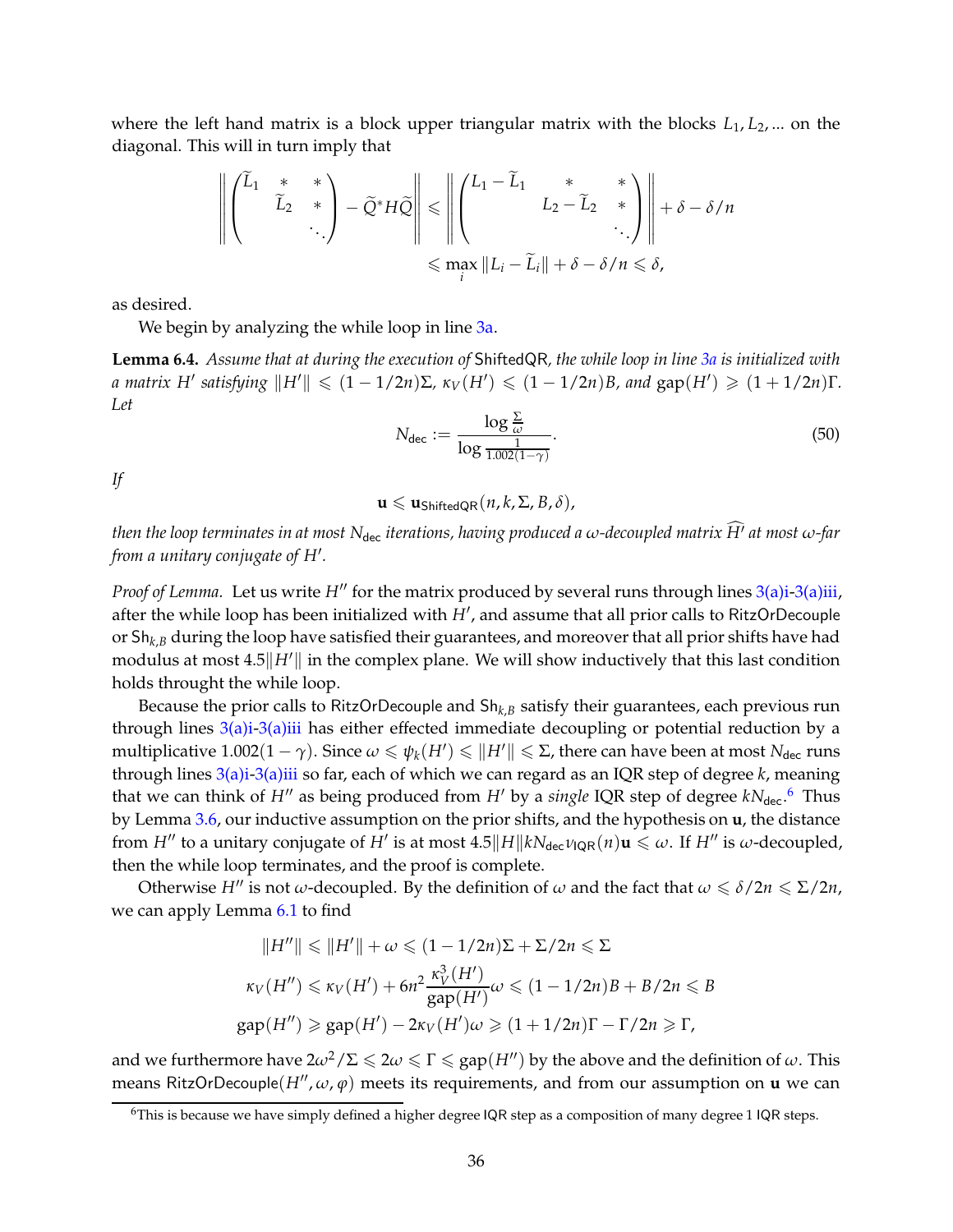apply Lemma [4.6](#page-22-0) to conclude that it satisfies its guarantees. If this call to RitzOrDecouple outputs  $\text{dec} = \text{true}$ , then the matrix it outputs is indeed decoupled and the while loop terminates.

If on the other hand dec = false, then RitzOrDecouple outputs *H*′′ and *θ*-approximate Ritz values  $R$  contained in in a disk of radius  $1.1$  $\|H''\|$ , and RitzOrDecouple guarantees

$$
dist(\mathcal{R}, H'') \geqslant \frac{\omega^2 \sqrt{\varphi}}{32 \cdot 101 \cdot \Sigma \sqrt{2k}}
$$

.

The bound on  $\kappa_V(H'')$  in the previous paragraph ensures that the requirements of  $\text{Sh}_{k,B}(H,\mathcal{R},\omega,\varphi)$ have been met, and the parameter settings in [\(5\)](#page-10-1)-[\(6\)](#page-10-2) give us

$$
1.001\theta\alpha B^{1/k}\psi_k(H'') = 1.001 \frac{1.01}{0.998^{1/k}} (2B^4)^{1/2k} (1.01B)^{\frac{4\log k}{k}} B^{1/k}\psi_k(H'')
$$
  
= 1.04 \cdot 2^{1/2k} B^{\frac{4\log k+3}{k}} \psi\_k(H'')  
 $\leq 1.04 \cdot \sqrt{2^{\frac{2}{k-1}} B^{\frac{8\log k+11}{k-1}}} \|H''\|$   
 $\leq 1.04\sqrt{3} \|H''\|$   
 $\leq 1.9 \|H''\|$ ,

so every exceptional shift has modulus at most  $3||H''||$  in the complex plane. Our assumption on **u** lets us invoke Lemma [5.4](#page-30-2) to conclude that Sh*k*,*<sup>B</sup>* achieves potential reduction by a multiplicative factor of  $1.002(1 - \gamma)$ . Moreover, the shifts executed by RitzOrDecouple and Sh in the above run through the while loop had modulus at most

$$
3||H''|| \leq 3||H'||(1 + 4.5kN_{\text{dec}}\nu_{\text{IQR}}(n)\mathbf{u}) \leq 3||H'|| \cdot (1 + \omega/\Sigma) \leq 4.5||H'||,
$$

again since  $\omega \leq \delta/2n \leq \Sigma$ .

The proof above ensures that for each of its first N<sub>dec</sub> iterations, the while loop either produces decoupling or potential reduction by a multiplicative  $1.002(1 - \gamma)$ , and our earlier discussion implies that it therefore terminates after after at most N<sub>dec</sub> iterations. When it does, the proof above additionally tells us that the final matrix  $H'$  is at most  $\omega$ -far from a unitary conjugate of  $H'$  , as desired.  $\Box$ 

We next check that each time the while loop begins in the course of ShiftedQR, the hypotheses of Lemma [6.4](#page-35-2) are satisfied. This is immediate the first time the loop begins, where the requirements of ShiftedQR give  $||H|| \leq \Sigma/2$ ,  $\kappa_V(H) \leq B/2$ , and gap $(H) \geq 2\Gamma$ . If  $H'$  is a matrix passed to the while loop, and each of the while loops in its production has satisfied the conclusion of Lemma [6.4,](#page-35-2) then *H*′ is the result of at most *n* − 1 of decouplings-and-deflations, each of which caused the norm, eigenvector condition number, and gap to deteriorate by at worst an additive 2*ω*. Thus, finally using the full force of the 1/4*n* factor in the definition of *ω*,

$$
||H'|| \le ||H|| + 2(n-1)\omega \le (1 - 1/2n)\Sigma
$$
  

$$
\kappa_V(H') \le \kappa_V(H) + 6n^2 \frac{\kappa_V^3(H)}{\text{gap}(H)} \cdot 2(n-1)\omega \le (1 - 1/2n)B
$$
  
gap(H')  $\ge \text{gap}(H) - 2\kappa_V(H) \cdot 2(n-1)\omega \ge (1 + 1/2n)\Gamma$ 

by the definition of *ω*.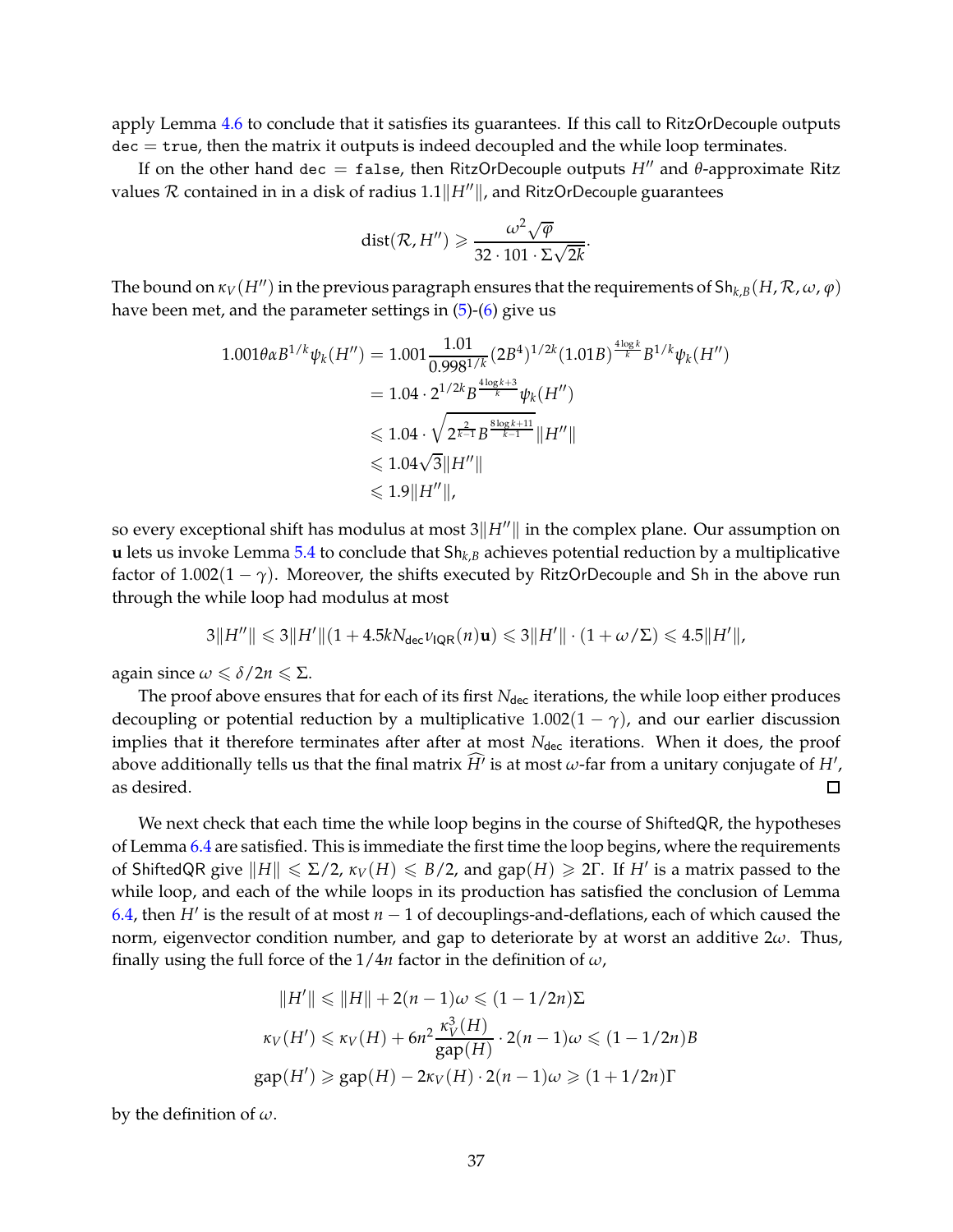This ensures that *every* execution of the while loop throughout ShiftedQR satisfies the conclusion of Lemma [6.4,](#page-35-2) which means that the set of 'base case' matrices *L*1, *L*2, ... are produced by a tree of alternating decouplings and deflations with depth at most *n* − 1, and moreover that

$$
\left\| \begin{pmatrix} L_1 & * & * \\ & L_2 & * \\ & & \ddots \end{pmatrix} - \widetilde{Q}^* H \widetilde{Q} \right\| \leq 2(n-1)\omega \leq \delta - \delta/n,
$$

for some unitary  $\widetilde{Q}$ , as we had set out to show.

*Failure Probability.* We have already shown that RitzOrDecouple and Sh*k*,*<sup>B</sup>* satisfy their guarantees (including their failure probability) throughout ShiftedQR whenever the hypotheses of Theorem [6.3;](#page-33-5) these, plus the base calls to SmallEig, are the only sources of randomness in the algorithm. There are at most  $n^2 \cdot N_{\text{dec}}$  calls each to RitzOrDecouple and  $\text{Sh}_{k,B}$  over the course of the algorithm, each failing with probability *ϕ*, and at most *n* calls to SmallEig, each failing with probability at most *φ*/3*n*. By a union bound and the definition of *ϕ*, the total failure probability is at most *φ*.

*Arithmetic Operations and Calls to* SmallEig*.* ShiftedQR recursively runs through line [3](#page-33-8) many times in the course of the algorithm; write  $T_3(m, k, \delta, B, \Sigma, \Gamma)$  $T_3(m, k, \delta, B, \Sigma, \Gamma)$  $T_3(m, k, \delta, B, \Sigma, \Gamma)$  for the arithmetic operations required to execute this line on some matrix of size  $m \times m$  during the algorithm, with the convention that this quantity is zero when  $m \leq k$ . Then we have

$$
T_{\text{ShiftedQR}}(n, k, \delta, B, \Sigma, \Gamma) = T_3(n, k, \delta, B, \Sigma, \Gamma)
$$
  
\n
$$
\leq T_{\text{RitzOrDecouple}}(n, k, \text{true})
$$
  
\n
$$
+ N_{\text{dec}} \Big( T_{\text{RitzOrDecouple}}(n, k, \text{false}) + T_{\text{Sh}}(n, k, \delta, B, \Sigma, \Gamma) \Big)
$$
  
\n
$$
+ T_{\text{Deflate}}(k) + \max_{\sum_{i} n_i = n} \sum_{i} T_3(n_i, k, \delta, B, \Sigma, \Gamma).
$$

Since each of the expressions  $T_{\Box}(\cdot)$  is a polynomial of degree at most two in *n*, the maximum in the third line can be bounded by  $T_3(n-1,k,\delta,B,\Sigma,\Gamma)$  $T_3(n-1,k,\delta,B,\Sigma,\Gamma)$  $T_3(n-1,k,\delta,B,\Sigma,\Gamma)$ . Losing only a bit in the constant, we can bound as

$$
T_{\text{ShiftedQR}}(n, k, \delta, B, \Sigma, \gamma) \le n \Big( T_{\text{RitzOrDecouple}}(n, k, \text{true})
$$
  
+  $N_{\text{dec}} \Big( T_{\text{RitzOrDecouple}}(n, k, \text{false}) + T_{\text{Sh}}(n, k, \delta, B, \Sigma, \Gamma) \Big)$   
+  $T_{\text{Deflate}}(k) \Big)$   
=  $O \Big( \Big( \log \frac{n B \Sigma}{\delta \Gamma} k \log k + k^2 \Big) n^3 \Big).$ 

In addition, ShiftedQR requires at most  $O(n\log\frac{nB\Sigma}{\delta\Gamma})$  calls to SmallEig with accuracy  $\Omega(\omega^2/\Sigma)$ and failure probability tolerance  $\varphi$  in the course of the calls to RitzOrDecouple, plus  $O(n)$  'base case' calls with accuracy *δ*/*n* and failure probability tolerance *φ*/3*n*; the latter calls to SmallEig are asymptotically dominated by the former. The estimates in the theorem statement come from bounding  $\omega$  and  $\varphi$ .  $\Box$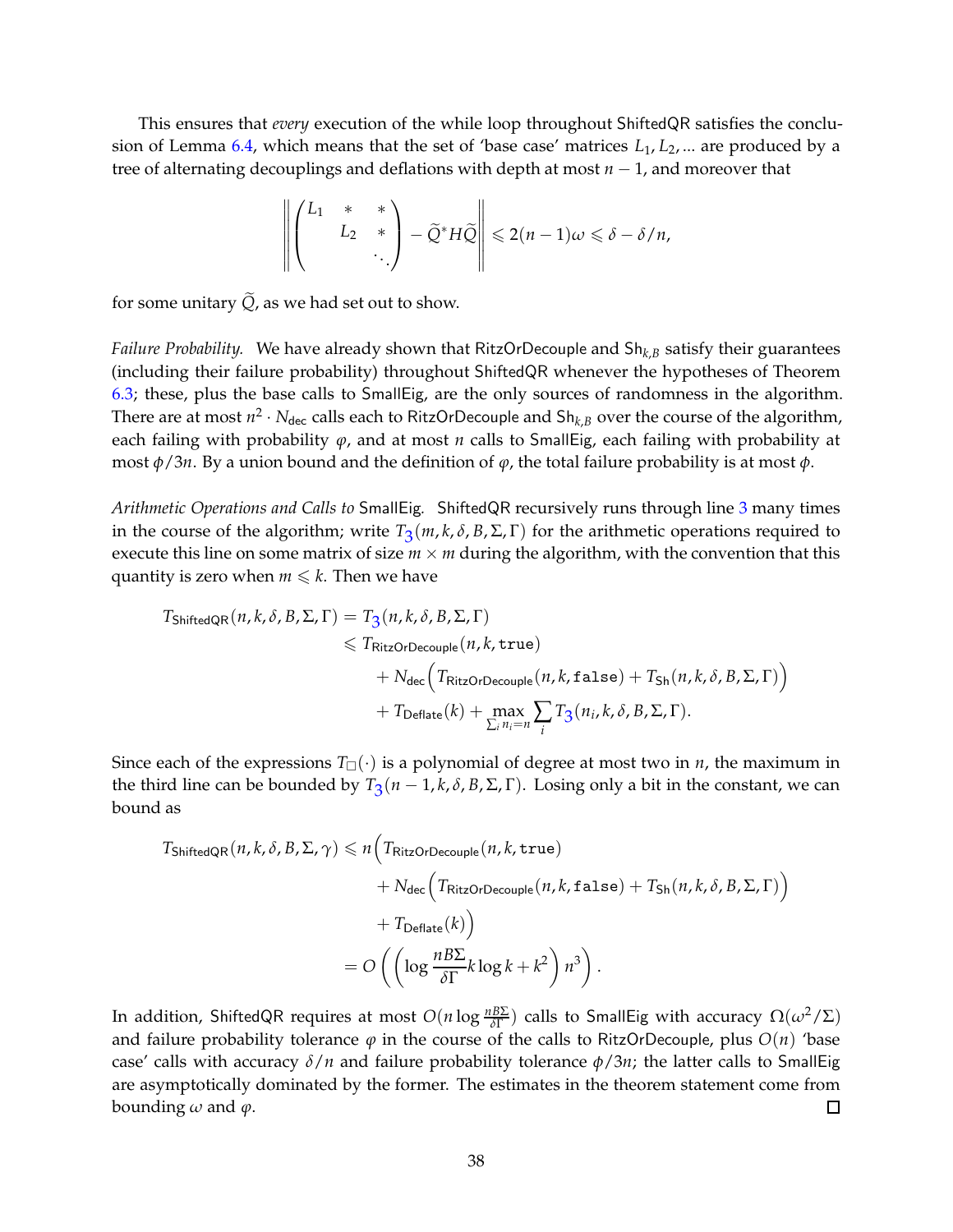# **References**

- <span id="page-38-4"></span>[ABB<sup>+</sup>18] Diego Armentano, Carlos Beltrán, Peter Bürgisser, Felipe Cucker, and Michael Shub. A stable, polynomial-time algorithm for the eigenpair problem. *Journal of the European Mathematical Society*, 20(6):1375–1437, 2018. [6](#page-5-2)
- <span id="page-38-12"></span>[AC15] Diego Armentano and Felipe Cucker. A randomized homotopy for the Hermitian eigenpair problem. *Foundations of Computational Mathematics*, 15(1):281–312, 2015. [30](#page-29-1)
- <span id="page-38-5"></span>[APS+17] Michael Aizenman, Ron Peled, Jeffrey Schenker, Mira Shamis, and Sasha Sodin. Matrix regularizing effects of gaussian perturbations. *Communications in Contemporary Mathematics*, 19(03):1750028, 2017. [6](#page-5-2)
- <span id="page-38-13"></span>[BBC+98] Lenore Blum, LENORE AUTOR BLUM, Felipe Cucker, Michael Shub, and Steve Smale. *Complexity and real computation*. Springer Science & Business Media, 1998. [30](#page-29-1)
- <span id="page-38-6"></span>[BBM02a] Karen Braman, Ralph Byers, and Roy Mathias. The multishift QR algorithm. Part I: Maintaining well-focused shifts and level 3 performance. *SIAM Journal on Matrix Analysis and Applications*, 23(4):929–947, 2002. [7](#page-6-0)
- <span id="page-38-7"></span>[BBM02b] Karen Braman, Ralph Byers, and Roy Mathias. The multishift QR algorithm. Part II: Aggressive early deflation. *SIAM Journal on Matrix Analysis and Applications*, 23(4):948–973, 2002. [7](#page-6-0)
- <span id="page-38-8"></span>[BD89] Zhaojun Bai and James Demmel. On a block implementation of Hessenberg multishift QR iteration. *International Journal of High Speed Computing*, 1(01):97–112, 1989. [7](#page-6-0)
- <span id="page-38-2"></span>[BGVKS20] Jess Banks, Jorge Garza-Vargas, Archit Kulkarni, and Nikhil Srivastava. Pseudospectral shattering, the sign function, and diagonalization in nearly matrix multiplication time. In *2020 IEEE 61st Annual Symposium on Foundations of Computer Science (FOCS)*, pages 529–540. IEEE, 2020. [5,](#page-4-3) [6,](#page-5-2) [32](#page-31-6)
- <span id="page-38-0"></span>[BGVS22a] Jess Banks, Jorge Garza-Vargas, and Nikhil Srivastava. Global convergence of Hessenberg shifted QR I: Dynamics. *arXiv preprint arXiv:2111.07976*, 2022. [1,](#page-0-0) [2,](#page-1-2) [3,](#page-2-3) [6,](#page-5-2) [7,](#page-6-0) [8,](#page-7-2) [9,](#page-8-3) [10,](#page-9-4) [11,](#page-10-4) [18,](#page-17-6) [22,](#page-21-2) [25,](#page-24-2) [29,](#page-28-1) [33](#page-32-1)
- <span id="page-38-1"></span>[BGVS22b] Jess Banks, Jorge Garza-Vargas, and Nikhil Srivastava. Global convergence of Hessenberg shifted QR III: Backward approximate Ritz values via inverse iteration. 2022. [5](#page-4-3)
- <span id="page-38-3"></span>[Bha07] Rajendra Bhatia. *Perturbation bounds for matrix eigenvalues*. SIAM, 2007. [5](#page-4-3)
- <span id="page-38-11"></span>[Dem97] James W Demmel. *Applied numerical linear algebra*. SIAM, 1997. [12](#page-11-4)
- <span id="page-38-10"></span>[Hig02] Nicholas J Higham. *Accuracy and stability of numerical algorithms*. SIAM, 2002. [8](#page-7-2)
- <span id="page-38-9"></span>[Kre05] Daniel Kressner. On the use of larger bulges in the QR algorithm. *Electronic Transactions on Numerical Analysis*, 20(ARTICLE):50–63, 2005. [7](#page-6-0)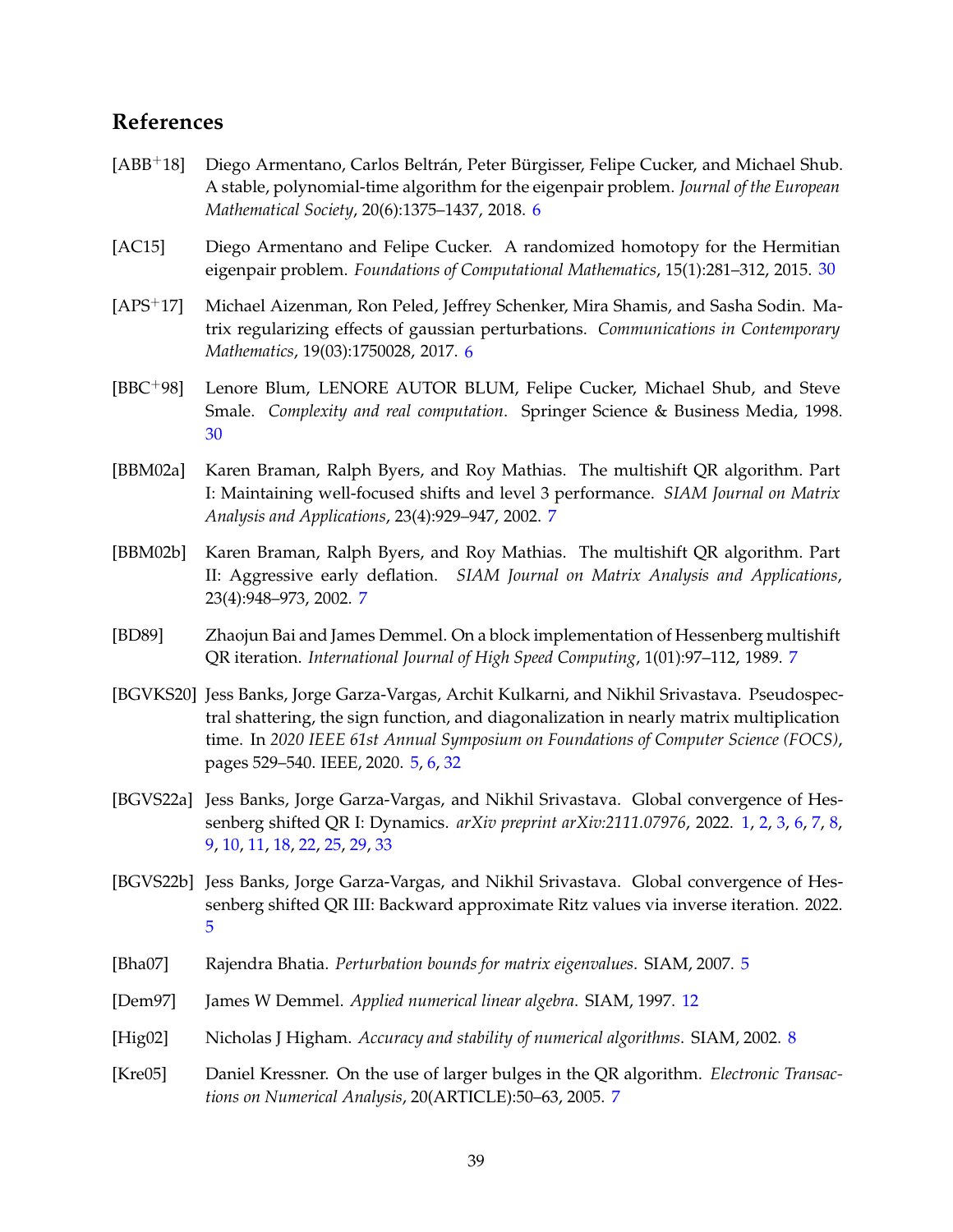<span id="page-39-10"></span><span id="page-39-8"></span><span id="page-39-7"></span><span id="page-39-4"></span><span id="page-39-3"></span><span id="page-39-0"></span>

| [Kre08]     | Daniel Kressner. The effect of aggressive early deflation on the convergence of the QR<br>algorithm. SIAM journal on matrix analysis and applications, 30(2):805-821, 2008. 7            |
|-------------|------------------------------------------------------------------------------------------------------------------------------------------------------------------------------------------|
| [Pan02]     | Victor Y Pan. Univariate polynomials: nearly optimal algorithms for numerical fac-<br>torization and root-finding. Journal of Symbolic Computation, 33(5):701-733, 2002. 5               |
| [PL93]      | Beresford N Parlett and Jian Le. Forward instability of tridiagonal QR. SIAM Journal<br>on Matrix Analysis and Applications, 14(1):279-316, 1993. 1, 7                                   |
| [San76]     | James George Sanderson. A proof of convergence for the tridiagonal ql algorithm in floating-<br>point arithmetic. The University of New Mexico, 1976. 6                                  |
| [Ste02]     | Gilbert W Stewart. A Krylov-Schur algorithm for large eigenproblems. SIAM Journal<br>on Matrix Analysis and Applications, 23(3):601-614, 2002. 7                                         |
| [Sun91]     | Ji-Guang Sun. Perturbation bounds for the Cholesky and QR factorizations. BIT<br>Numerical Mathematics, 31(2):341-352, 1991. 15                                                          |
| [Tis96]     | Francoise Tisseur. Backward stability of the QR algorithm. Technical report, Technical<br>Report 239, Equipe d'Analyse Numerique, Universit e Jean Monnet de , 1996. 2, 6,<br>12, 13, 14 |
| [ $Wat95$ ] | David S Watkins. Forward stability and transmission of shifts in the QR algorithm.<br>SIAM Journal on Matrix Analysis and Applications, 16(2):469-487, 1995. 7                           |
| [ $Wat96$ ] | David S Watkins. The transmission of shifts and shift blurring in the QR algorithm.<br>Linear algebra and its applications, 241:877-896, 1996. 7                                         |
| [Wil68]     | James H Wilkinson. Global convergence of tridiagonal qr algorithm with origin shifts.<br>Linear Algebra and its Applications, 1(3):409-420, 1968. 6                                      |

# <span id="page-39-9"></span><span id="page-39-6"></span><span id="page-39-5"></span><span id="page-39-2"></span><span id="page-39-1"></span>**A Deferred proofs from Section [3](#page-11-0)**

*Proof of Lemma* [3.5.](#page-13-0) For the purpose of the analysis, let us define  $\widetilde{H}_0 := H - s$  and for each  $i =$ 1, ..., *n* − 1, denote by  $H_i$  the matrix *R* as it stands at the end of line 2(c) on the the *i*th step of the loop. Additionally, write  $G_i$  for the unitary matrix which applies giv $(X_{1:2,i})$  to the span of  $e_i$ and  $e_{i+1}$  and is the identity elsewhere. We will show that the unitary  $\tilde{Q} := \tilde{Q}_{n-1}$  satisfies the guarantees of IQR. We then have

$$
\widetilde{H}_i = G_i^* \widetilde{H}_{i-1} + E_{2,i},
$$

where  $E_{2,i}$  is the structured error matrix which in rows  $(i:i+1)$  is equal to

$$
\begin{pmatrix} E_{2,i,c} \\ 0 \end{pmatrix} \ E_{2,i,b}
$$

and is zero otherwise. From the discussion at the beginning of this appendix, we know that each entry of *E*<sub>2,*i*,*b*</sub> has size at most 8 $||\tilde{H}_{i-1}||$ **u** and similarly that  $|E_{2,i,c}| ≤ 2||X_{1:2,i}||$ **u** ≤ 8 $||\tilde{H}_{i-1}||$ **u**. Thus  $||E_{2,i}||$  ≤  $8\sqrt{n}$   $||\widetilde{H}_{i-1}||$ **u**, and inductively we have

$$
\|\widetilde{H}_i\| \le \|\widetilde{H}_{i-1}\| + \|E_{2,i}\|
$$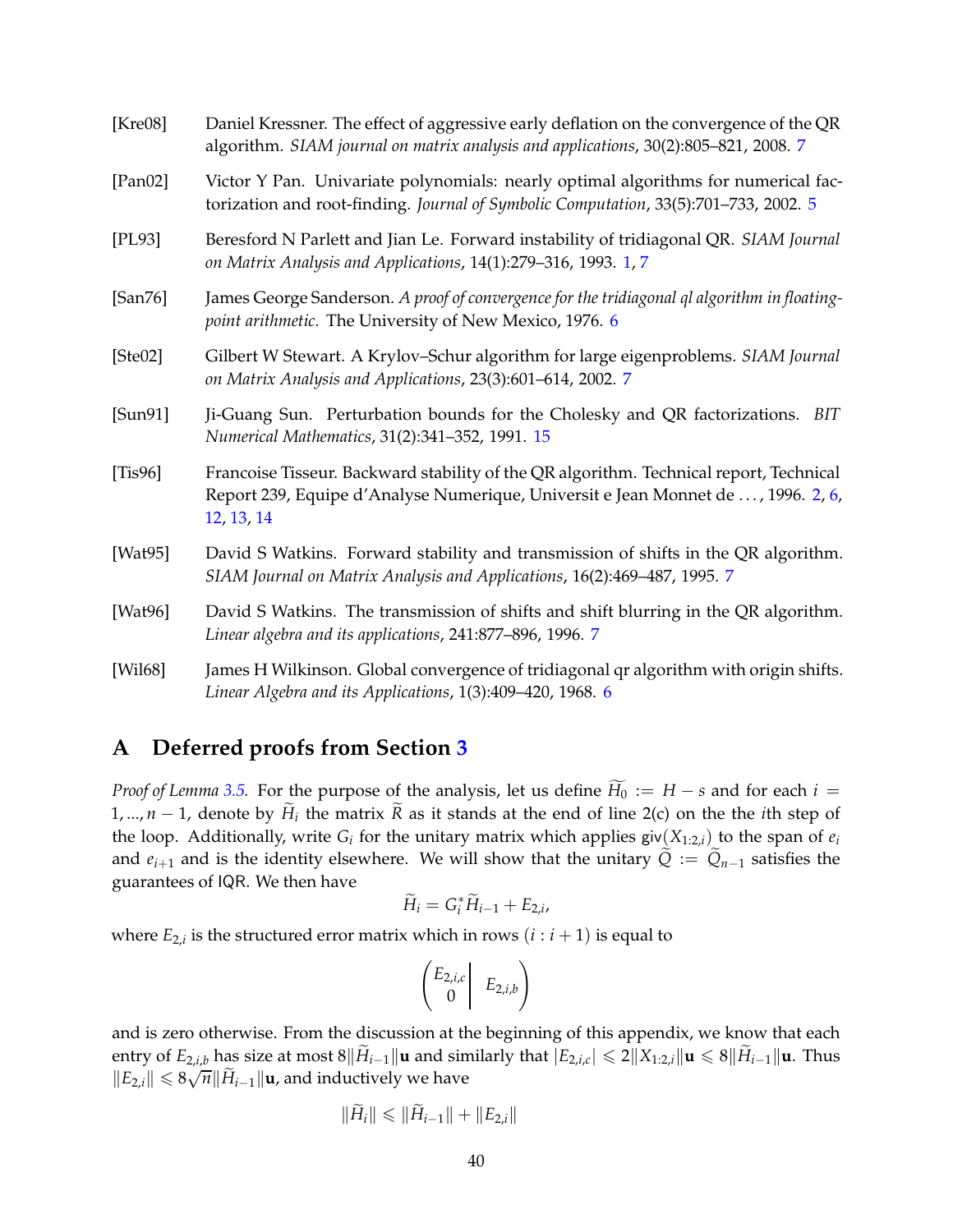$$
\leq \|\widetilde{H}_{i-1}\| (1 + 8\sqrt{n}\mathbf{u})
$$
  
\n
$$
\leq \|\widetilde{H}_0\| (1 + 8\sqrt{n}\mathbf{u})^n
$$
  
\n
$$
\leq \|\widetilde{H}_0\| \exp\left(8n^{3/2}\mathbf{u}\right)
$$
  
\n
$$
\leq 2\|H - s\| \qquad i = 1, ..., n - 1.
$$

Since  $Q$  and every  $G_i$  is unitary, this gives

$$
||H - s - \widetilde{Q}\widetilde{R}|| = ||\widetilde{Q}^*\widetilde{H_0} - \widetilde{R}|| \leqslant \sum_{i \in [n-1]} ||E_{2,i}|| \leqslant 16n^{3/2}\mathbf{u} \cdot ||H - s||.
$$

A similar inductive argument applied to line 4 gives that  $||E_{4,i}|| \leq 16\sqrt{n}$ **u** ·  $||H - s||$  for every *i* ∈  $[n-1]$ , and thus that the *H* output by  $\mathsf{IQR}(H,s)$  satisfies

$$
\hat{H} - s = \tilde{R}\tilde{Q} + E_{4,n-1}(G_1 \cdots G_{n-2}) + \cdots + E_{4,2}G_1 + E_{4,1}
$$
  
=  $\tilde{Q}^*(H - s)\tilde{Q} + E_{4,n-1}(G_1 \cdots G_{n-2}) + \cdots + E_{4,2}G_1 + E_{4,1}$   
+  $(G_{n-2}^* \cdots G_1^*)E_{2,1}\tilde{Q} + (G_{n-3}^* \cdots G_1^*)E_{2,2}\tilde{Q} + \cdots + G_1^*E_{2,n-1}\tilde{Q},$ 

meaning

$$
\|\widehat{H} - \widetilde{Q}^* H \widetilde{Q}\| \leqslant 32 n^{3/2} \mathbf{u} \cdot \|H - s\|
$$

and

$$
\|\widehat{H}\| \leq \|H\| + 32n^{3/2} \|H - s\| \mathbf{u},
$$

as desired.

In terms of arithmetic operations, it costs *n* to compute  $\widetilde{R}$  from *H* in line 1. In line 2(b), computing  $||X_{1:2,i}||$  costs 4, computing giv $(X_{1:2,i})$  given this norm costs another 2, zeroing out  $\widetilde{R}_{i+1,i}$  costs 1, replacing  $\widetilde{R}_{i,i}$  with  $||X_{1:2,i}||$  costs one, and applying the rotation to  $\widetilde{R}_{i:i+1,i+1:n}$  costs  $4(n-i+1)$ . We do this for each of *i* = 1, 2, ...*n* − 1, giving  $6(n - 1) + 2(n - 1) + 2n(n - 1)$ . In line 4, assuming we have stored each Givens rotation, applying them again requires 2*n*(*n* + 1) − 4. Finally, in line 5 we pay another *n* to re-apply the shift. Thus in total we have

$$
n + 6(n - 1) + 2(n - 1) + 2n(n - 1) + 2n(n + 1) - 4 + n = 4n^2 + 12n - 12 \le 7n^2 \qquad n \ge 2.
$$

*Proof of Lemma* [3.6.](#page-14-1) Let  $\widetilde{H}_1 = H$ , and for each  $\ell \in [m-1]$ , let  $[\widetilde{H}_{\ell+1}, \widetilde{R}_{\ell}] = IQR(\widetilde{H}_{\ell}, r_{\ell})$  and  $\widetilde{Q}_{\ell}$  be as guaranteed by Definition [3.4.](#page-13-1) We have

$$
\|\widetilde{H}_2-\widetilde{Q}_1*\widetilde{H}_1\widetilde{Q}_1\|\leqslant \|\widetilde{H}_1-s_1\|\nu_{\mathsf{IQR}}(n)\mathbf{u}\leqslant (1+C)\|H\|\nu_{\mathsf{IQR}}(n)\mathbf{u},
$$

and inductively, assuming that

$$
\|\widetilde{H}_{\ell}-\widetilde{Q}_{\ell-1}^*\widetilde{H}_{\ell-1}\widetilde{Q}_{\ell-1}\|\leqslant (1+C)\|H\|(\nu_{\mathsf{IQR}}(n)\mathbf{u}+\cdots+(\nu_{\mathsf{IQR}}(n)\mathbf{u})^{\ell}),
$$

we have

$$
\|\widetilde{H}_{\ell+1} - \widetilde{Q}_{\ell}^* \widetilde{H}_{\ell} \widetilde{Q}_{\ell}\| \leqslant \|\widetilde{H}_{\ell} - s_{\ell}\| \nu_{\mathsf{IQR}}(n)\mathbf{u}
$$